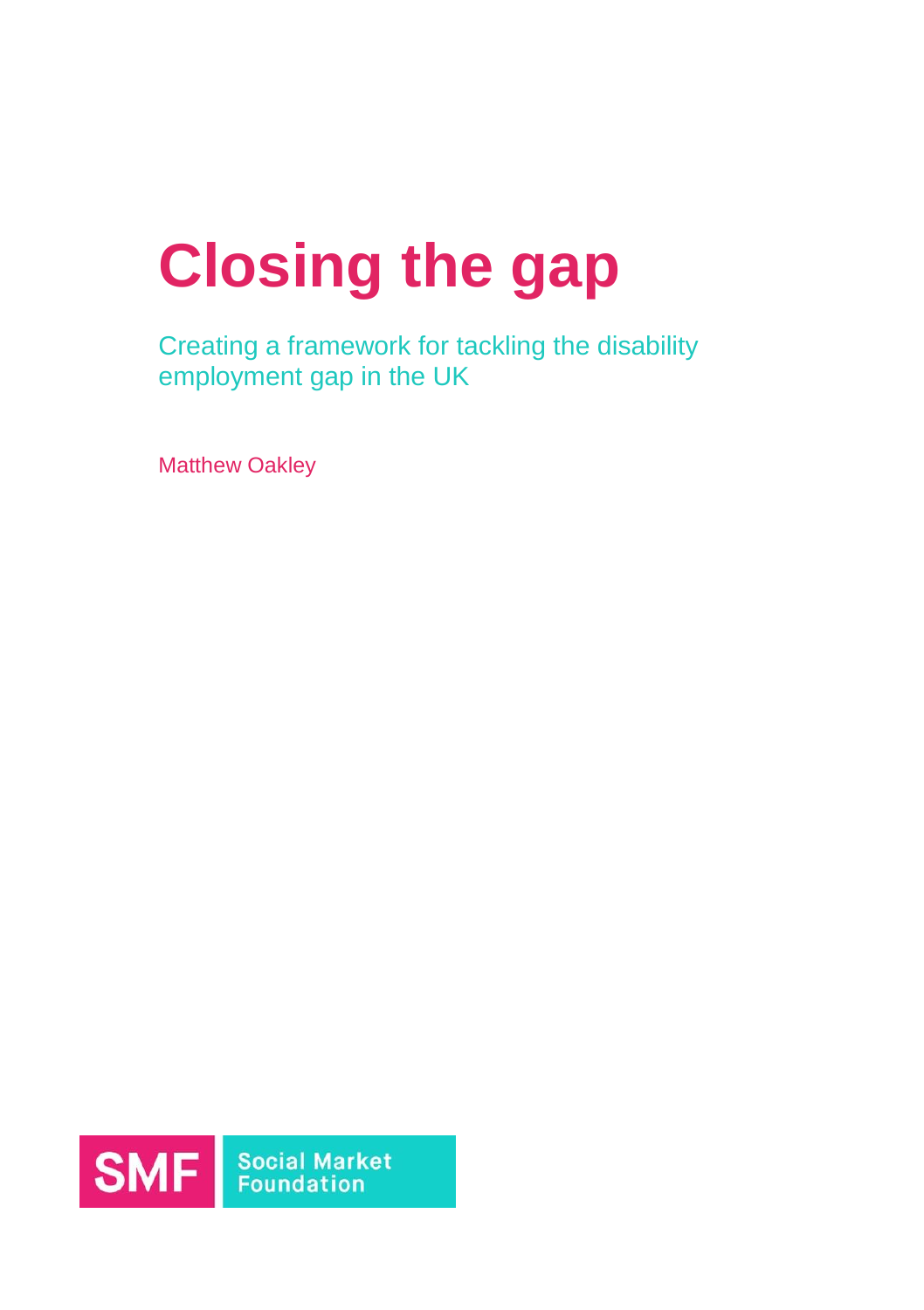# FIRST PUBLISHED BY

The Social Market Foundation, March 2016 11 Tufton Street, London SW1P 3QB Copyright © The Social Market Foundation, 2016

The moral right of the author(s) has been asserted. All rights reserved. Without limiting the rights under copyright reserved above, no part of this publication may be reproduced, stored or introduced into a retrieval system, or transmitted, in any form or by any means (electronic, mechanical, photocopying, recording, or otherwise), without the prior written permission of both the copyright owner and the publisher of this book.

# THE SOCIAL MARKET FOUNDATION

The Foundation's main activity is to commission and publish original papers by independent academic and other experts on key topics in the economic and social fields, with a view to stimulating public discussion on the performance of markets and the social framework within which they operate. The Foundation is a registered charity and a company limited by guarantee. It is independent of any political party or group and is funded predominantly through sponsorship of research and public policy debates. The views expressed in this publication are those of the author, and these do not necessarily reflect the views of the sponsors or the Social Market Foundation.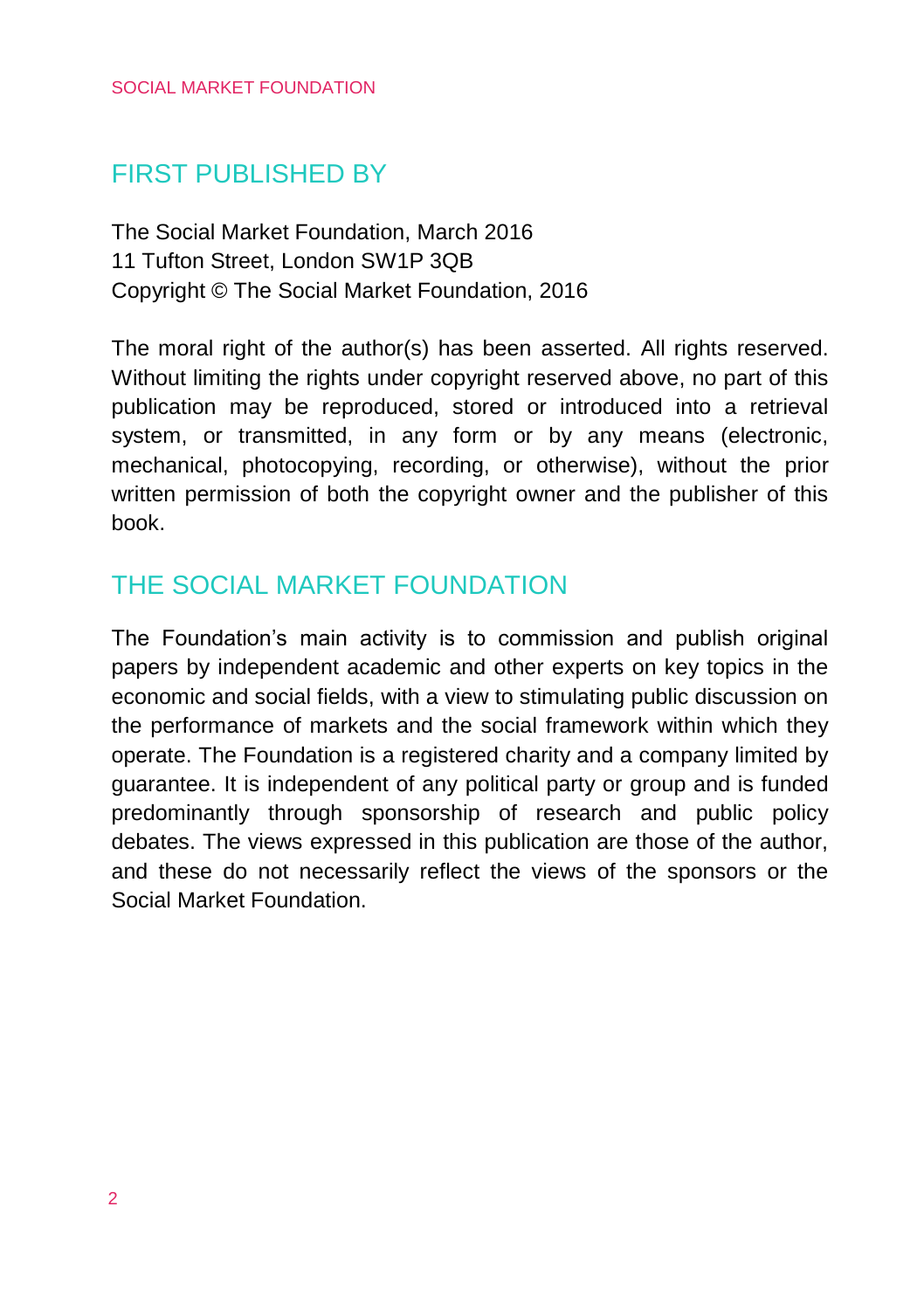# **CONTENTS**

| CHAPTER 1 - WHAT DOES HALVING THE<br>DISABILITY EMPLOYMENT GAP MEAN?19 |  |
|------------------------------------------------------------------------|--|
| CHAPTER 2 - THE SIZE OF THE CHALLENGE22                                |  |
| CHAPTER 3 - PRINCIPLES FOR REFORM 37                                   |  |
| CHAPTER 4 - A SYSTEM THAT HELPS 42                                     |  |
|                                                                        |  |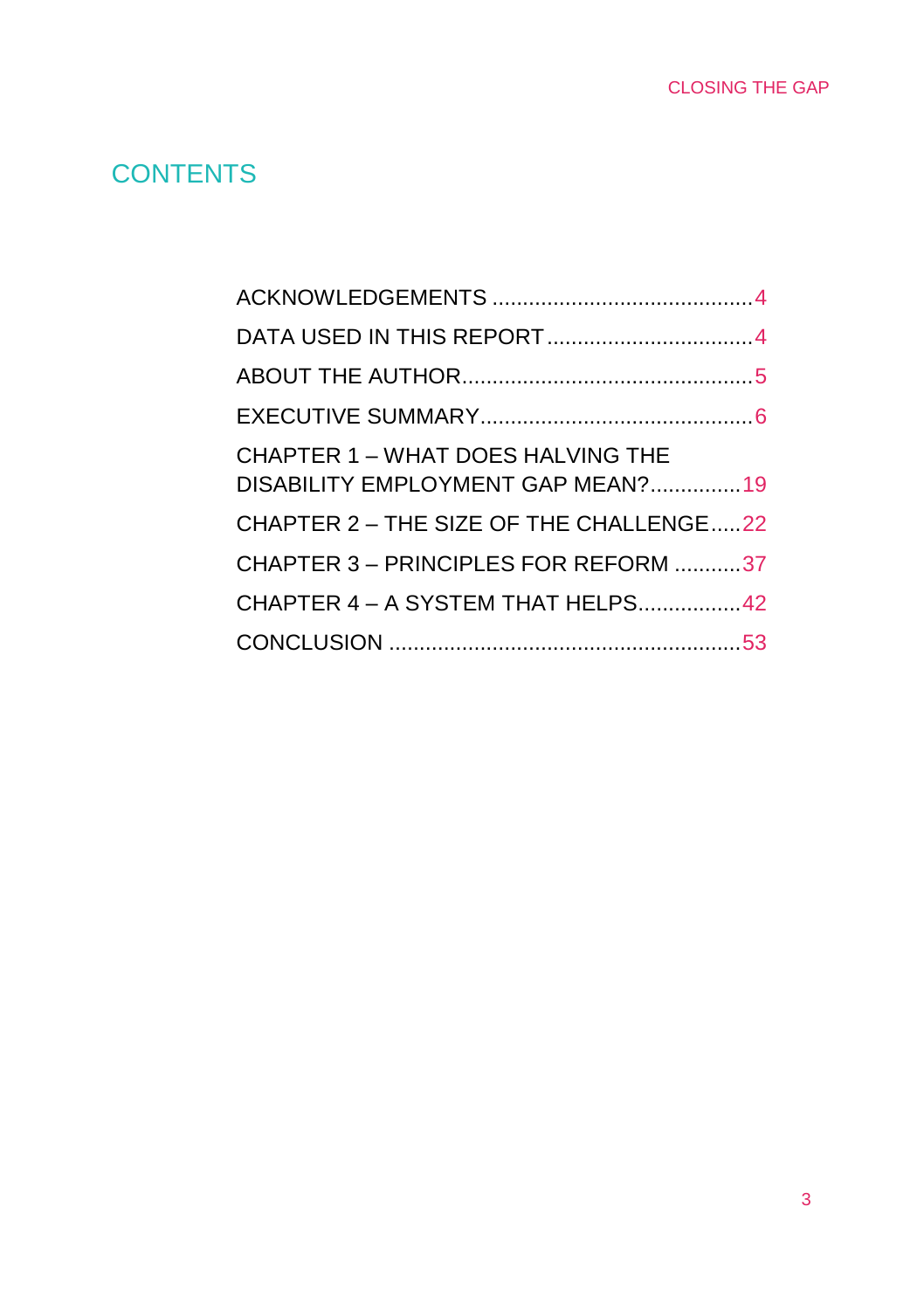# <span id="page-3-0"></span>ACKNOWLEDGEMENTS

This programme of work and publication of this report has been made possible by the generous support of Remploy.

We would like to thank the experts, practitioners and disabled people who engaged with this work and who helped steer our thinking over the course of the project.

Thanks also go to staff and customers at Remploy in Birmingham city centre, attendees of several roundtable discussions and colleagues at the Social Market Foundation who contributed to the ideas and research in this report. Any errors remain the author's

# <span id="page-3-1"></span>DATA USED IN THIS REPORT

Unless otherwise stated, analysis in this report is based on Labour Force Survey quarterly microdatasets<sup>1</sup> or Labour Force Survey five-quarter longitudinal microdatasets.<sup>2</sup> For cross sectional, quarterly analysis, the January – March quarter of each year is used. Analysis of the longitudinal data uses a pooled dataset that takes cases from the five latest available years – back to 2010 (this was required to ensure sample sizes were adequate to analyse characteristics of the disabled group moving into work).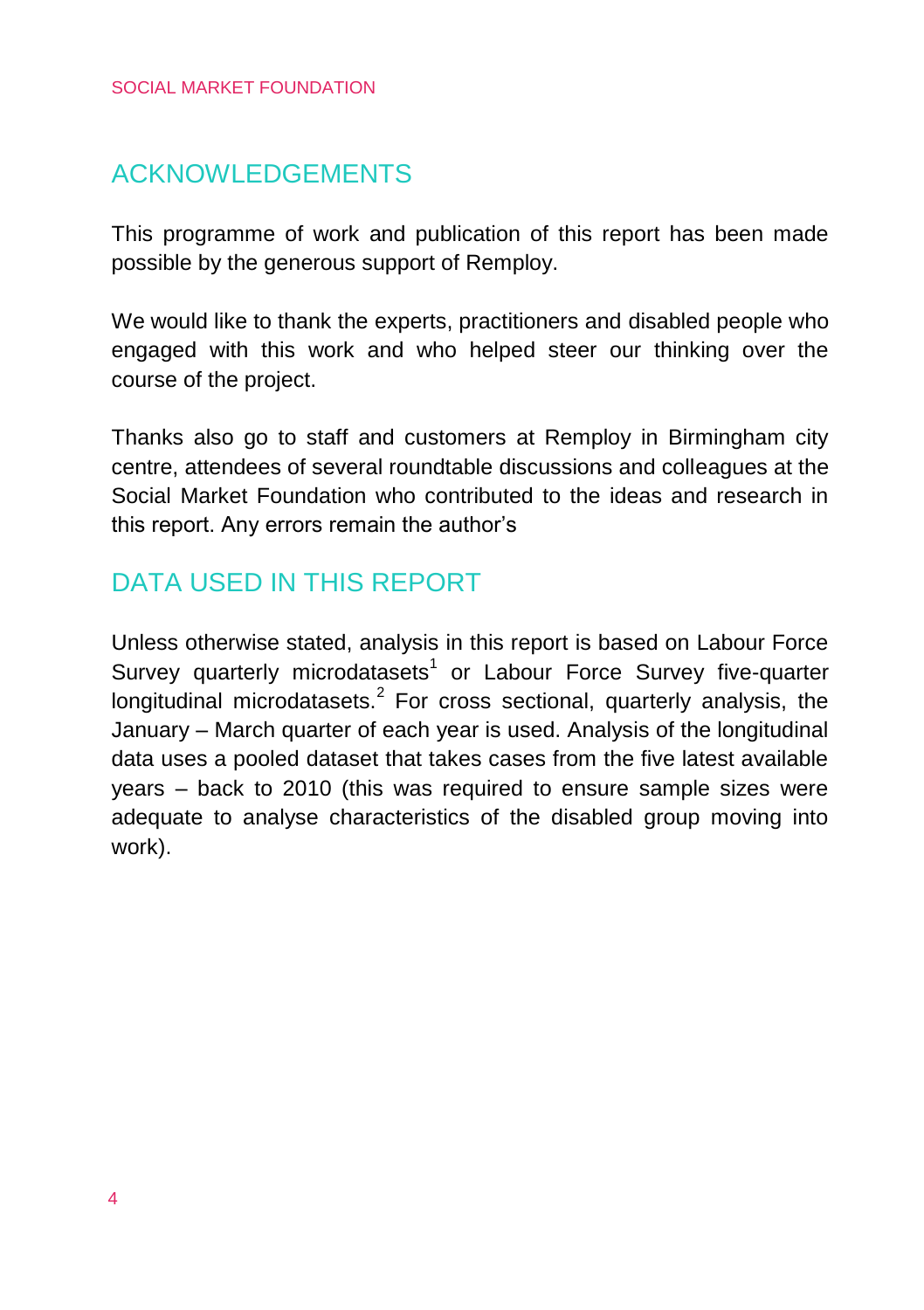# <span id="page-4-0"></span>ABOUT THE AUTHOR

## **MATTHEW OAKLEY**

Matthew joined the SMF as Senior Researcher in July 2015. Prior to SMF Matthew had been Chief Economist and Head of Financial Services Policy at Which?, Head of Economics and Social Policy at Policy Exchange and an Economic Advisor at the Treasury. He has an MSc in Economics from University College London. He is also a member of the Social Security Advisory Committee and he led the Independent Review of Jobseeker's Allowance sanctions that reported to Parliament in 2014. He is a recognised expert on public policy, welfare reform and consumer issues.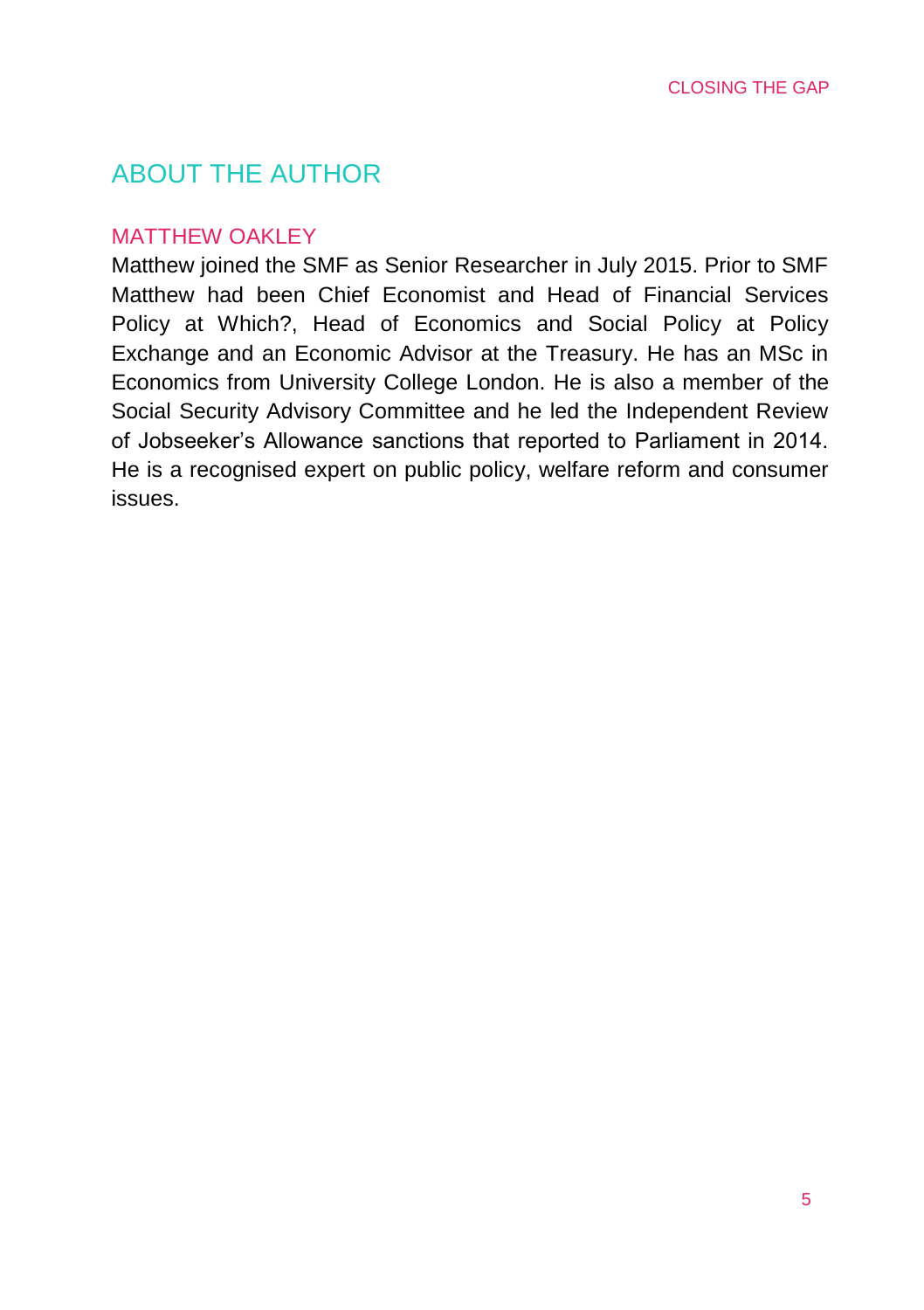# <span id="page-5-0"></span>EXECUTIVE SUMMARY

The 2015 Conservative manifesto outlined an ambition to halve the disability employment gap. Since being elected, the Government has begun a series of reforms intended to move them closer to achieving this ambition. This report presents findings from an in-depth analysis to outline the scale of the challenge facing the Government. It uses lessons from past policy reforms to suggest a way forward in this Parliament and the ones that follow. It focuses on the role that the benefits system can play in providing the essential foundation of financial support. Future reports in this series will focus on the role that employment support and employers can play and the changes that will be needed in the UK's labour market and societal views if the gap is to be halved.

# The scale of the challenge

Based on analysis of the Labour Force Survey (LFS), around 5.5 million working age individuals have a work-limiting health condition or disability. Of this group, 44% are employed, compared to 87% of those who say they are not work-limited. The gap between the two, the disability employment gap as measured on this definition, is 43 percentage points, meaning that achieving the Government's ambition would mean helping 1.2 million more work-limited individuals into work.

The last 15 years have seen some success in increasing employment of people in the work-limited group. Some 350,000 more of the group are now employed and the employment rate has risen from 39% to 44%. However, the scale of increases has slowed over the last four years. Between 2011 and 2015, the level of employment increased by 23,000.

The employment rate of the non-work-limited group has also increased over the same period, meaning that the employment rate gap has stayed relatively constant.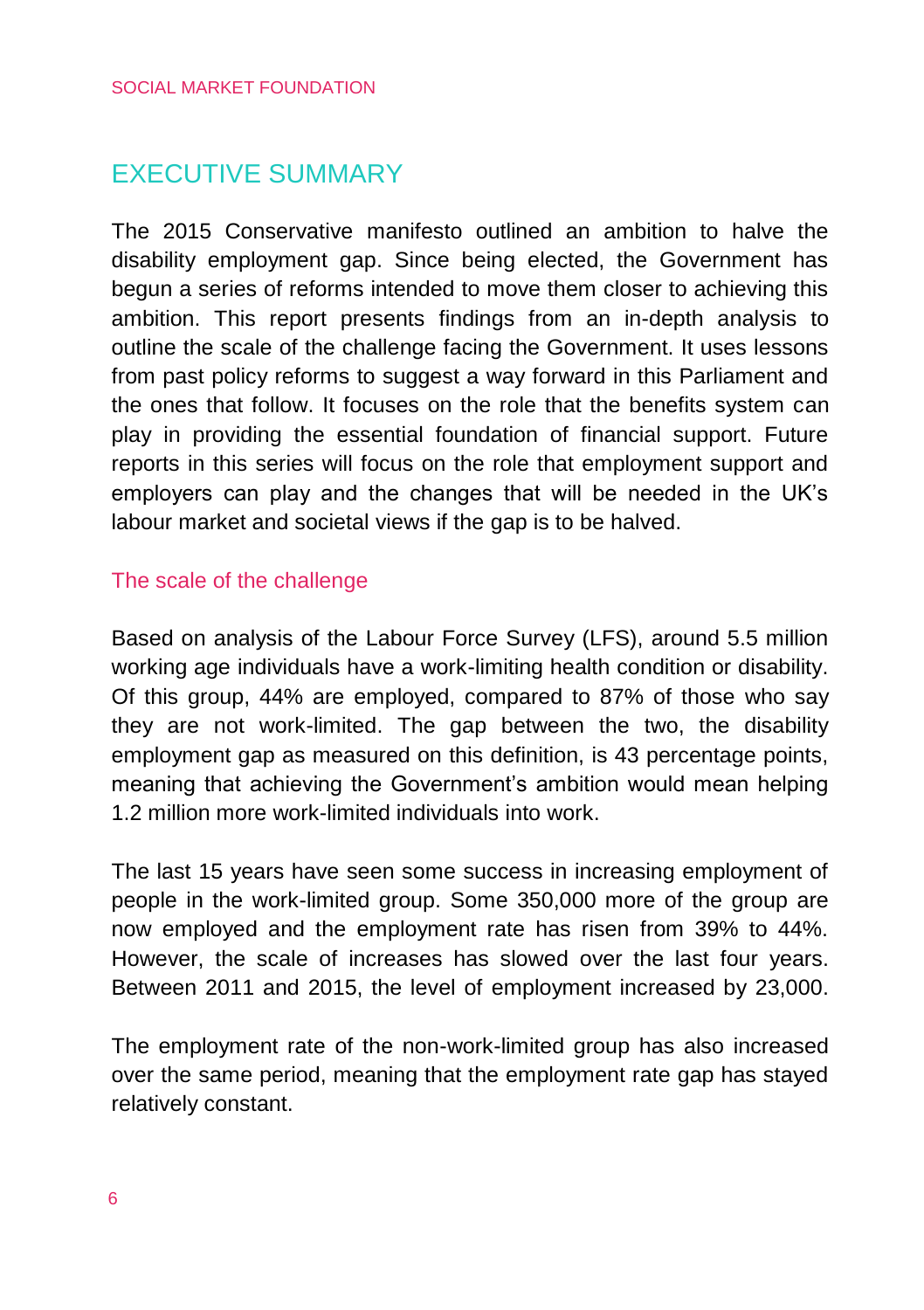If trends in employment for the work-limited and non-work-limited groups from the last 15 years continued into the future the employment rate gap would not fall. Significantly faster progress will be needed for the worklimited group if the ambition is to be achieved. As shown in Figure A, halving the gap over a 20-year horizon would mean trebling the growth in the employment rate of the work-limited group while holding constant the non-work-limited employment rate. Any growth in the non-work-limited employment rate would require an even greater increase in the growth of the non-work-limited employment rate.

# **Figure A: Scenarios for disability employment gap with different employment growth assumptions**



*Source: Social Market Foundation (SMF) analysis of Labour Force Survey*

To understand what this means in practice, we can look at the current labour market behaviour of the workless work-limited group. Analysis of the LFS shows that 14% of the group are actively seeking work. There will be good reasons for this. Some disabled people will be permanently or temporarily unable to work, others will have caring responsibilities that preclude employment or family arrangements that mean they do not need to. However, while understandable, it leaves nearly a third of the group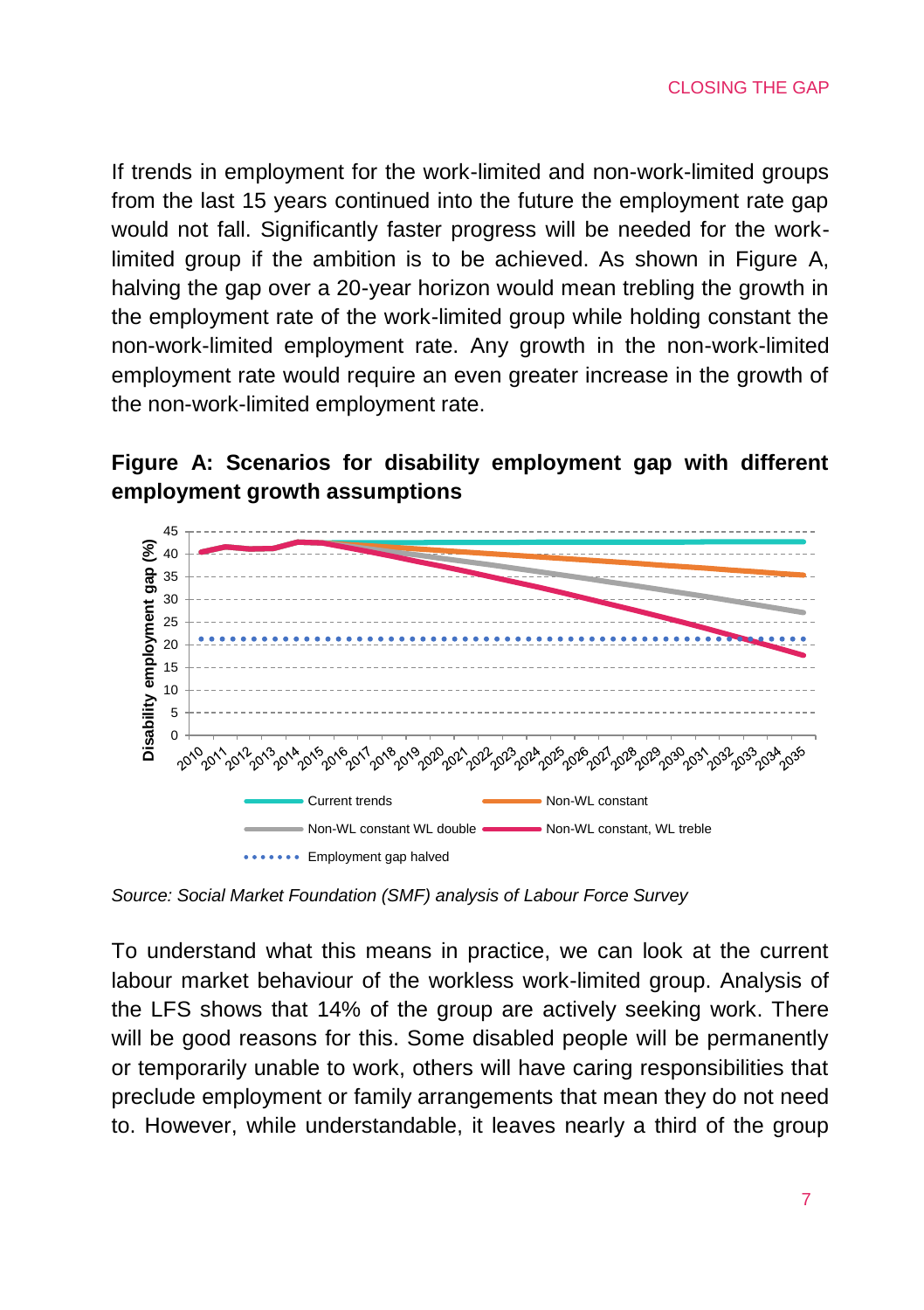not wanting work and the remainder saying they want work, but not seeking it.

Figure B shows that halving the disability employment gap would mean helping all of those in the seeking work group and most of those wanting work but not currently seeking it, into work. However, in practice, this will require supporting far more individuals than this. Overall this means that to halve the disability employment gap, those in the two groups not seeking work will need to be supported into work. This will take a change in attitudes and ambitions and a more successful approach to support.

**Figure B: The employment gap and labour market engagement**

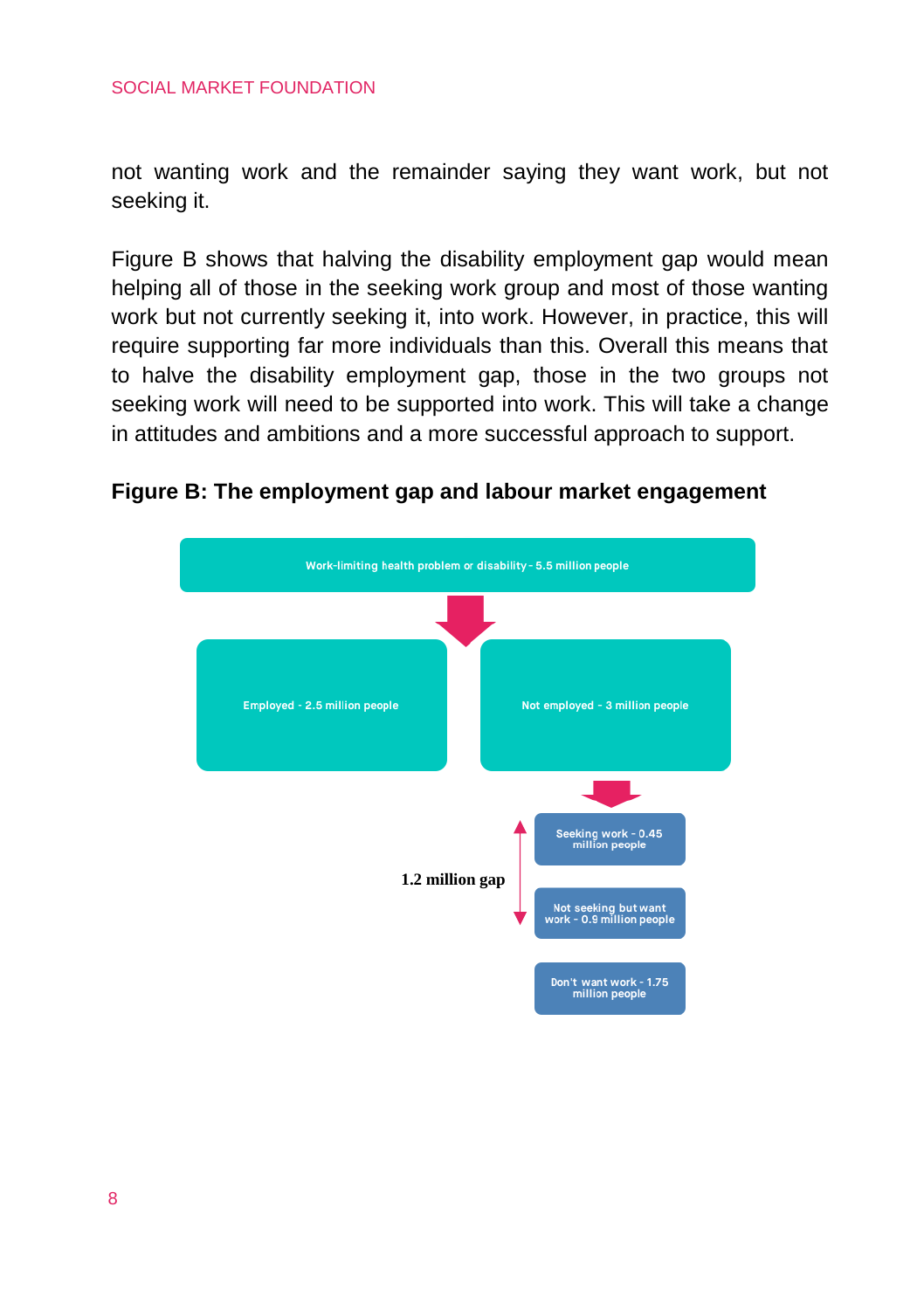## How feasible might this be?

To understand the feasibility of this, we can analyse the chance of these three groups moving into work, the characteristics of each group and how they compare to those who do move into work.

Analysis of the longitudinal LFS (that follows the same individuals over five quarters) shows that, of those in the workless work-limited group looking for work, around 30% move into work over a year. In contrast, less than 3% of those who do not want work end up finding work over the course of a year. This means that, overall, just 8% of the workless worklimited group move into work in any one year.

An analysis of those moving into work shows that, as well as actively seeking work, a range of characteristics are associated with increased chances of finding work. These include:

- $\circ$  Qualifications: compared to those with high qualifications (A-level) and above), those with low or no qualifications are less likely (43% and 61% respectively) to enter work.
- o Condition / disability type: those with a mental health condition are around 30% less likely to move into work than those with other conditions or disability.
- o Improving condition: those with an improving condition are twice as likely to move into work.
- o Age: the younger the person, the more likely they are to move into work.
- o Time since last job: those who had been out of work for less than six months are eight times more likely to move into work than those who had been out of work for over five years.

An analysis of the characteristics of the work-limited group shows that, in terms of the characteristics that are linked with chances of employment, there are distinct differences between those in the work-limited group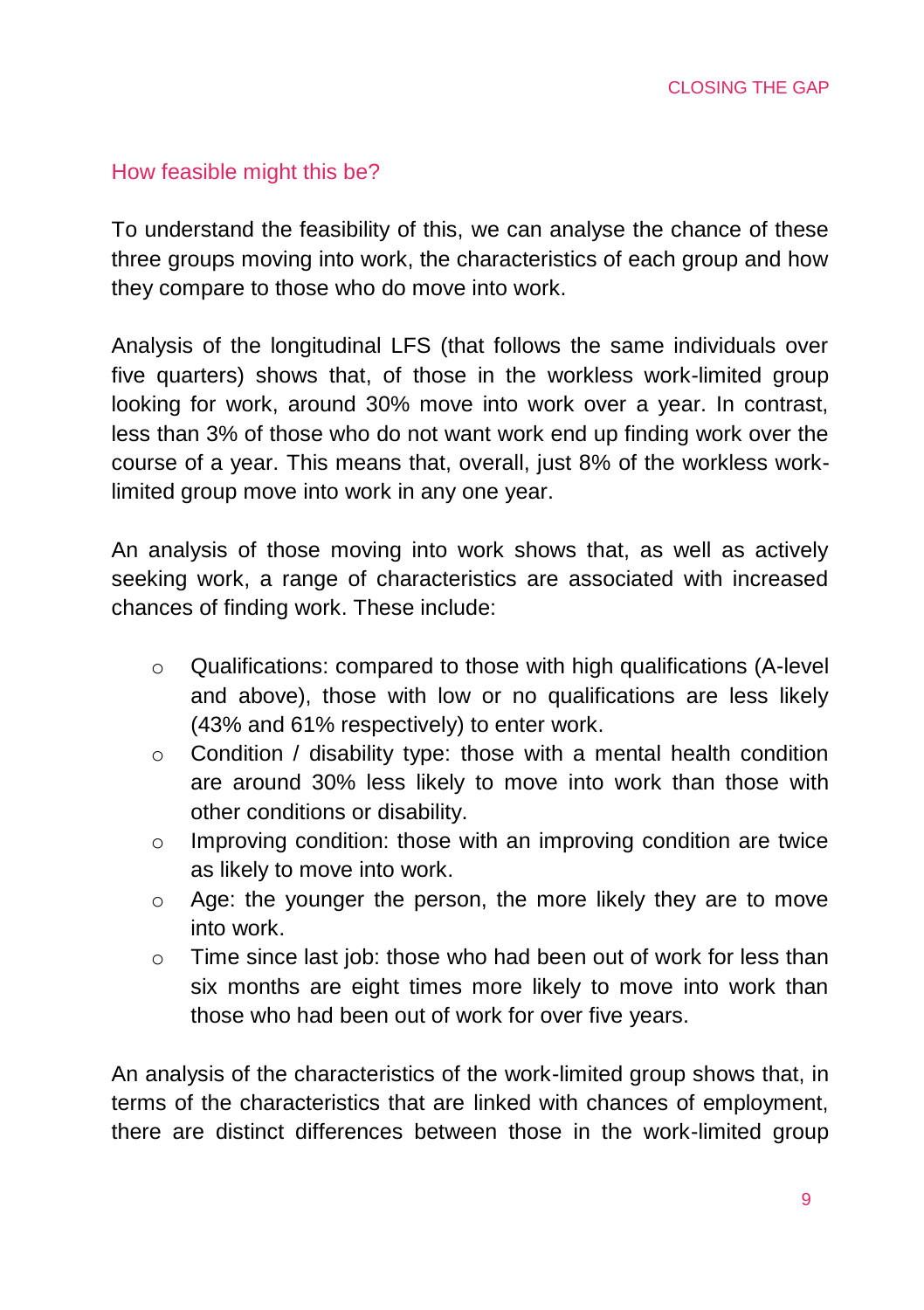#### SOCIAL MARKET FOUNDATION

who are already in employment and all other groups. On average, those currently out of work in work-limited group will be harder to help into work than those who have already moved into work.

In turn, the analysis also demonstrates large differences between those not currently in work, but who are seeking and those who are not seeking work. Overall, from this analysis, it is clear that this challenge is a significant one. It will require a step change in performance in helping this group and potentially significant investment to ensure that their outcomes improve.

#### Principles of reform

On the basis of this evidence it is clear that, without significant reform, the ambition of halving the disability employment gap will not be achieved. There are two principles on which development of policy proposals should be taken forward.

1 - Setting realistic ambitions, taking enough time: past experience of significant reform has shown that rushing policy formation and implementation can lead to significant failures. To ensure this does not happen again, the Government should be clearer about its short-term ambitions. Based on trends over the last 15 years, around 90,000 more disabled people might be expected to enter work by the end of this Parliament. The Government should set the ambition to increase this number to 190,000. Doing so would signify a positive step in closing the disability employment gap, would improve outcomes for those 100,000 individuals and their families and modelling suggests that it would produce additional savings for the Exchequer of around £1 billion a year by the end of the Parliament.

2 – A commitment to consult and test: It is important to be clear that there is little evidence to guide policy reforms to achieve this goal. In practice, knowledge of what works at a national scale in helping those with a work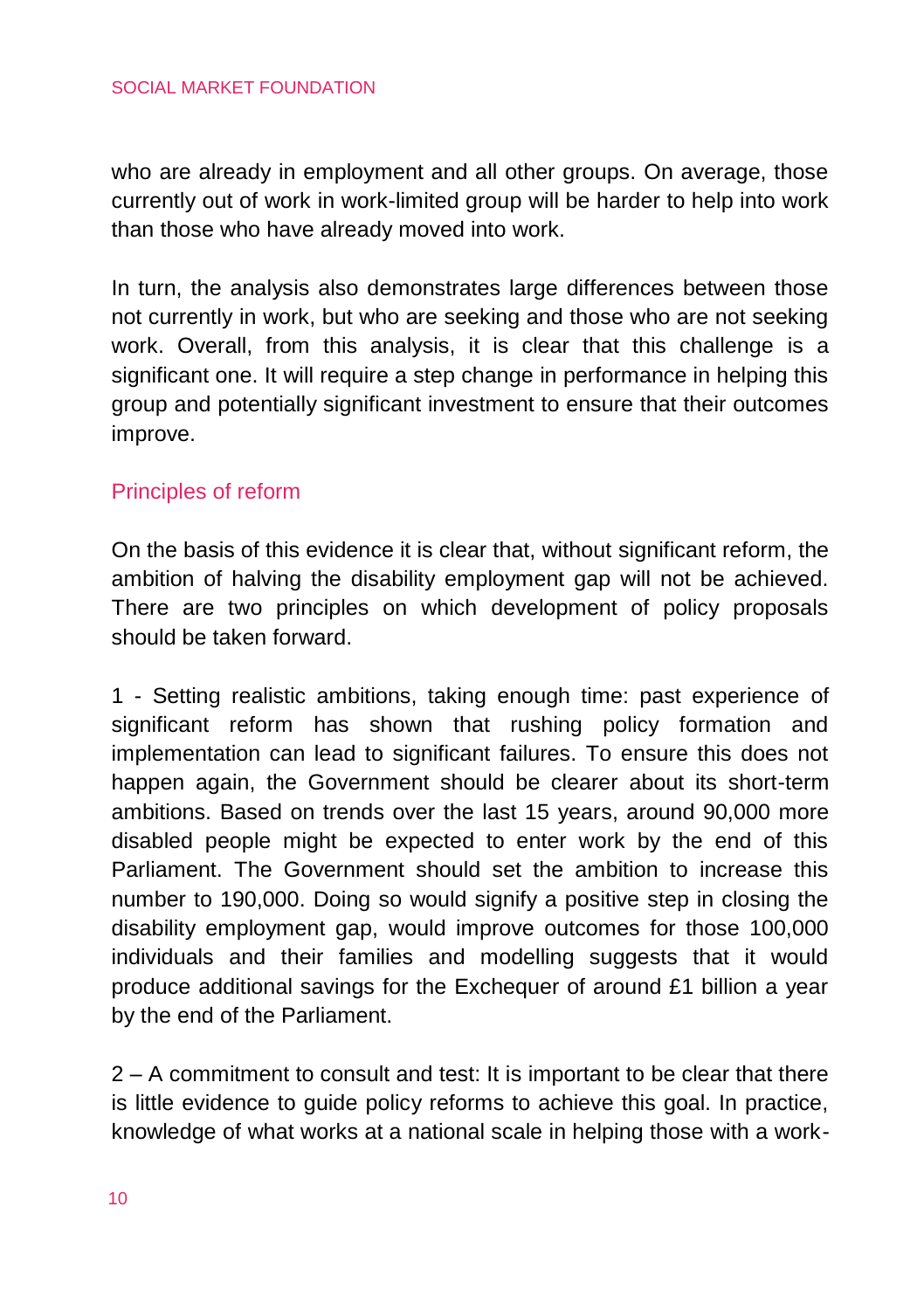limiting health condition or disability into work is scant. The implication of this lack of knowledge for policymakers is that a silver-bullet solution will not be found at short-notice. Innovation will be needed, new ideas will need to be tested and promising results will need to be built upon and understood in terms of an approach that can be rolled out on a national scale.

For these reasons, it is essential that the Government commits to both properly consulting on proposals outlined in the upcoming White Paper and creating a framework within which testing, piloting and pathfinder approaches can be delivered through national, local government and private / third sector providers. Only then should they seek to roll out any interventions on a national scale.

#### A new system that helps

To build on these principles this report puts forward a set of options for reforms that could deliver a system that is both more supportive and more effective in closing the disability employment gap. It focuses on the role that the benefits system should have in providing the financial security and incentives on which interventions to help individuals move towards and into work can build.

#### Making benefits and conditionality work

A large number of reports have shown the inadequacies of the current system of benefits for disabled people and the requirements that are placed on them in return for their benefit. While well-intentioned, past reforms have failed to produce a system that provides adequate financial support to those who need it, alongside incentives to take on support to move towards work where that is feasible. The current system is unpopular with those who need it and, in practice, pushes people away from work in order for them to (understandably) receive a more certain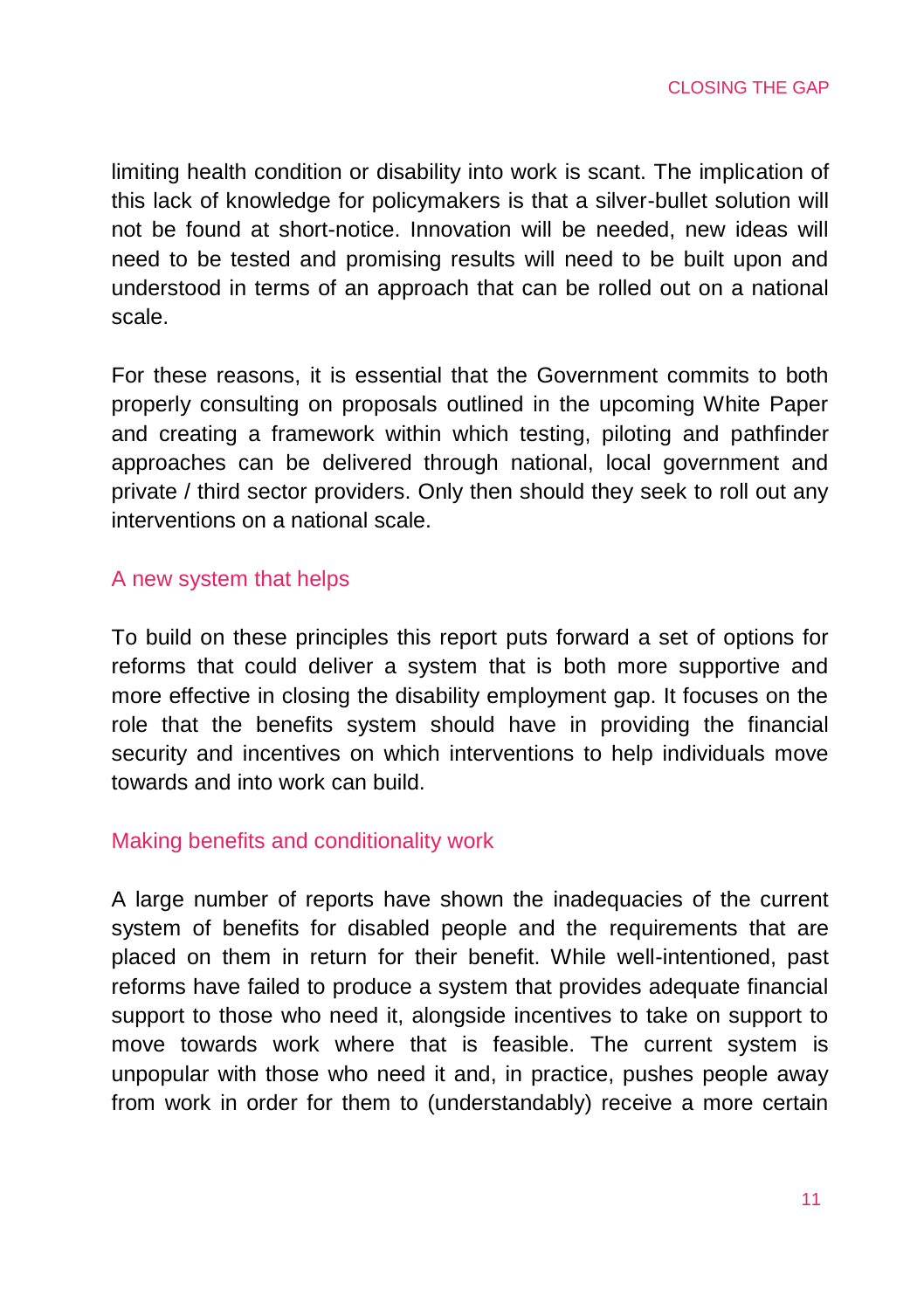and higher level of income. As a result, just 8% of the workless worklimited group move into work each year.

This view is supported by the last of the independent reviews of the Work Capability Assessment (WCA) and, commenting on a Paul Gregg lecture, Ben Baumberg summarises the argument succinctly:

"…it's [the WCA] a self-defeating strategy because it makes people less likely to go back to work. Disabled people are more likely to 'hunker down' and cling onto their benefits rather than take the risk of working and then having to go through the claims process all over again."

Significant reforms will be needed to improve the system and these should be properly consulted on. Four principles that should form the basis for reform of Employment and Support Allowance (ESA) and the WCA are outlined below. It is important to highlight that this would not be a cost-cutting exercise. The reforms proposed would combine existing money and aim to distribute it better on the basis of need.

o **Splitting benefit eligibility from setting conditionality**

As suggested in other reports, the assessment of eligibility for benefit should be split from the assessment of an individual's ability to move towards and enter work. This would ensure that, no matter what the level of benefit an individual receives, they will still have an incentive to engage with the support available and move towards work if they are able to.

o **Creating a common income-replacement element in Universal Credit**

The most obvious way of delivering this would be to remove the WCA and create one aligned income replacement benefit within Universal Credit. Anyone out of work and claiming benefits would receive the same basic entitlement to Universal Credit.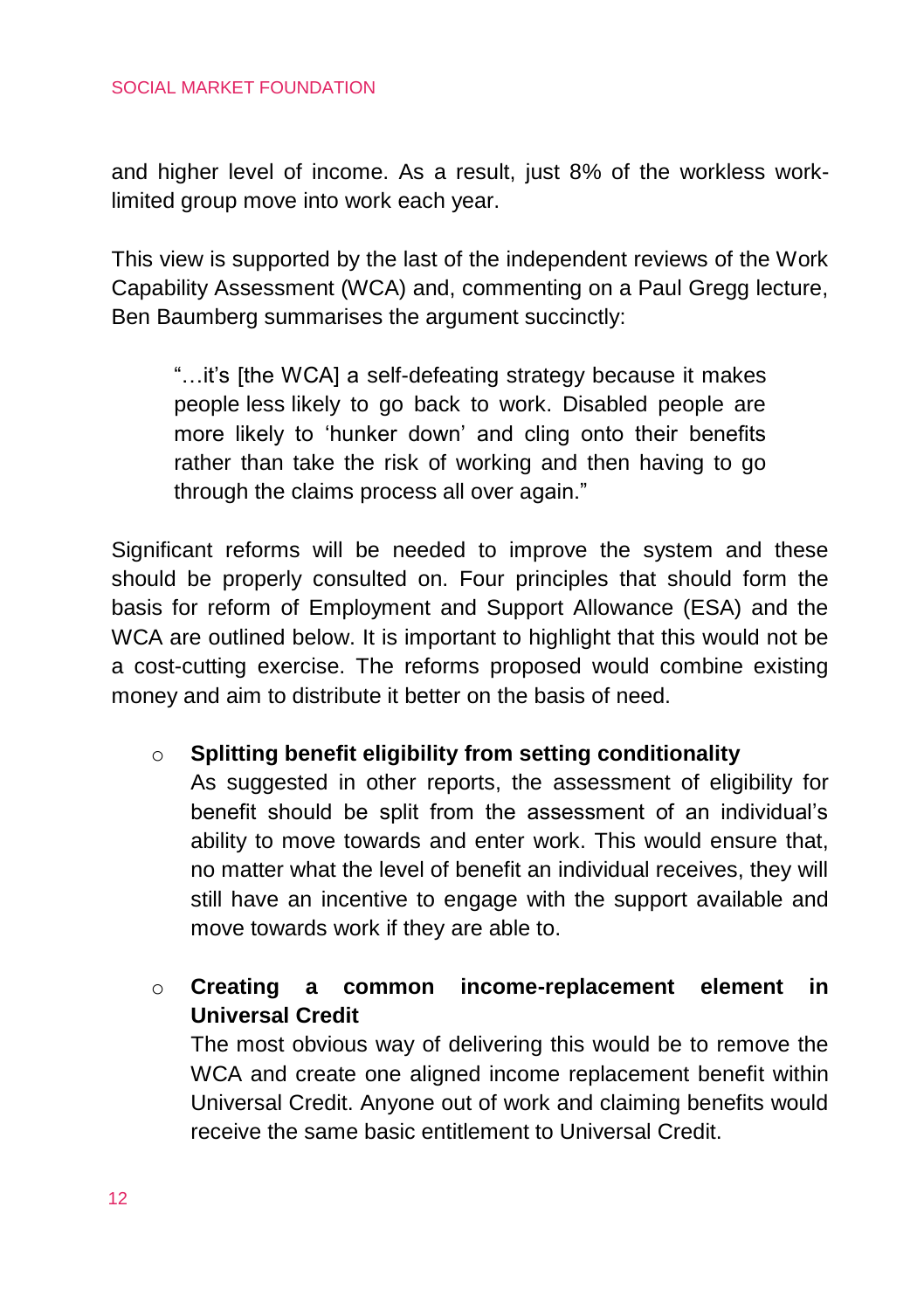#### o **Accounting for the extra costs of disability**

In effect, this would remove the Support Group element of ESA and align benefit rates for disabled and non-disabled claimants in Universal Credit. However, it is clear that those with a disability often face extra costs of living.

To meet these extra costs, existing spending on Personal Independence Payment (PIP) / Disability Living Allowance (DLA) and the support Group element of ESA should be brought together to finance a new extra costs benefit. Eligibility for this benefit should be determined on the basis of need, with an assessment replacing the WCA and PIP assessment and designed with extensive consultation.

Where individuals are unable to work, there should also be a principle that the level of benefit provided is sufficient to allow them to live comfortably and engage fully in society. In the longer-term, the Government should explore whether these benefits could be set to ensure that disabled claimants are lifted out of poverty with the income they receive.

## o **Out on limb – contributory ESA (ESA(c))**

ESA(c) is currently expected to run alongside Universal Credit. However, these reforms will mean that the basis for determining eligibility (the WCA) to ESA(c) will be removed. This means that reform will be needed. Many reports have outlined arguments for strengthening the role of contributory benefits. Many of these have focussed on the role that a form of privately run social insurance could play in both increasing benefit generosity and improving the support that individuals get to manage their conditions and move back to work. These wider reforms of ESA would provide a much needed opportunity to revisit these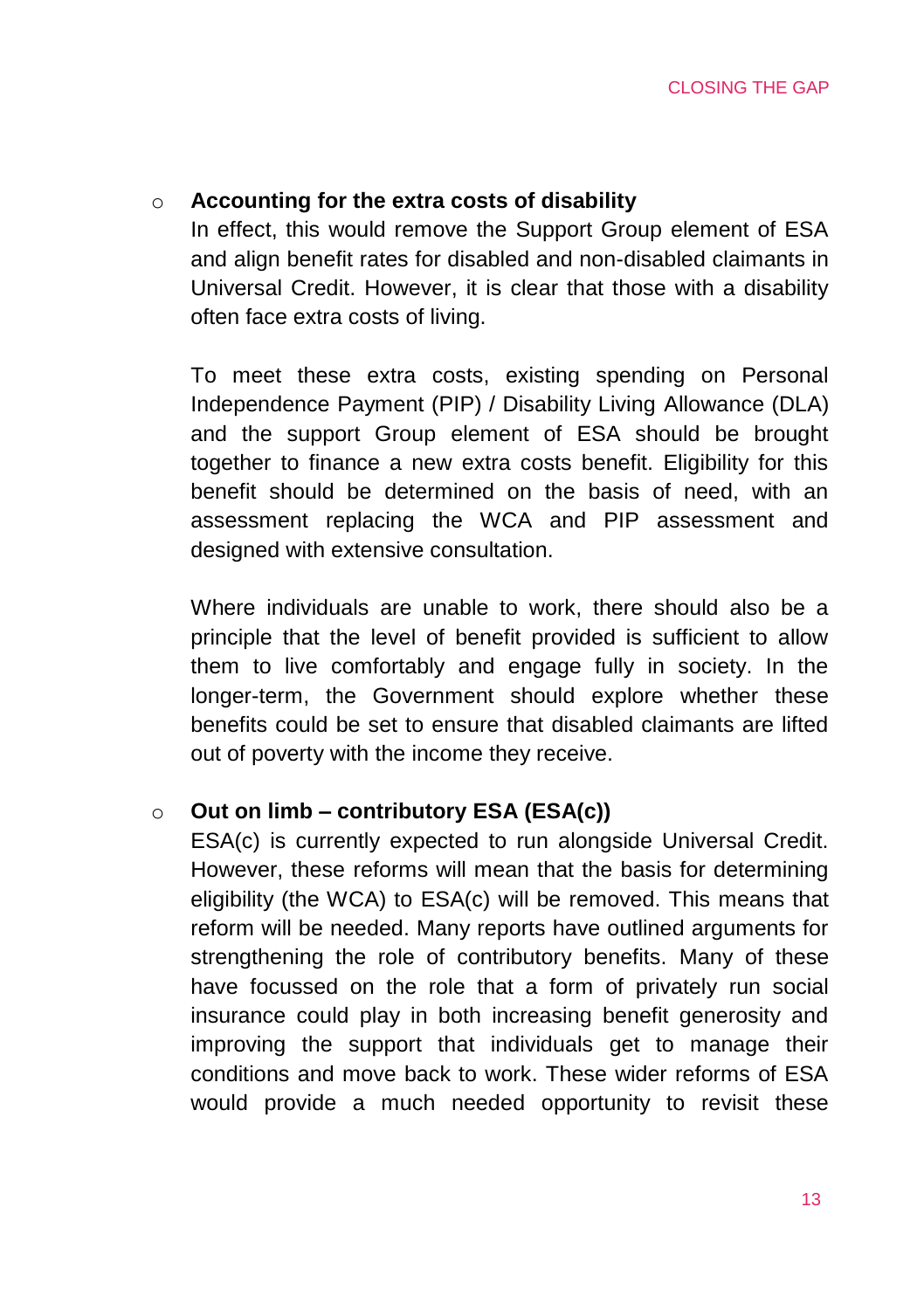arguments and build a benefit system that is both more supportive and more sustainable in the long term.

#### Smarter conditionality

While conditionality is an important element of the system for many individuals (and, in particular, jobseekers) the reforms of the last two decades have shown that (as currently structured) it is not particularly effective for the work-limited group. To address this, a radical new approach needs to be tested.

With the removal of the WCA, Support Group and Work Related Activity Group, a new process for understanding the ability of individuals to engage with employment support and take steps back to work needs to be created. This should be conducted after benefit eligibility and levels have been determined and the results of this should not impact on the level of benefit received.

#### o **A mandatory meeting to discuss support options**

All claimants with a work-limiting health condition or disability should be required to attend a meeting with a specialised case worker. This meeting would outline the range of support available, reassure people that their benefit would not be affected by taking on support and discuss next steps. Failure to attend this meeting without good reason would result in a sanction being applied. However, compared to the existing system, this meeting would not place extra burdens on the individual.

#### o **Voluntary support for those who want it**

Following this mandatory meeting, further support would be voluntary. Individuals could choose whether or not to engage with the support. If they chose not to, they would be able to do so, without fear of their benefits being affected.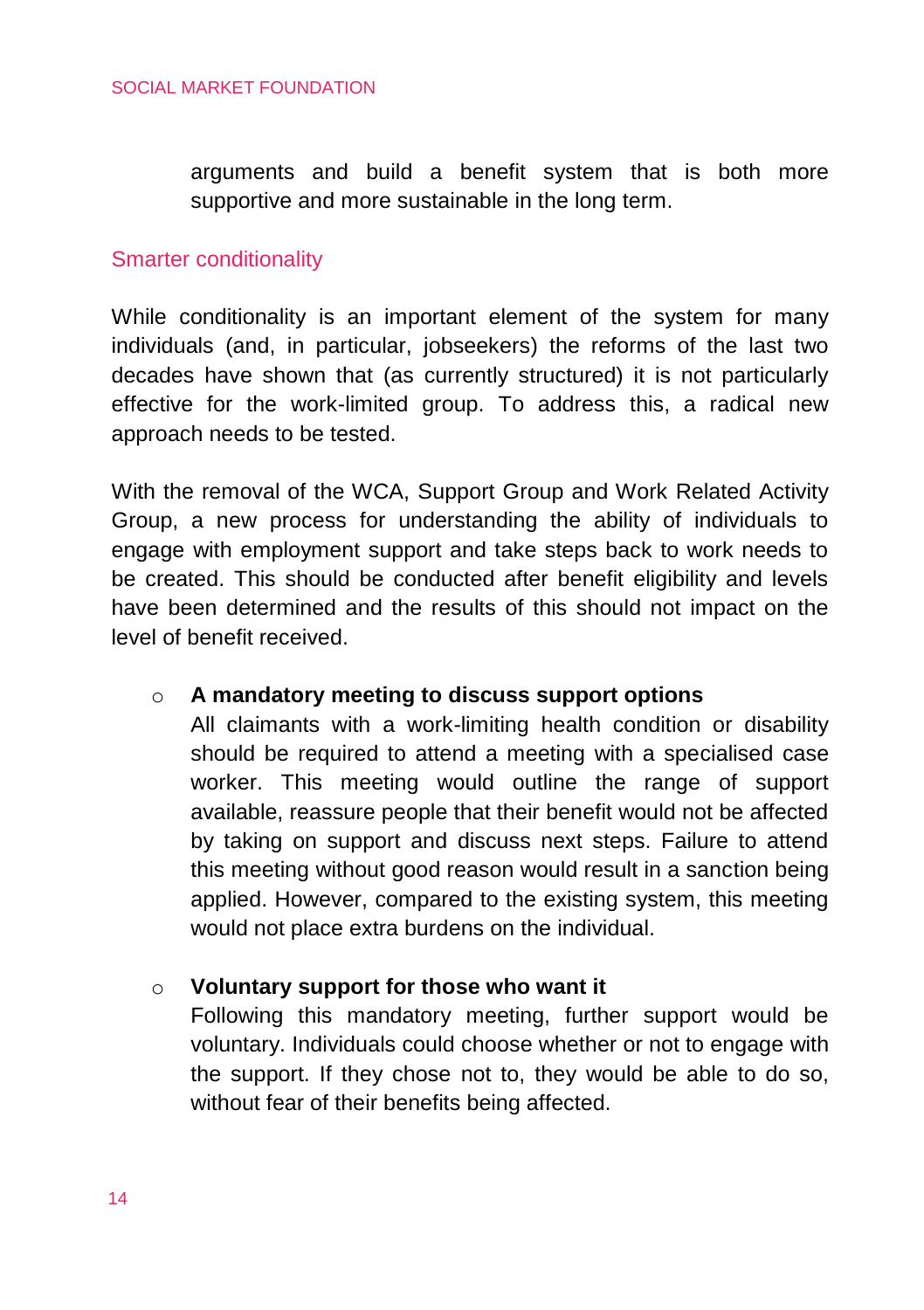# o **Backed up with financial incentives**

Those who choose to engage with the system of support, whether at Jobcentre Plus, the Work and Health Programme, or elsewhere would be financially compensated through a Steps to Work Wage. The payment and conditions involved would be agreed between the case worker, individual and support providers and written in a contract, much like an employment contract. Failure to adhere to the terms agreed of the contract would mean the Steps to Work Wage would not be paid.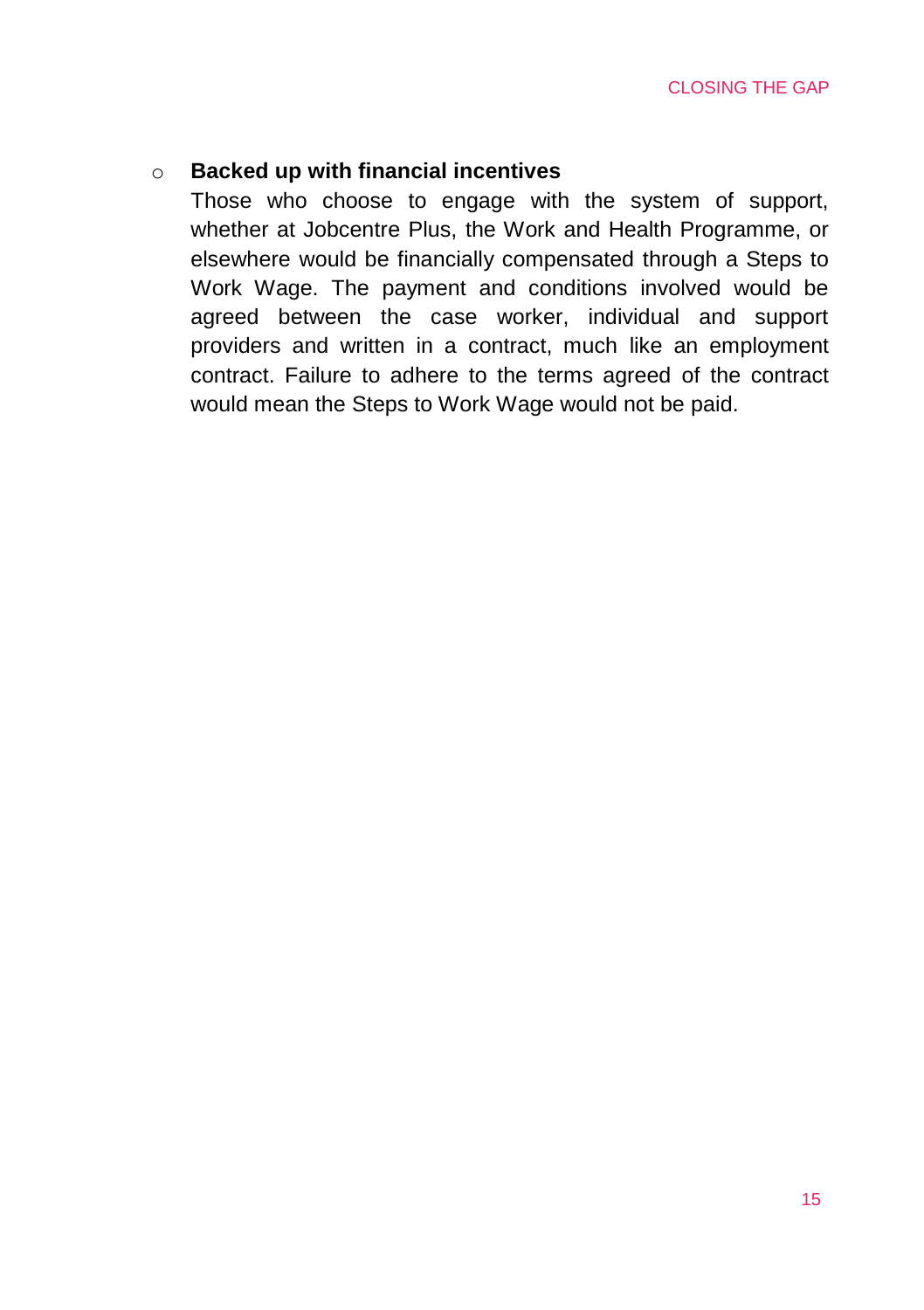#### SOCIAL MARKET FOUNDATION



#### **Figure C: Simplified indication of how a new system might look**

*Source: Social Market Foundation*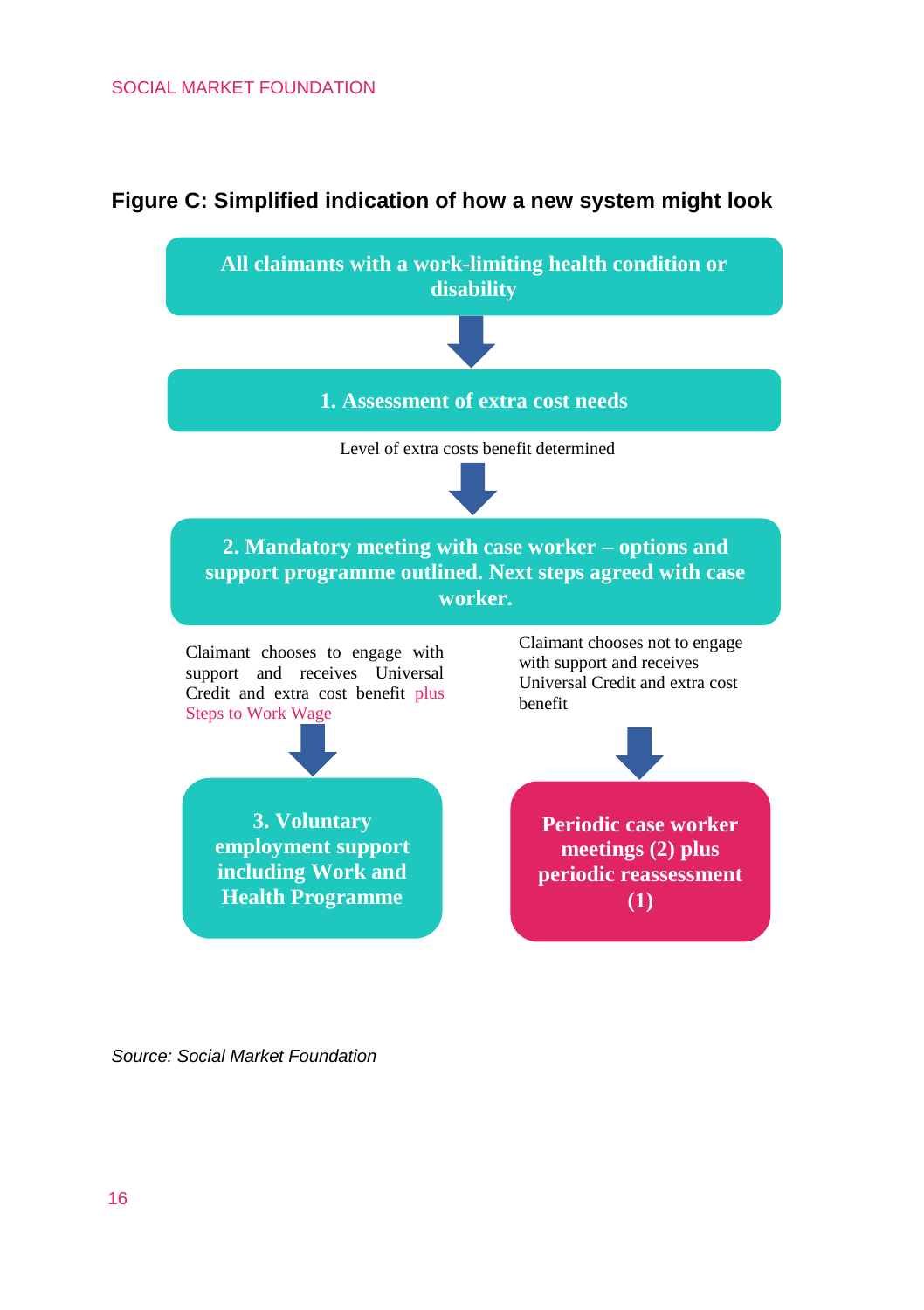## Focus employment support where it will have most impact

Overall funding for employment support for disabled people is expected to rise over the course of this Parliament. However, the allocation of that funding has been changed substantially. For example, while the funding envelope for the Work and Health Programme will eventually rise to around £130 million a year, it is a significant cut to the envelope available under the current Work Programme. It is also still a relatively small and thinly spread budget.

As a basic example, assuming that helping 100,000 more disabled people into work would require working with 500,000 individuals (i.e. a 20% success rate), the combined support available through the Work and Health Programme (£130 million) and the £100 million support earmarked for those on ESA, would represent less than £500 a year for providers to invest in tackling the problems that each of these individuals faces.

This makes it clear that it will be impossible (and futile) to look to support all of those with a disability or ill health back to work. Instead, to ensure that the most impact is made with the available money, it should be targeted at those where the largest impact might be made. This will allow for better assessment of the interventions that work and more time to design more effective interventions that could be rolled out more broadly across the harder-to-help groups.

#### o **Focusing support on those closer to the labour market**

The first of the groups where early attention should focus is those who are already seeking work. This will be the most effective way of boosting the disability employment rate within any budgetary envelope. Those whose last job was less than six months ago are also significantly more likely to find work within a year. Over half of all new claims of ESA are from those leaving work because of the onset of a health condition or disability. Focussing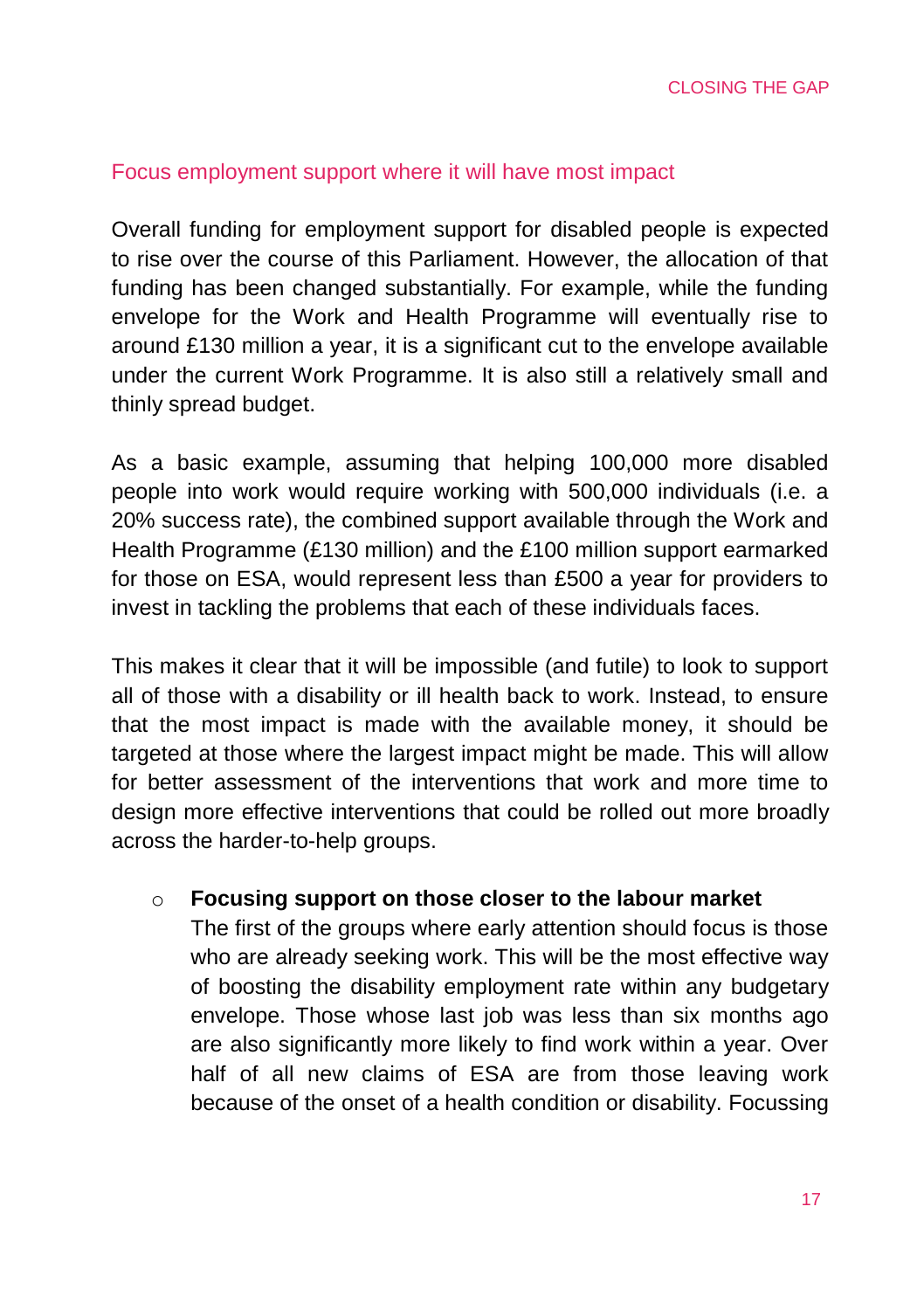on stemming this flow into disability benefits would be an obvious way to try to close the disability employment gap.

## o **Significant pilots to create the evidence base**

Since those closest to work are more likely to engage in voluntary support, the recommendation for voluntary programmes should help to ensure that employment support is targeted at the groups outlined above. However, the Government should go further in supporting this principle. In particular, it must ensure that local variations adopted through devolution deals and European Social Fund (ESF) funding follow this principle. To do this, it must outline that these pilots should not focus on the veryhardest-to-help. Given the very severe barriers to employment that many of these individuals face and their lack of desire for employment, doing so would likely set up the programme to fail. Instead, the approach of targeting support at those closest to work should be a required part of each of the pilots and new interventions rolled out.

## **Conclusion**

Halving the disability employment gap is a challenging ambition that should not be rushed. This report has set out a range of principles for how reform should progress and a number of areas where specific reforms should be considered. While they do not represent a blueprint for changes, if taken forward, they could provide the basis for an ongoing consultation on significant and wide scale changes to improve labour market outcomes of disabled people and those with a work-limiting health condition.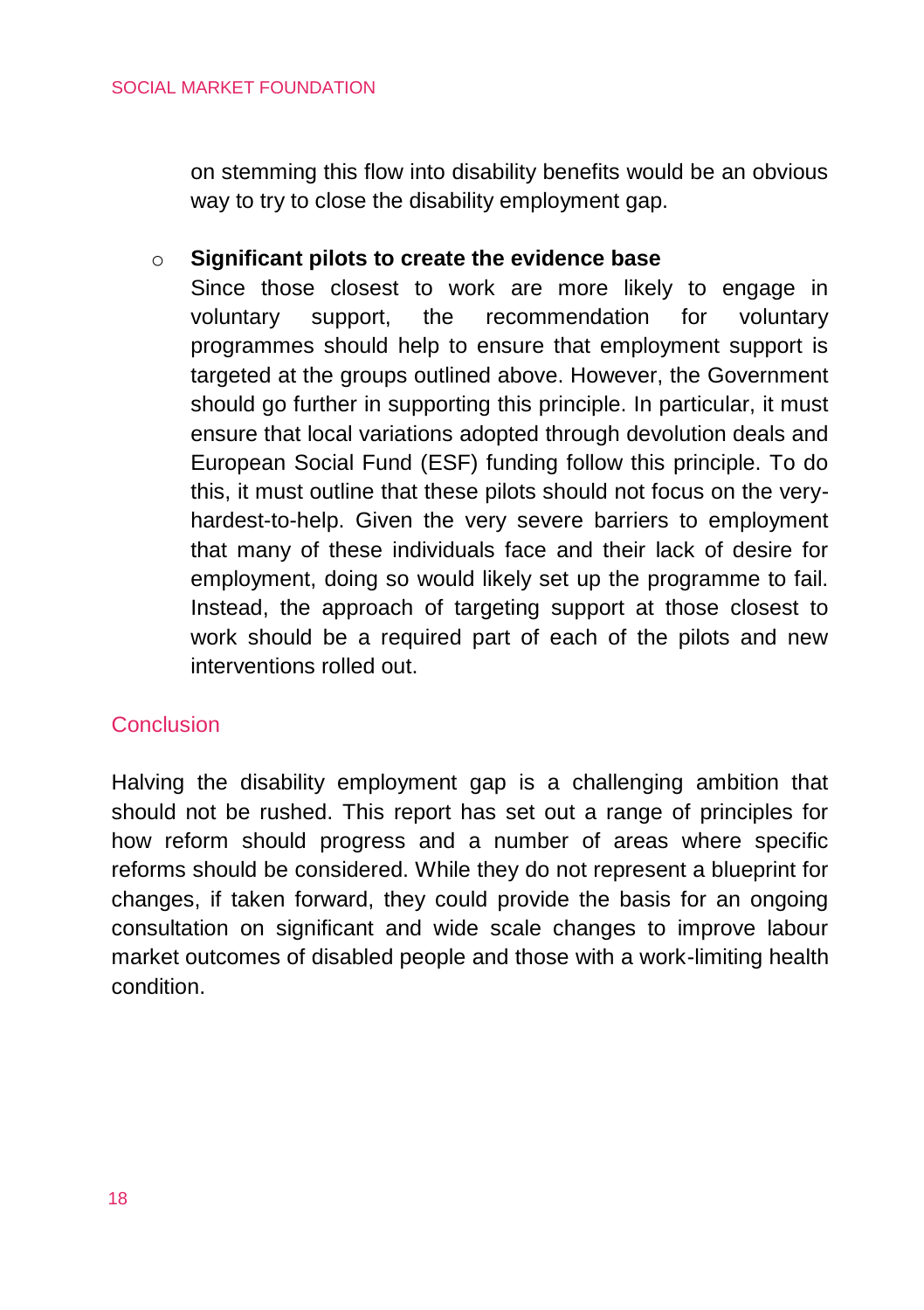# <span id="page-18-0"></span>CHAPTER 1 – WHAT DOES HALVING THE DISABILITY EMPLOYMENT GAP MEAN?

The Government has committed to the ambition of halving the disability employment gap. In practice, this is not straightforward to measure and a number of estimates exist. The Government has tended to use the definition of disability as people classified as Equality Act disabled.<sup>3</sup> This report uses data from the Labour Force Survey to create a slightly broader measure, which assesses whether people have a health condition or disability that limits the type or amount of work that they can engage in.

Using this definition around 5.5 million working age non-retired, nonstudent individuals have a work-limiting health condition or disability. Of this group, 44% are employed, compared to 87% of those who say they are not work-limited. As demonstrated in Figure 1, the gap between the two, the disability employment gap as measured on this definition, is 43 percentage points.<sup>4</sup>

# **Figure 1: Employment rates by presence of work-limiting health condition or disability**



*Source: SMF analysis of Labour Force Survey*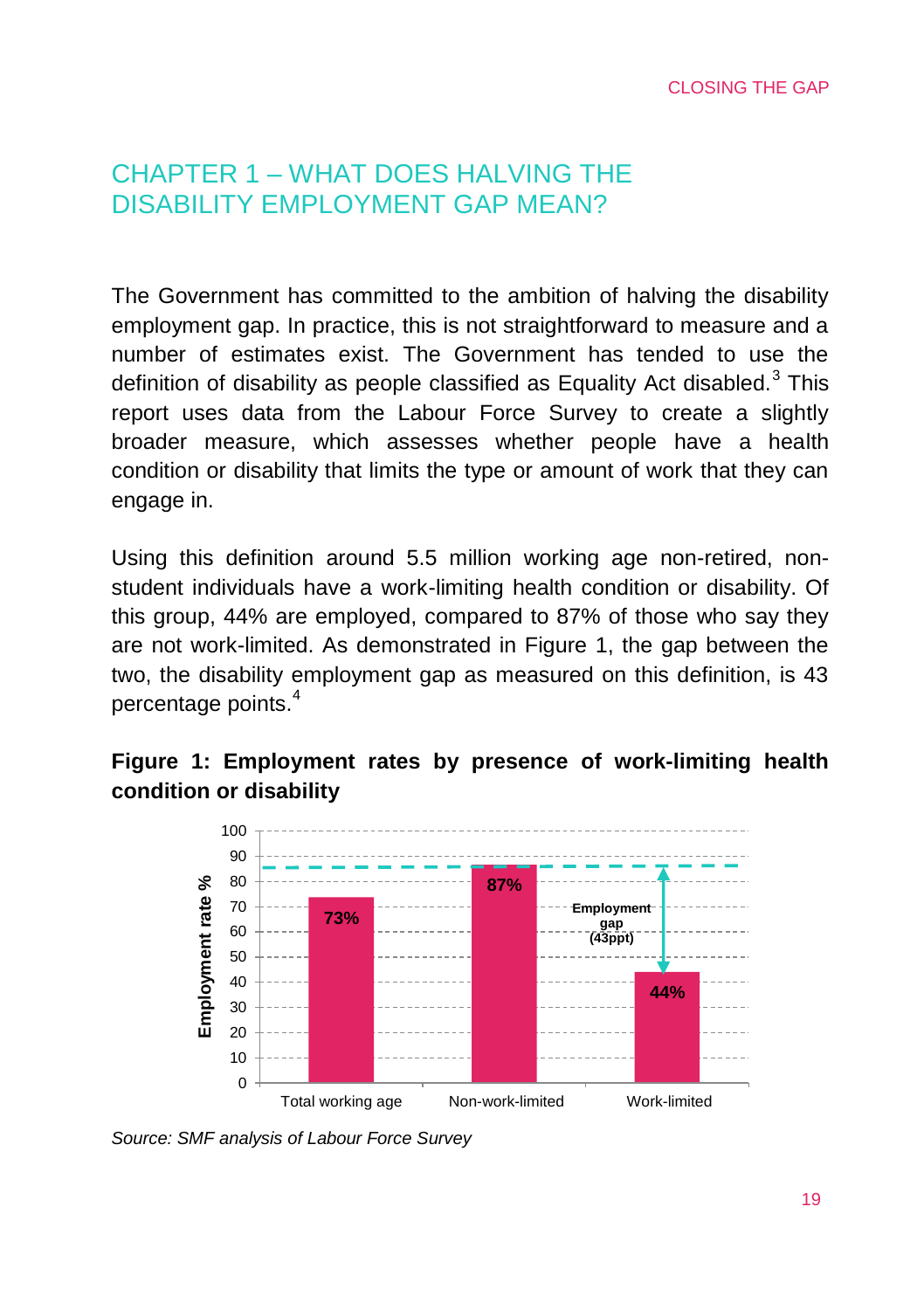## What is needed to halve the gap?

With the disability employment gap standing at 43 percentage points, all else equal, halving the gap would require an increase in the employment rate of those classed as having a work-limiting health condition or disability of 21 percentage points. That suggests helping some 1.2 million more of disabled people into sustainable work.

## What is there to gain?

It is clear that doing so has the potential to bring significant benefits to the individuals involved, their families and communities and the whole UK economy:

- $\circ$  Numerous reports have highlighted both the health benefits of work and the positive effect that moving into work can have on those who are experiencing a health condition or disability.<sup>5</sup>
- o Research also suggests that movements into work and improved health are also associated with better outcomes for children and, more broadly, the incomes of those moving into work would also be increased.<sup>6</sup>
- o There are significant geographic clusters of both the incidence of health conditions or disabilities and worklessness. In some areas, disability employment rates are as high as 70% and in others, they are approaching 30%. Improving employment within areas with both a high concentration of disability and health conditions and significant worklessness could boost local economies and help regenerate areas.<sup>7</sup>
- o For the UK economy, closing the disability employment gap and boosting labour supply could significantly boost growth.<sup>8</sup>
- o With disability benefits (Employment and Support Allowance, Personal Independence Payment and Disability Living Allowance) currently costing the state well over £20 billion a year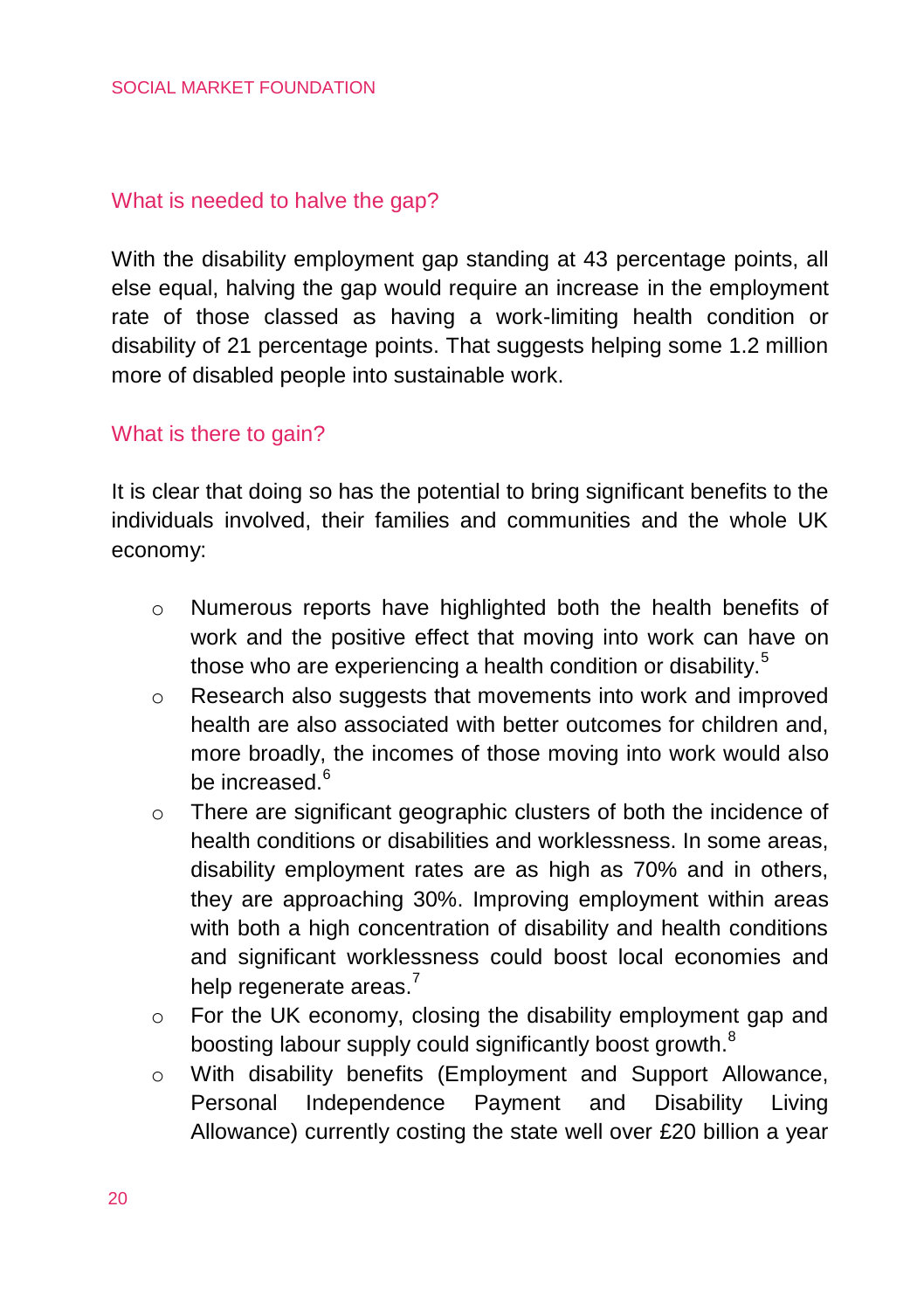and expected to rise in the future, $9$  there could be gains to be had from helping more people into work, reducing the benefit bill and being able to invest this money elsewhere.

o For individual firms, the costs of sickness absence, sick pay and associated costs is in the tens of billions a year.<sup>10</sup> Reducing this could significantly boost productive investment, profits and employee remuneration.

Given this range of potential benefits, the Government's ambition of halving the disability employment gap is a significant opportunity. This report considers what achieving this would mean in practice, what historic experience tells us about the likelihood of success and the principles for reform that will need to be taken forward to ensure that the Government succeeds. It focuses on the system of benefits for disabled people and those with a work-limiting health condition.

It is clear that the benefits system is not the only factor that impacts on disability employment. Other factors like the role that employers can play, societal views and attitudes and the approach to training and skills and schemes like Access to Work all have an important role. However, by providing financial security, the benefits system acts as the foundation to all of those things. Without this financial security any attempt to support people to tackle the barriers to work they face and, ultimately, move in to work is unlikely to be successful.

By setting out reforms to improve security and make the benefits system work better, this report provides a firmer foundation on which to build. Future reports from the Social Market Foundation will consider wider reforms of the support available to disabled people and the role of business and society.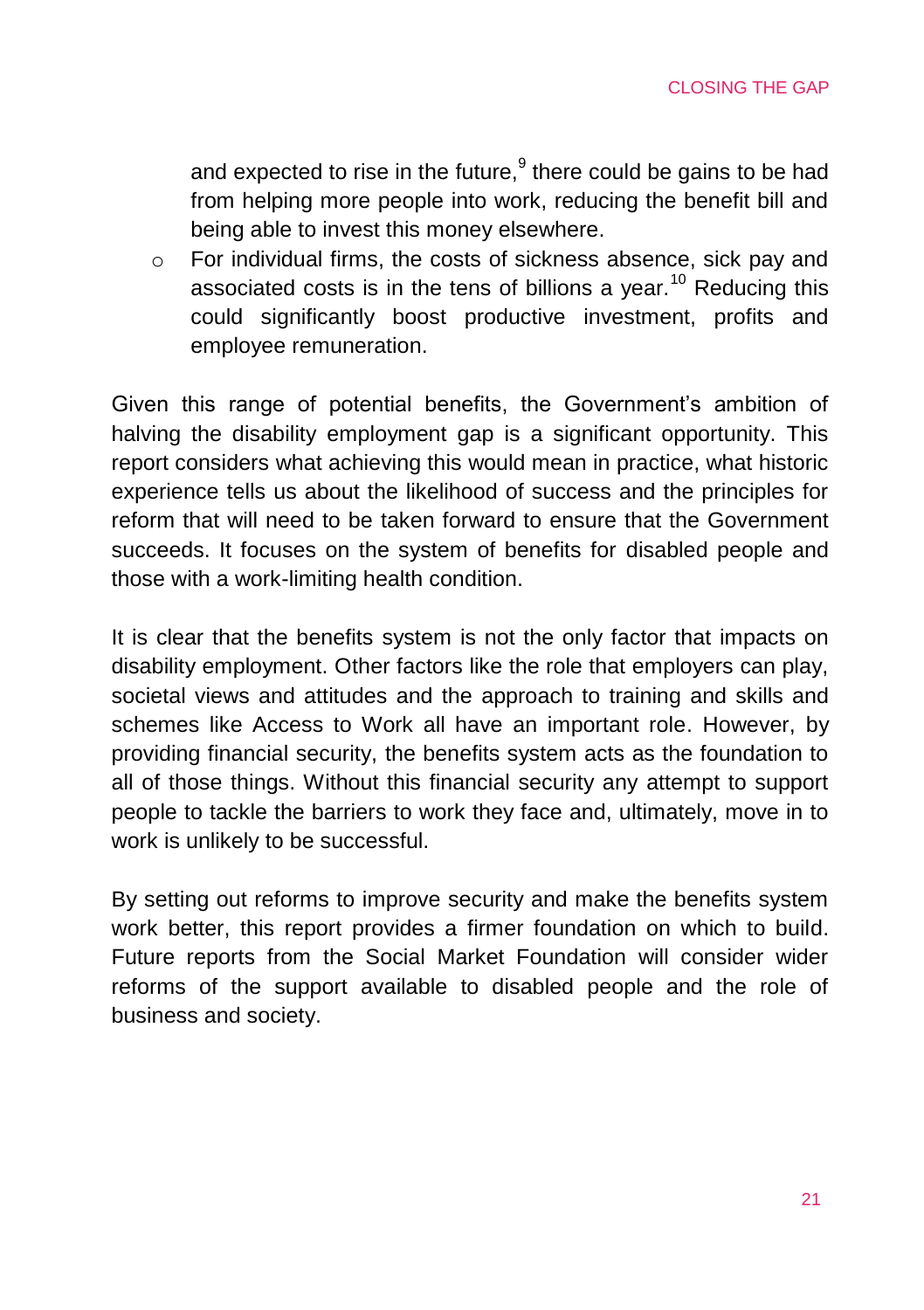# <span id="page-21-0"></span>CHAPTER 2 – THE SIZE OF THE CHALLENGE

Chapter 1 outlined the benefits of closing the disability employment gap. This chapter assesses historic progress and what that means for the likelihood of future success.

# The (lack of) progress over time and what's needed for the future

Over the last 15 years, the number of people with a work-limiting health condition or disability in work has increased by around 350,000 and the employment rate has increased from 39% to 44%.

However, employment increases have slowed over the last five years. While, as the Government demonstrates, disability employment increased by over 200,000 between 2014 and 2015, the rise between 2011 and 2015 is just 23,000. Longer-term progress has also reflected a stronger labour market performance overall. The employment rate of those without a work-limiting health condition or disability has also increased, which means that, as shown in Figure 2, the disability employment gap has remained broadly constant over the last 15 years.



# **Figure 2: Disability employment gap over time**

*Source: SMF analysis, Labour Force Survey*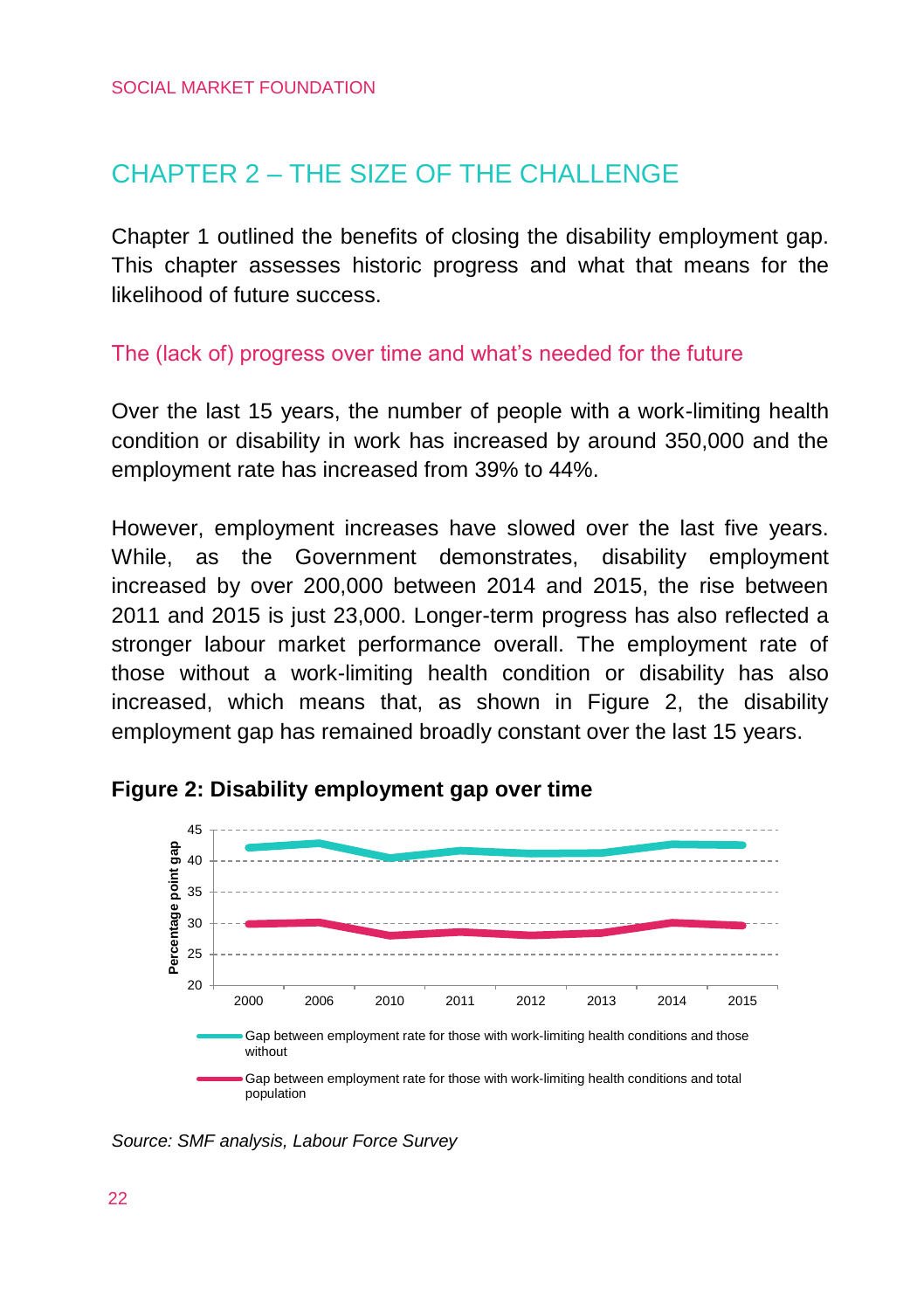If these trends continue into the future, even if disability employment continues to rise, the disability employment gap would not fall.

Figure 3 shows the situation where annual growth in employment rates between 2000 and 2015 are projected forward: employment rates of both those with a work-limiting health condition or disability (work-limited) and those without a work-limiting condition of disability (non-work-limited) increase over time, but the disability employment gap remains constant.

# **Figure 3: Changes in employment rates and disability employment gap with constant employment rate growth trends**



*Source: SMF analysis, Labour Force Survey*

#### What would it take?

Figure 3 also demonstrates that much greater progress than the last 15 years will be needed if the disability employment gap is to be halved.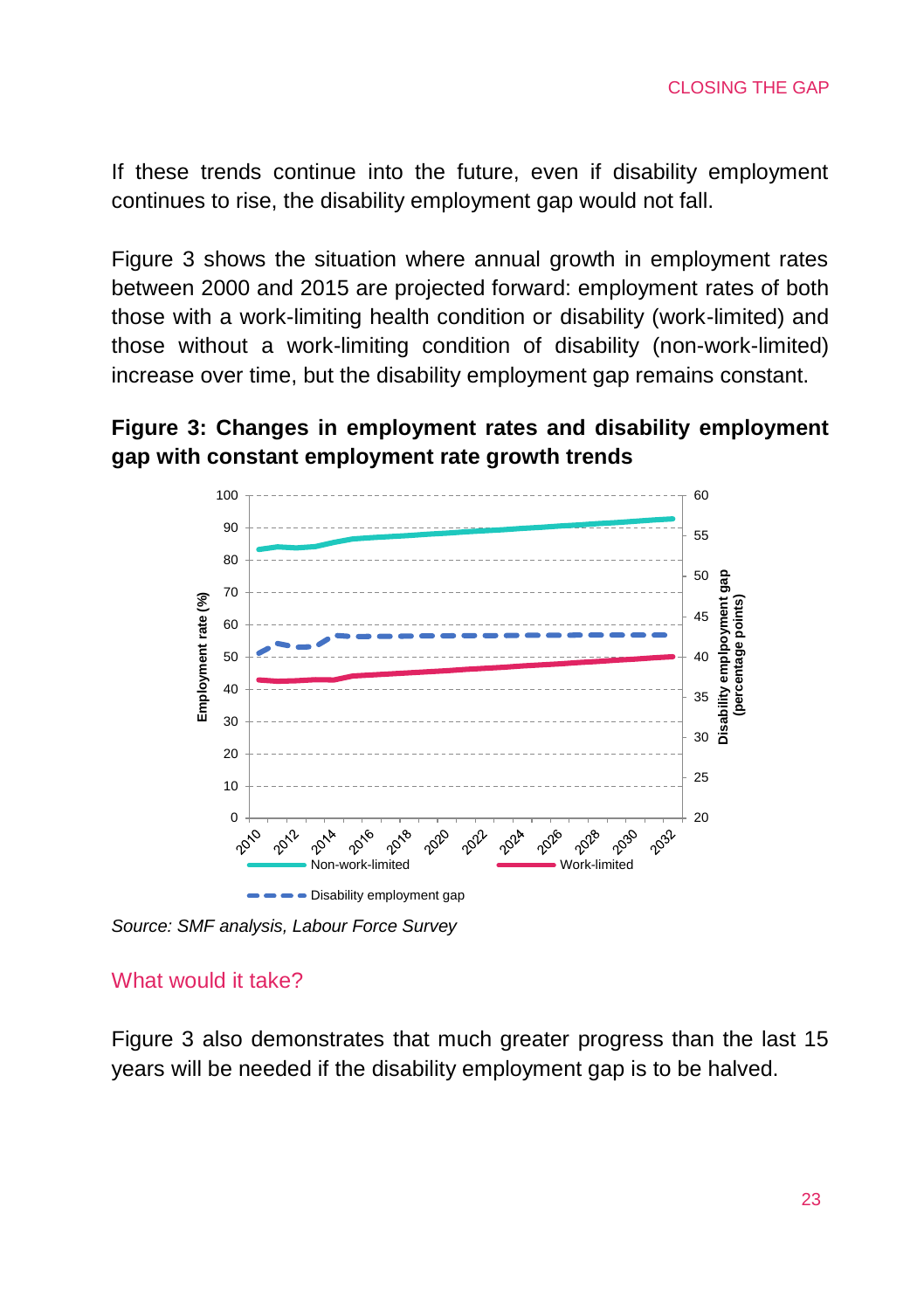Doing so will require that the employment rate of the work-limited group rises significantly faster than the non-work-limited group.

To understand what this means in practice, Figure 4 shows projections for the disability employment gap based on:

- Current trends: and
- The non-work-limited employment rate held constant and combined with various growth rates of the work-limited employment rate.

As with Figure 3, it shows that, with existing trends, the disability employment gap will not close. Even with a constant non-work-limited employment rate, based on current trends for the work-limited group, the gap only closes by around a quarter of the level needed. It then shows scenarios for doubling and trebling (compared to the trend over the last 15 years) the growth in employment rates for the work-limited group.

Given the previous slow progress on closing that gap, a reasonable benchmark for time need to halve the gap might be 20 years. In the past, this length of time has seen significant changes in the employment gap of women and lone-parents, so we know that a lot can be achieved in this timeframe.

Figure 4 shows that, to meet the ambition of halving the disability employment gap to a level of 21 percentage points within the next 20 years, the rate of employment rate growth for the work-limited group would need to treble and the employment rate for the non-work-limited group would need to remain constant.

All else equal, this would imply helping some 66,000 additional people from the work-limited group into work each year, compared to the current situation of just over 22,000.<sup>11</sup>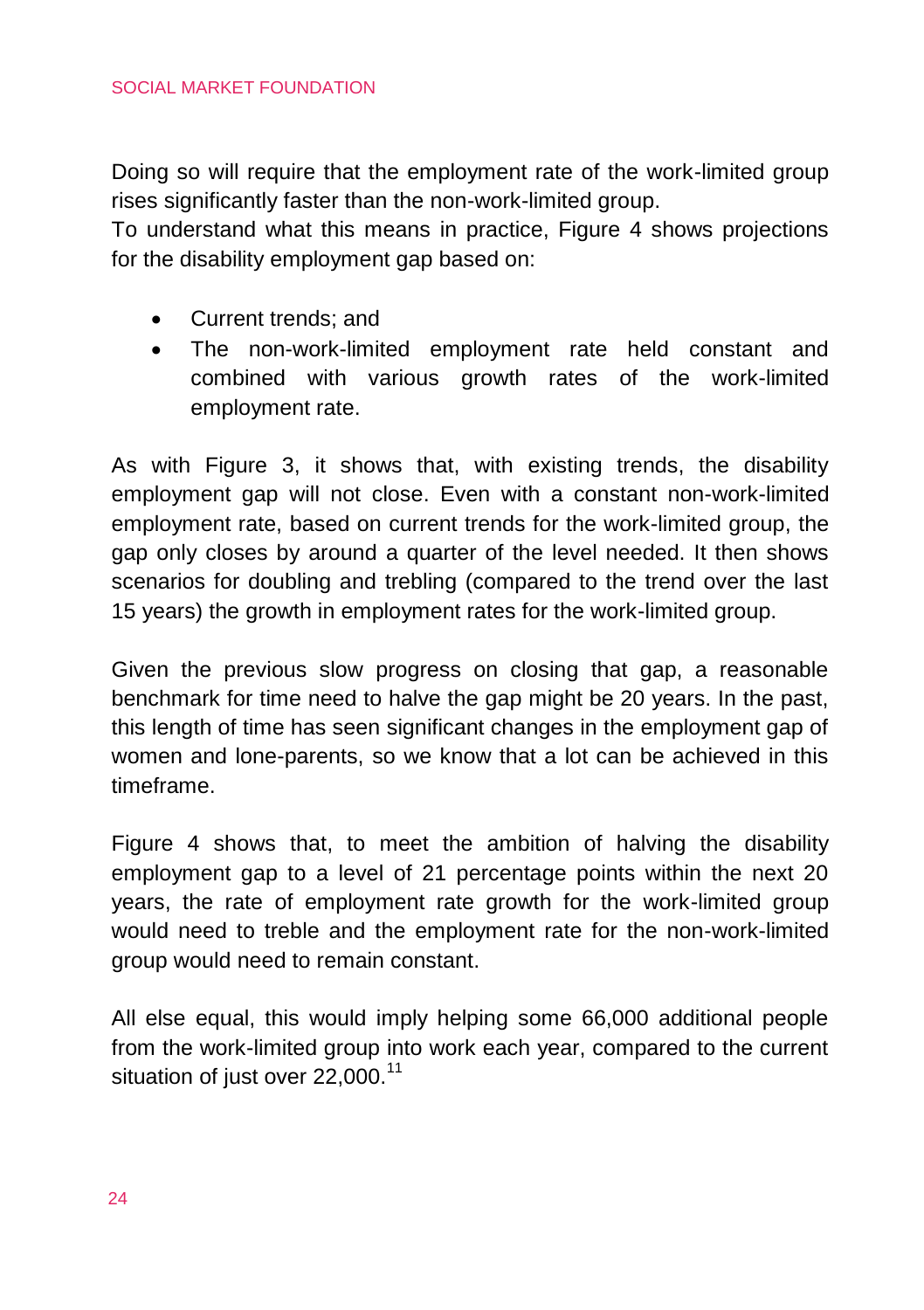**Figure 4: Scenarios for disability employment gap with different employment growth assumptions**



*Source: SMF analysis, Labour Force Survey*

#### Barriers to employment

Given the size of the challenge that trebling the growth of the employment rate for those with a work-limiting health condition or disability represents, it is likely to need significant policy reform. It will need improved employment support services for those recently losing their job, better support to help people experiencing the onset of a condition or a fluctuating condition to stay in work where possible and better support for those who have not been in the labour market for a long time. To understand what this might take, the remainder of this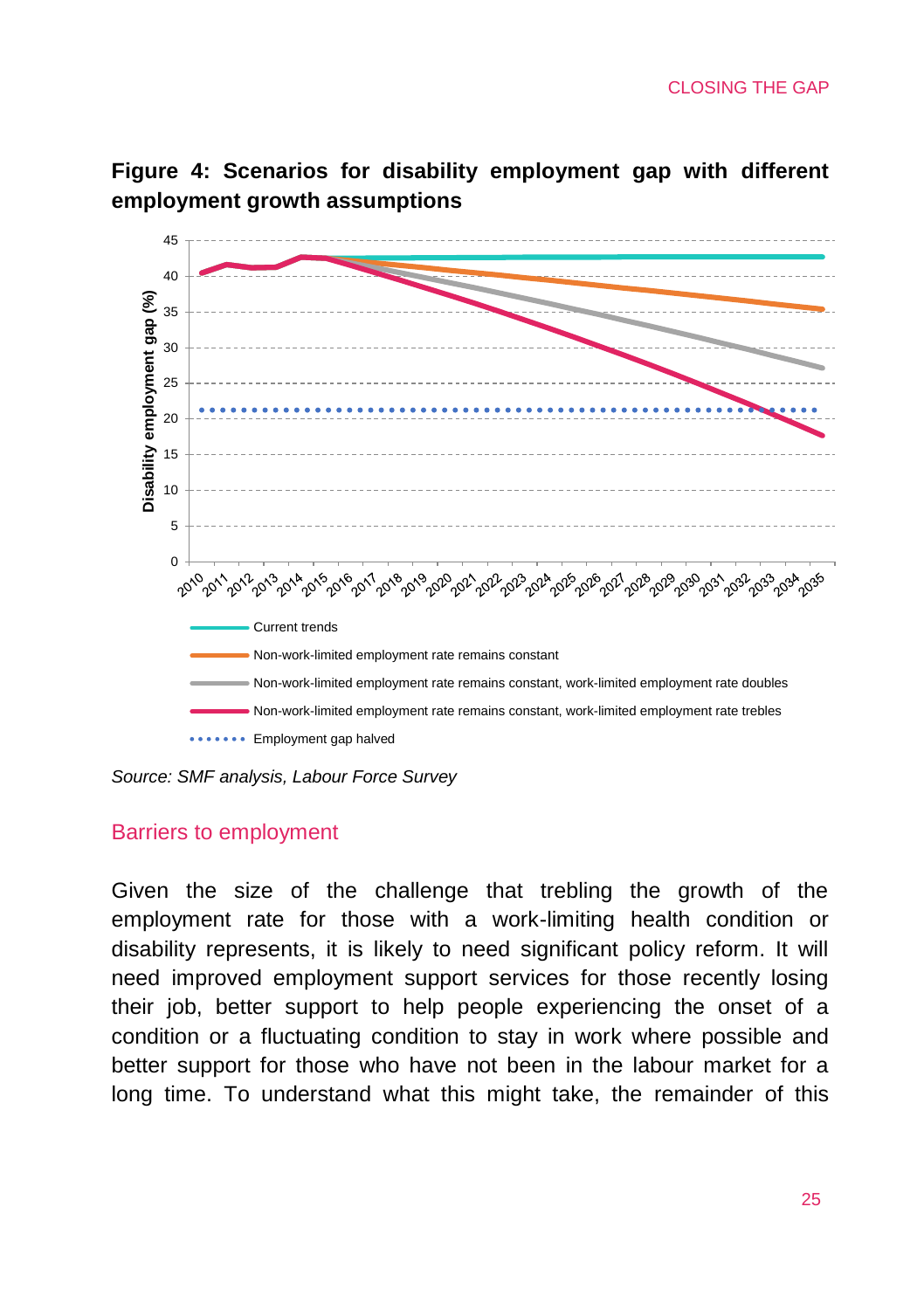chapter assesses the characteristics and barriers to employment of the work-limited group and how these relate to movements into work.

#### Likelihood of movements into work

To understand the characteristics of individuals that are related to an increased likelihood of moving into work, this report uses the longitudinal version of the Labour Force Survey. This follows the same households over five consecutive quarterly surveys (a year), allowing the user to track movements in and out of work. To ensure an adequate sample size, data between autumn 2010 and spring 2015 were used.

At the highest level this can be used to assess the incidence of a person with a limiting health condition or disability moving from being workless in a given year, from the first wave (survey) to being employed in any of the following four waves (surveys). The results show that very few of the overall work-limited group move into work over the course of a year.

While data from the Department for Work and Pensions suggests that around 1% of Employment and Support Allowance claimants move off the benefit each month, this is not limited to movements into work (for instance, movements off ESA might simply mean someone leaving the labour market completely or just moving to a different benefit). Analysis of the LFS longitudinal data suggests a much lower figure of just 8% of the work-limited group moving into employment in any one year.

However, there is significant variation between different groups within the overall work-limited group. One obvious variation is likely to come from the extent to which people in the work-limited group want and are seeking employment. Figure 5 shows how the workless work-limited group breaks down by their labour market engagement. The results suggest that the majority of the group are neither seeking nor wanting work. Just 14% of the group are actively seeking work. There will, of course, be good reasons for this. Some disabled people will be permanently or temporarily unable to work, others will have caring responsibilities that preclude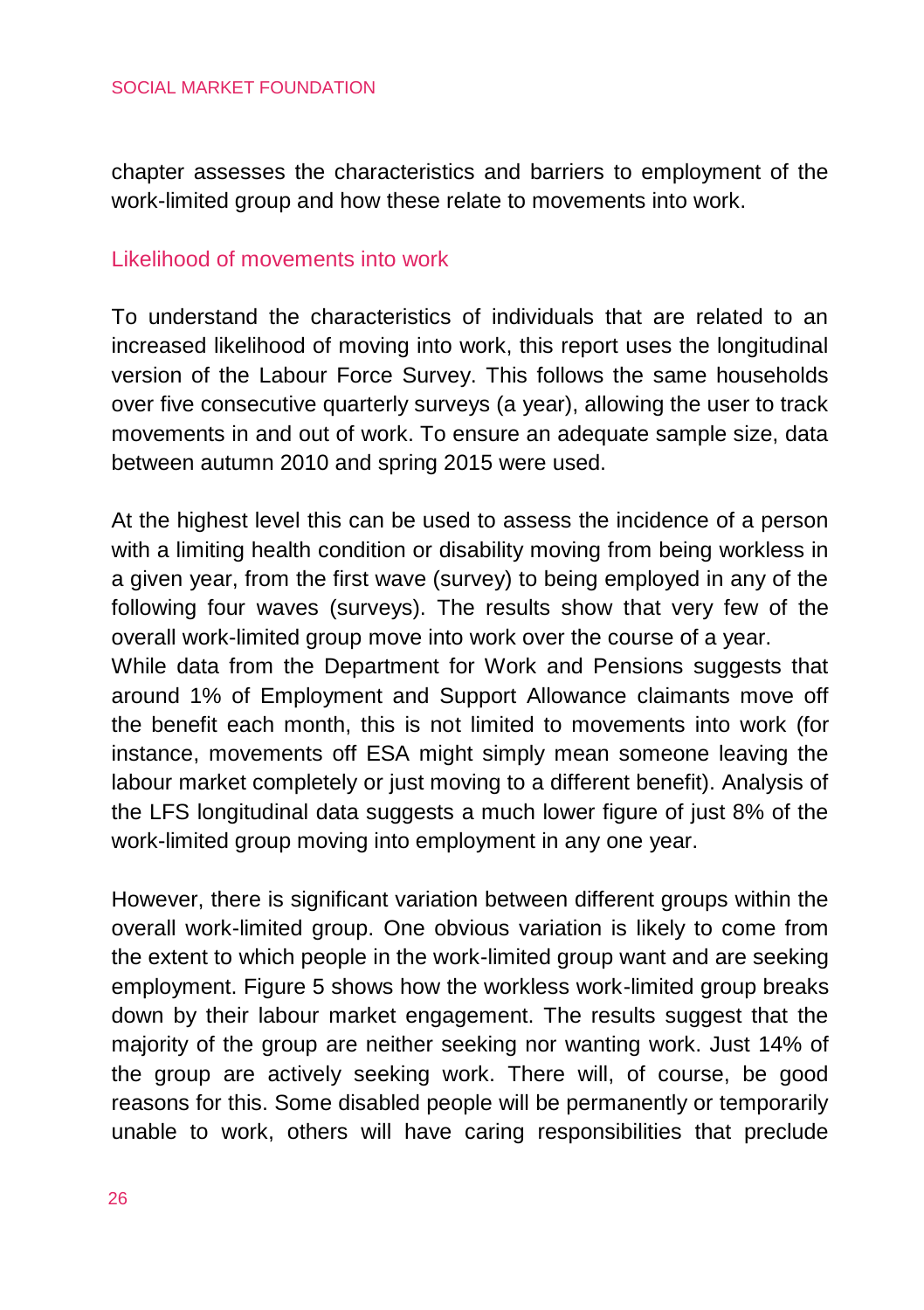employment or their family arrangements mean that they do not have need to work (for example they may have a partner who is already in full time work). However, while understandable, it shows how challenging the Government's ambition is.

# **Figure 5: Workless work-limited group by labour market engagement**



*Source: SMF analysis, Labour Force Survey*

In terms of the impact that this engagement behaviour has on movements into work, Figure 6 shows that close to 30% of the worklimited group seeking work actually move into work each year, whereas less than 3% of those who do not want work end up finding and entering employment.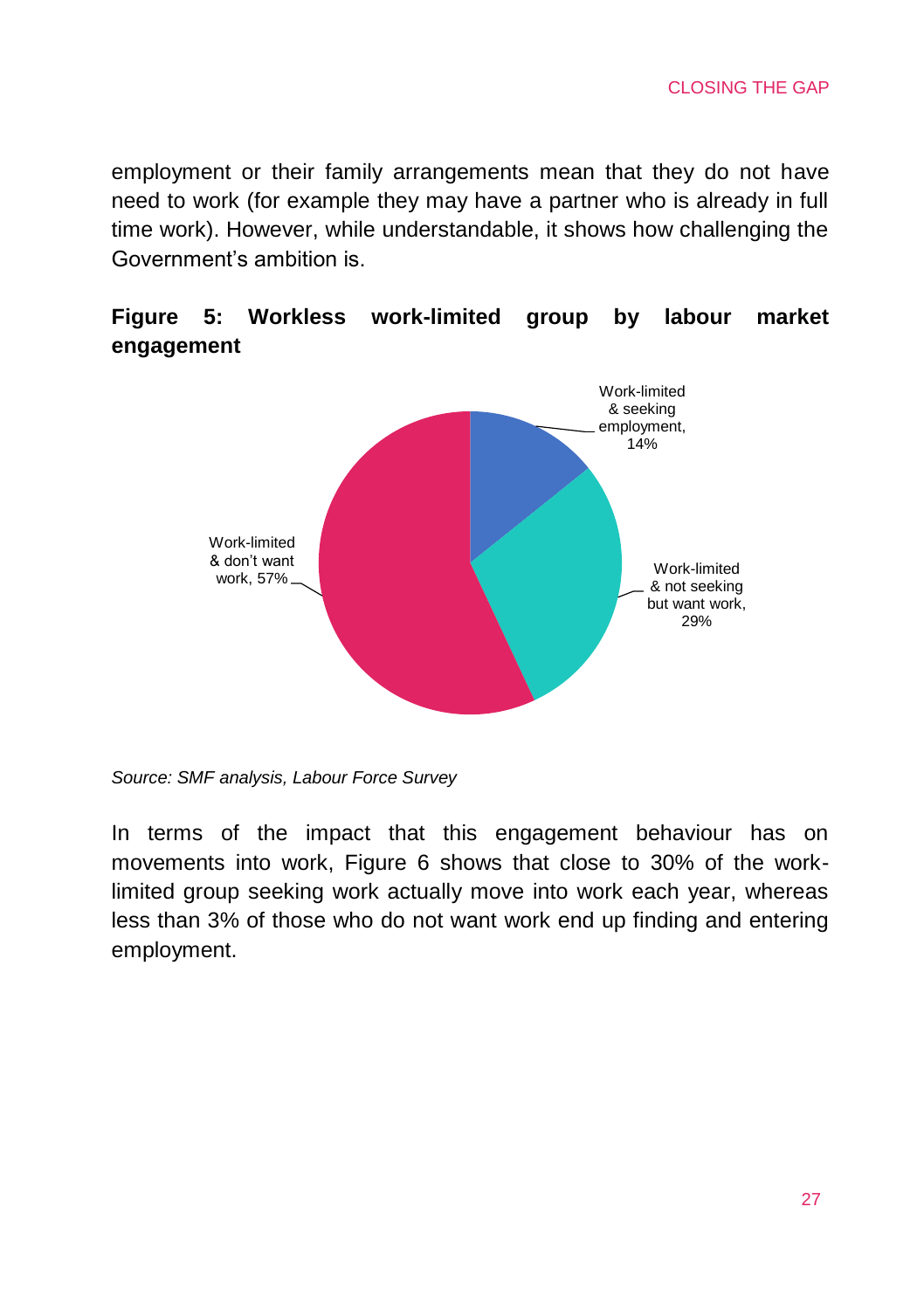#### SOCIAL MARKET FOUNDATION

**Figure 6: Proportion of workless work-limited group moving into work over the course of a year, by labour market engagement**



*Source: SMF analysis, Labour Force Survey*

Looking beyond these headline figures, a more detailed understanding of the likelihood of moving into work can be gained by undertaking a regression analysis. Box 1 summarises the results and shows that seeking work, having high qualifications, not having a mental health condition and having a relatively short time since your last job all have a large and statistically significant impact on the chances of the individual finding work.

# **Box 1: Characteristics associated with the likelihood of moving into work**

Labour market engagement: compared to those who are seeking work:

- $\circ$  Those not seeking but wanting work are 74% less likely to enter work:
- o Those who do not want work are 85% less likely to enter work.

Qualifications: compared to those with high qualifications (A-level and above):

o Those with low or no qualifications are less likely (43% and 61% respectively) to enter work.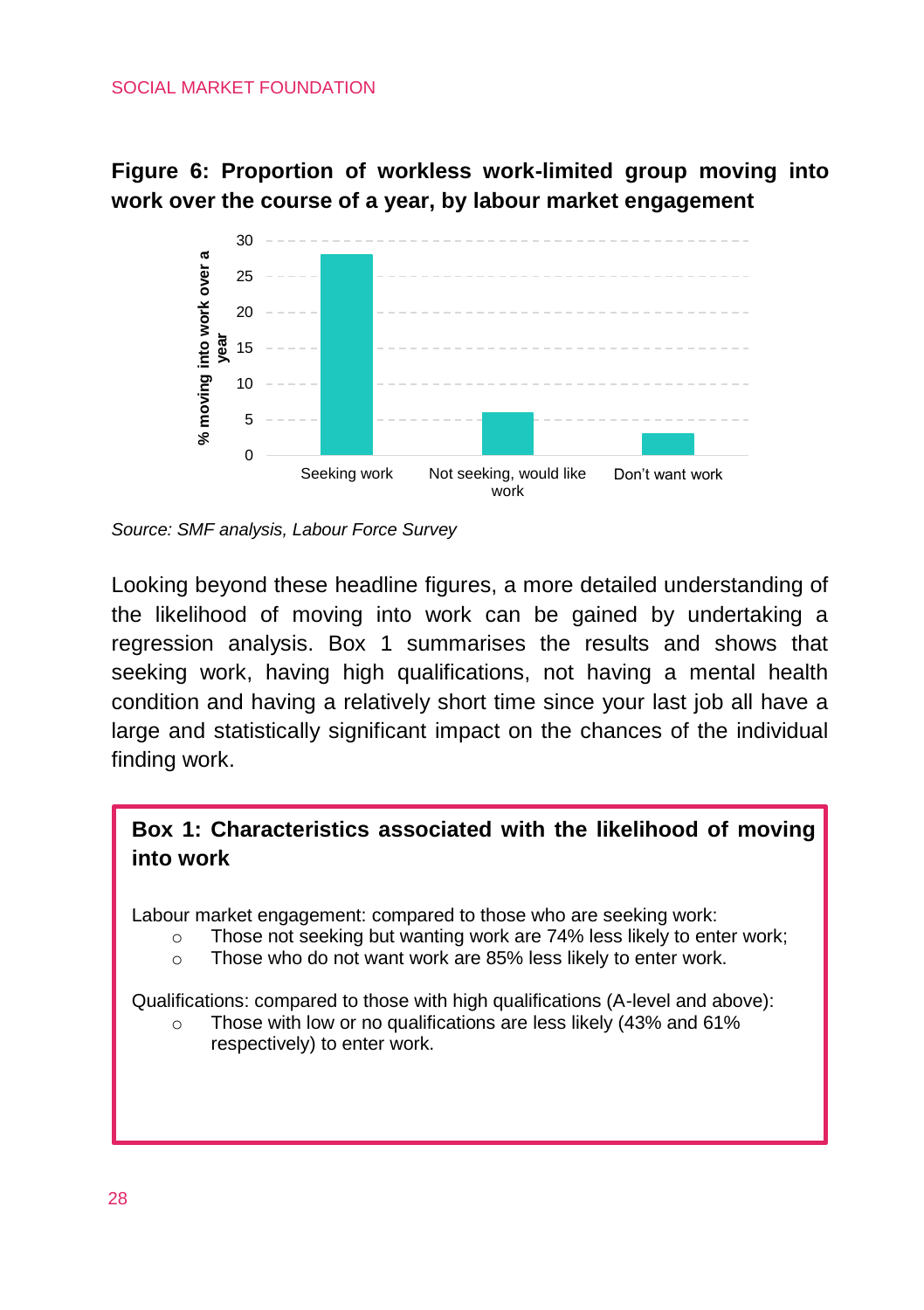#### **Box 1 (continued)…**

Condition / disability type: those with a mental health condition are around 30% less likely to move into work than those with other conditions or disabilities.

Improving condition: those with an improving condition are twice as likely to move into work.

Age: the younger the person, the more likely they are to move into work.

Time since last job: this is a major driver of likelihood of employment with those who had been out of work for less than six months being eight times more likely to move into work than those who had never had a job or who had been out of work for over five years.

Other characteristics controlled for included gender (no impact), family type (small impact) and time (small positive impact).

Interestingly, the analysis suggests that region of residence and regional unemployment rates have no statistically significant impact on the likelihood of movements into work from the workless work-limited group. What this suggests is that personal characteristics and depth of barriers are more important than local labour markets in driving the probability of employment. This is a result that should be investigated further with data that allows analysis to a more granular geographic level.

One of the biggest impacts is the length of time since an individual's last job. Figure 7 shows that (after controlling for all other observable differences) compared to those whose last job was less than three months ago, those whose last job was 6-12 months ago are 69% less likely to enter work over the course of a year. Those whose last job was more than four years ago (or have never had a job) are around 90% less likely to move into work.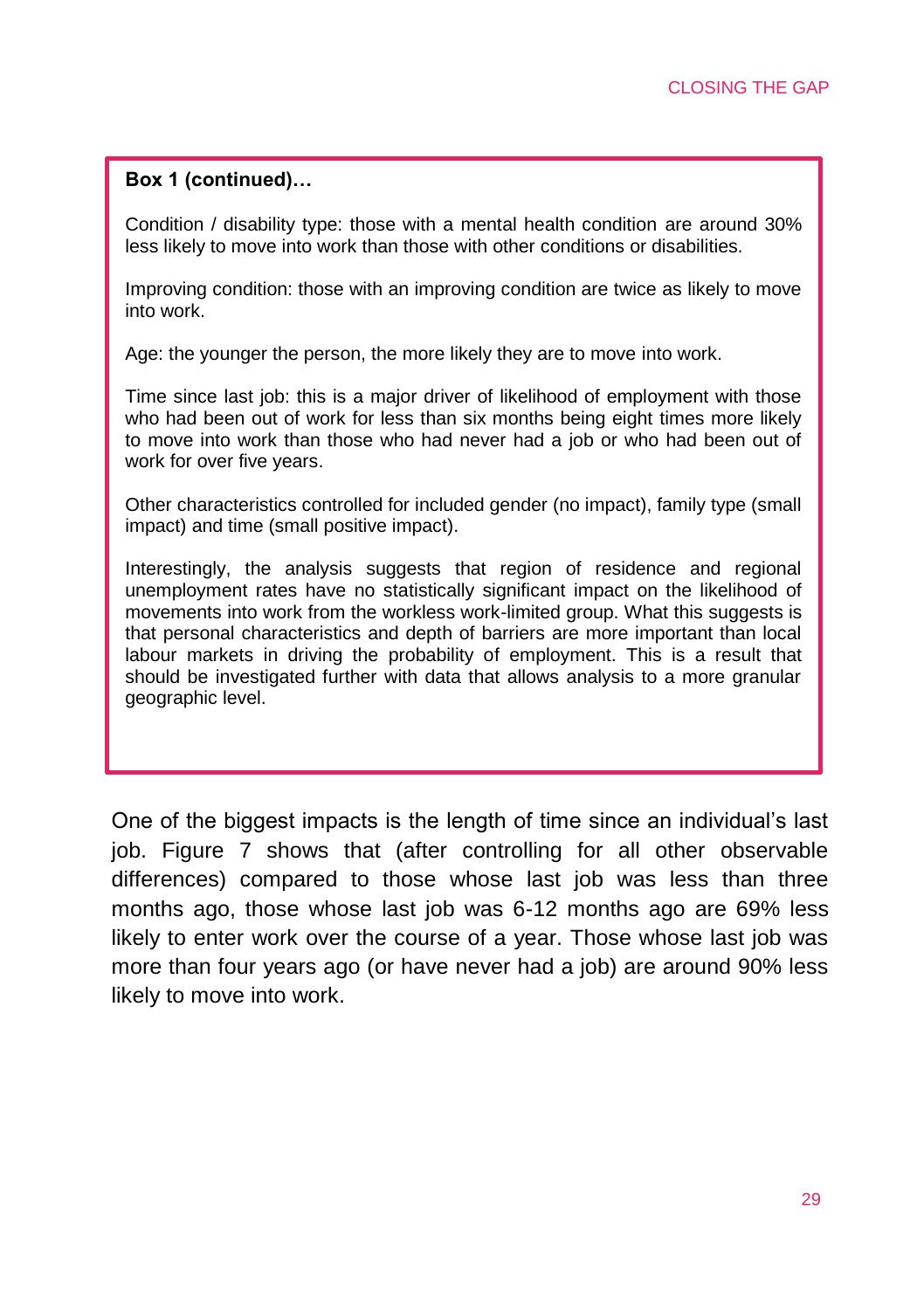#### SOCIAL MARKET FOUNDATION

**Figure 7: Change of likelihood of finding work within a year, by length of time since last job (compared to those whose last job was less than three months ago)**



*Source: SMF analysis, Labour Force Survey*

## Characteristics of the workless work-limited group

To understand what these results mean for the likelihood of halving of the disability employment gap, they need to be viewed alongside the characteristics of the workless work-limited group.

The first thing to note is that the gap cannot be halved simply by helping those who are already seeking work into a job. As demonstrated by Figure 8, given that 14% represents just 450,000 individuals, the disability employment gap would not even reduce by a quarter if all of these individuals were able to find work. This means that to halve the disability employment gap, those in the two groups not seeking work will need to be supported into work. This will take both a change in attitudes and ambitions and a new, more successful, approach to support.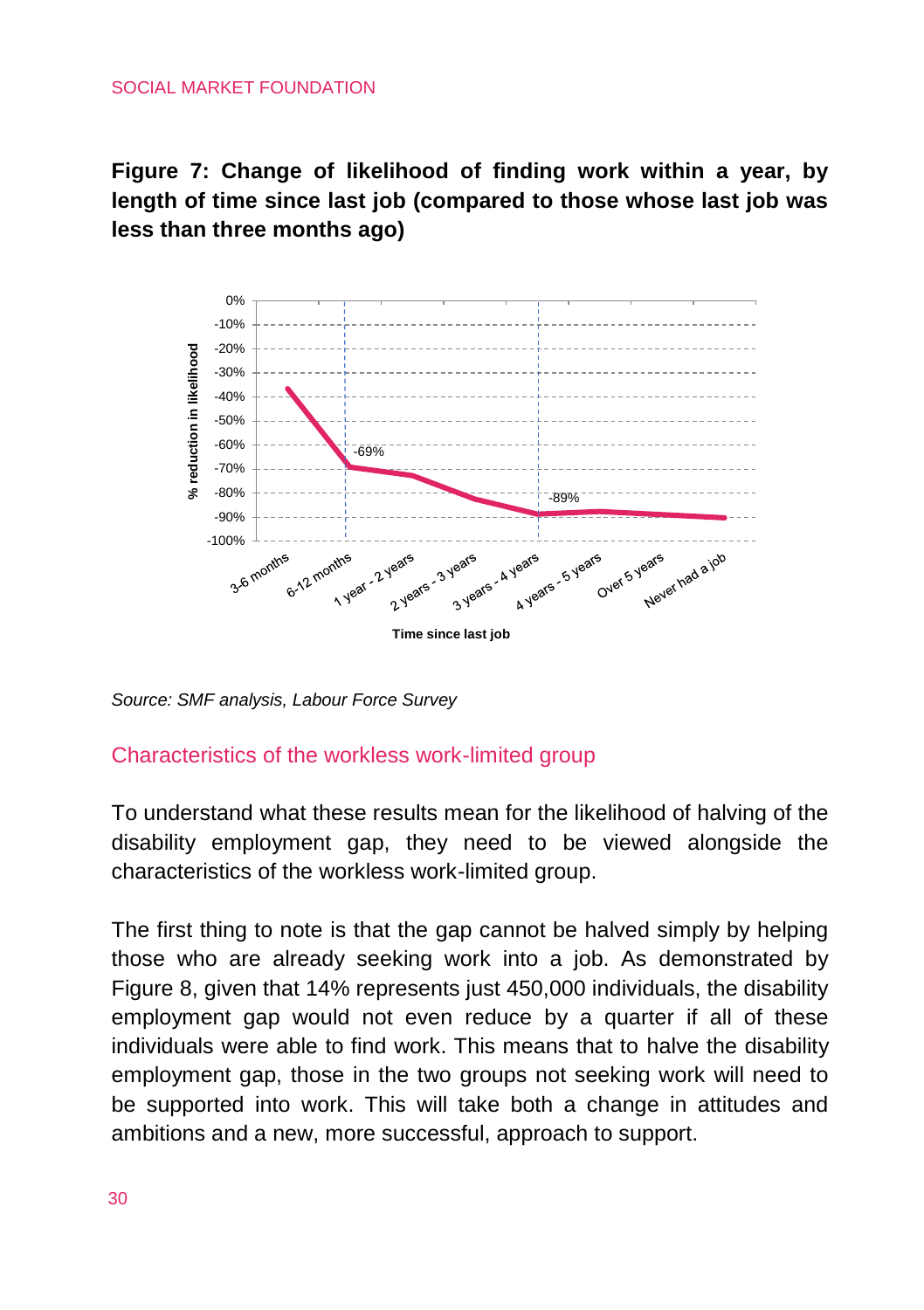

**Figure 8: Labour market engagement and the size of the disability employment gap**

*Source: SMF*

However, we have already seen that the two groups not seeking work are far less likely to move into work than those who are seeking work. Looking at the composition of the three groups, this is not surprising.

Figure 9 shows that those in the work-limited group who are employed have a much higher level of qualifications than those who are not employed, nearly two-thirds have A-levels or above, compared to well under half for each of the other groups. It also shows that, compared to those who are workless but seeking work, a much larger proportion of the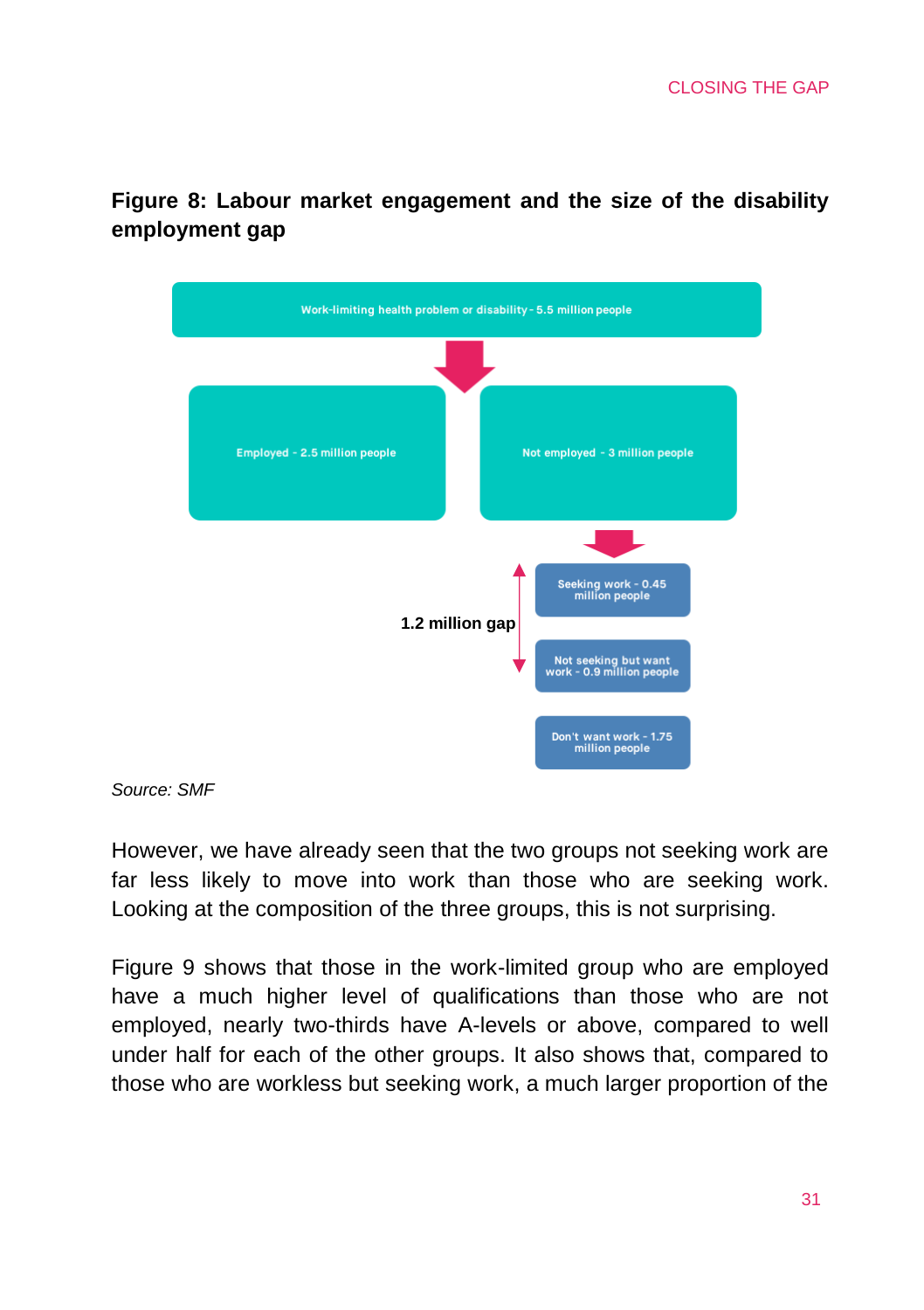#### SOCIAL MARKET FOUNDATION

groups not looking for work have no formal qualifications. Of those who do not want work, over 40% have no formal qualifications.

# **Figure 9: Highest qualifications, by presence of limiting condition and labour market activity**



*Source: SMF analysis, Labour Force Survey*

A similar story is told by Figure 10, which shows that nearly eight in ten of those who do not want work have either never had a job or were in their last job over five years ago. By contrast, less than half of those seeking work are in that situation. Nearly a third of the seeking work group have been employed at some point in the last two years.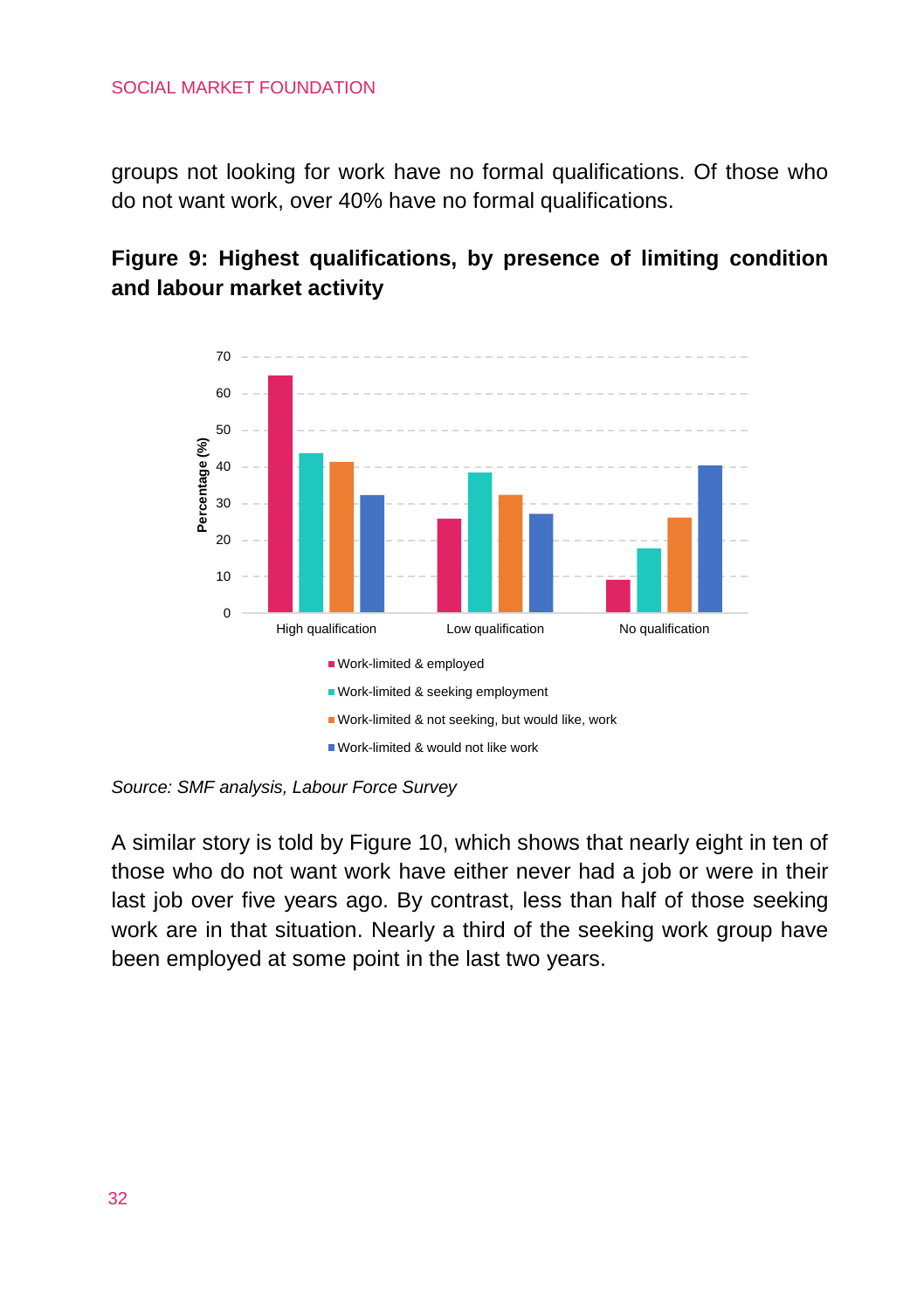**Figure 10: Length of time since last job, by presence of limiting condition and labour market activity**



*Source: SMF analysis, Labour Force Survey*

The not-seeking group are also older (median age of 51 compared to the seeking median age of 39), more likely to have a larger number of health conditions and less likely to have a health condition or disability that is improving.

Overall this shows that, in terms of the characteristics that are linked with chances of employment, (perhaps unsurprisingly) there are distinct differences between those in the work-limited group who are already in employment and all other groups. This suggests that, on average, those currently out of work in work-limited group will be harder to help into work than those who have already moved into work.

In turn, the analysis also demonstrates large differences between those not currently in work, but who are seeking and those who are not seeking work. The implication is that even if all of those seeking work were helped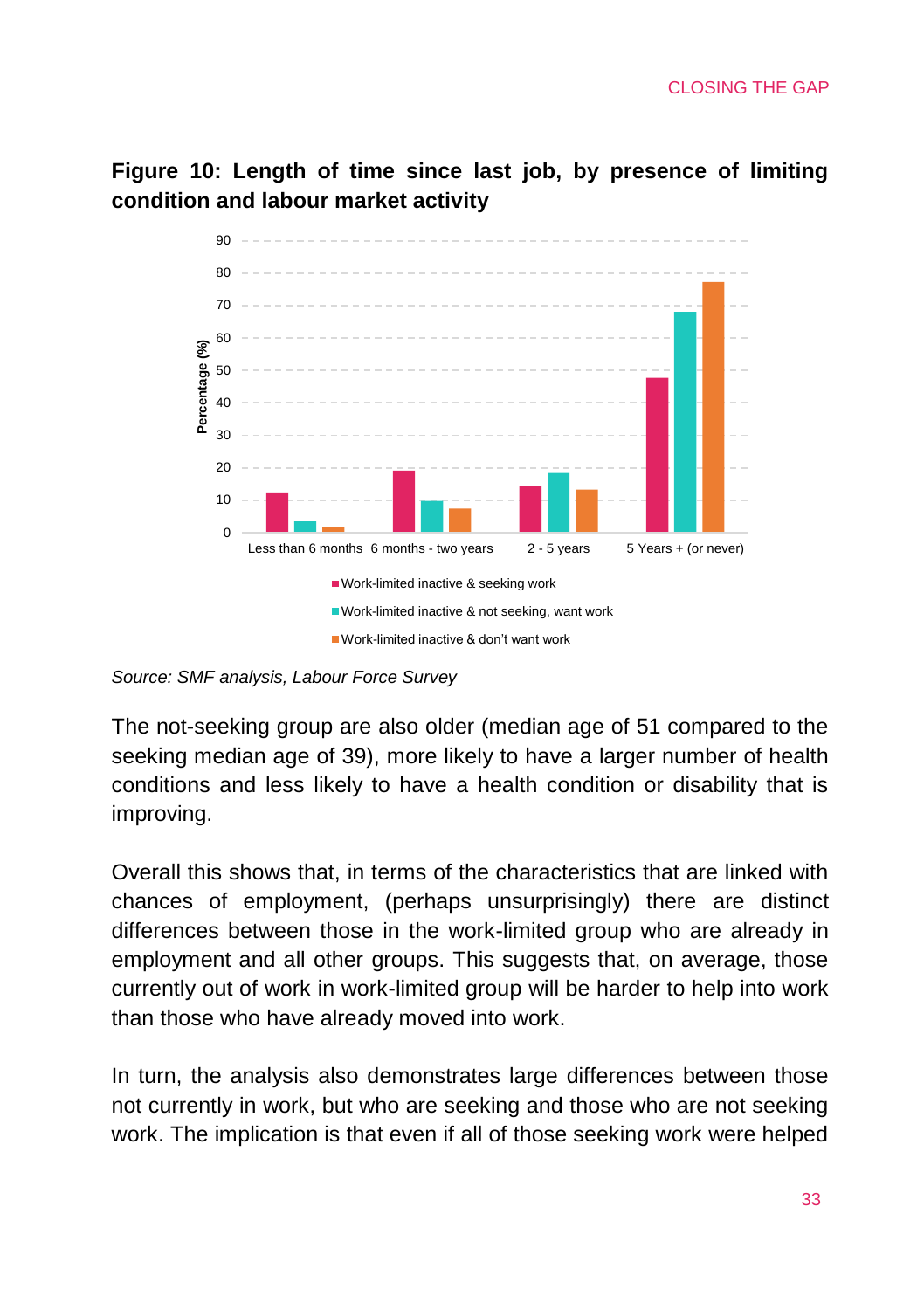into employment, if the Government is successful in encouraging others to seek work, they will be (on average) significantly more difficult to help into work.

## Focus on mental health

There have also been changes over time in the characteristics of the workless work-limited group. As documented in other reports, a particularly stark change has been in the incidence of mental health conditions.<sup>12</sup> Figure 11 demonstrates that the proportion of the worklimited group who state a mental health condition as the first reported health condition in the LFS has more than doubled over the last 15 years.<sup>13</sup>

**Figure 11: First health condition/disability mentioned for those with limiting health condition or disability**



*Source: SMF analysis, Labour Force Survey*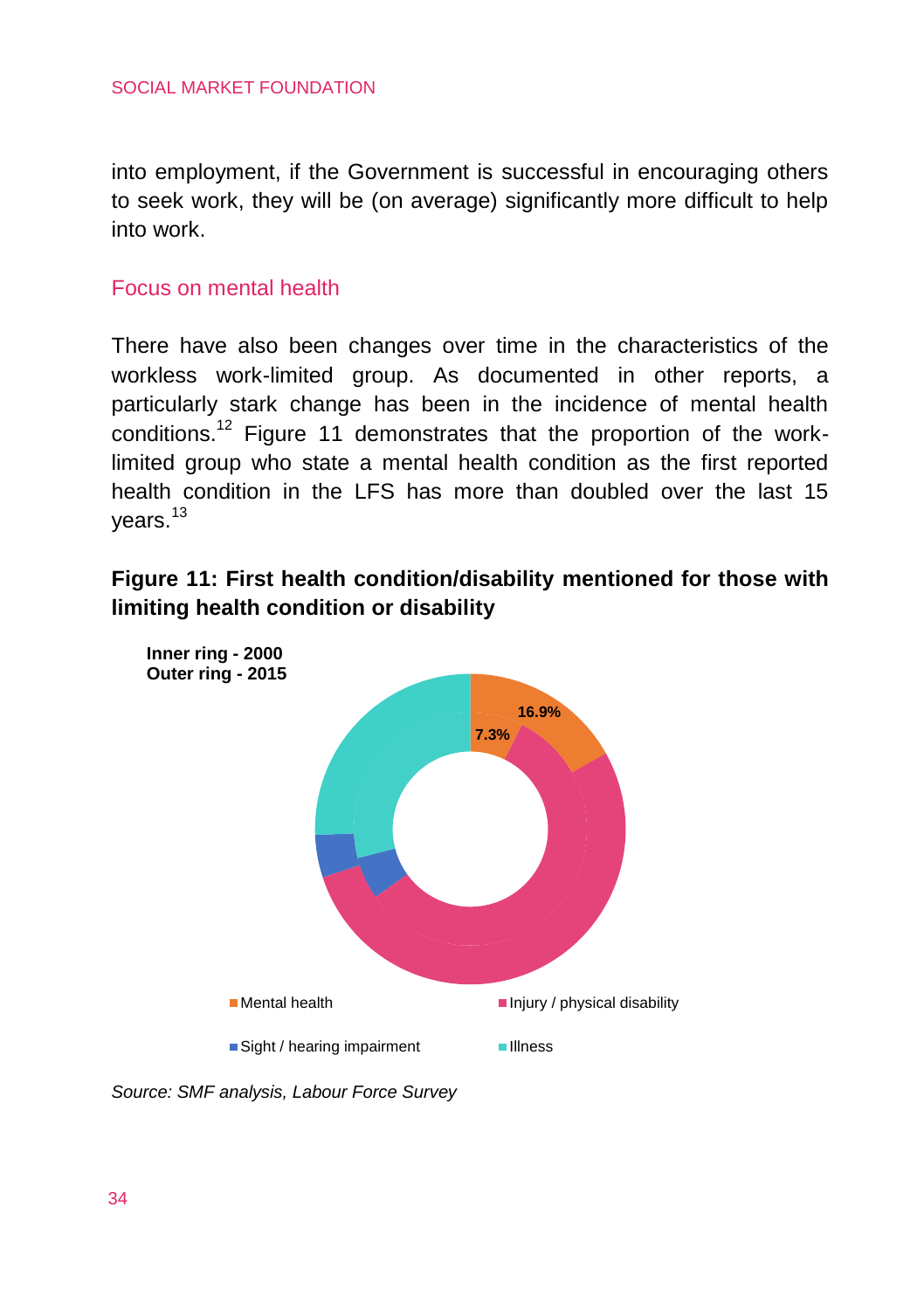Looking beyond the first condition reported, the prevalence of mental health conditions grows significantly. Figure 12 shows that 35% of the work-limited group report a mental health condition as one of the health conditions they have.

There is also a distinct age consideration here. The prevalence of mental health conditions is significantly higher for younger age groups, with 64% of 16-24 year olds in the work-limited group reporting a mental health condition and 58% of the 25-39 year-old work-limited group. Just looking at those 16-24 year olds who are workless and in the work-limited group, some 88% report having a mental health condition.

Given the results earlier that showed that, compared to those with other conditions, those with a mental health condition are around a third less likely to enter work, this trend is particularly concerning.

# **Figure 12: Proportion of work-limited group reporting a mental health condition (not necessarily as first problem), by age group**



*Source: SMF analysis, Labour Force Survey*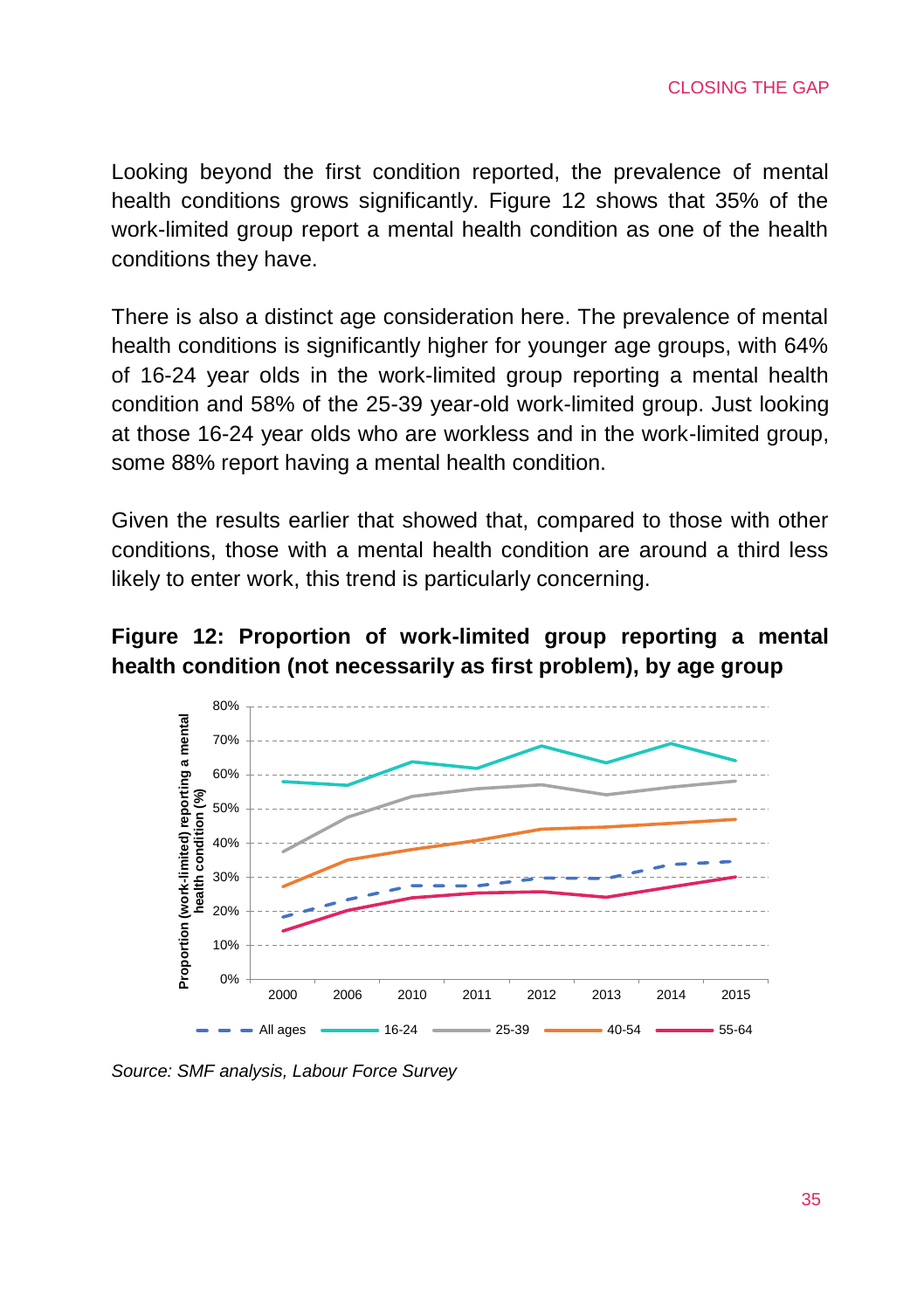## What does this mean?

This chapter has presented a picture of the challenge that the Government faces to meet its ambition of halving the disability employment gap. Conclusions include:

- o To halve the disability employment gap, over 1.2 million more people with a work-limiting health condition or disability need to be helped into sustainable employment;
- o Currently, just 8% of workless people in the work-limited group move into employment in any one year and flows into the workless work-limited group negate the majority of the impacts of these flows. So to achieve this within 20 years would require at least a trebling of the growth of the disability employment rate compared to the last 15 years. The growth rate will need to increase even faster if the non-work-limited employment rate continues to rise;
- o For this to happen, many of those who are currently not seeking or not wanting work will need to be supported and helped to find work;
- o Both of these groups are significantly more disadvantaged (in terms of their employability) than those in the work-limited group who are currently in work or seeking work;
- o All of this is becoming more challenging as the prevalence of mental health conditions, particularly in young people, increases steadily over time.

From this analysis, it is clear that this challenge is a significant one. It will require a step change in performance in helping this group and potentially significant investment to ensure that their outcomes improve.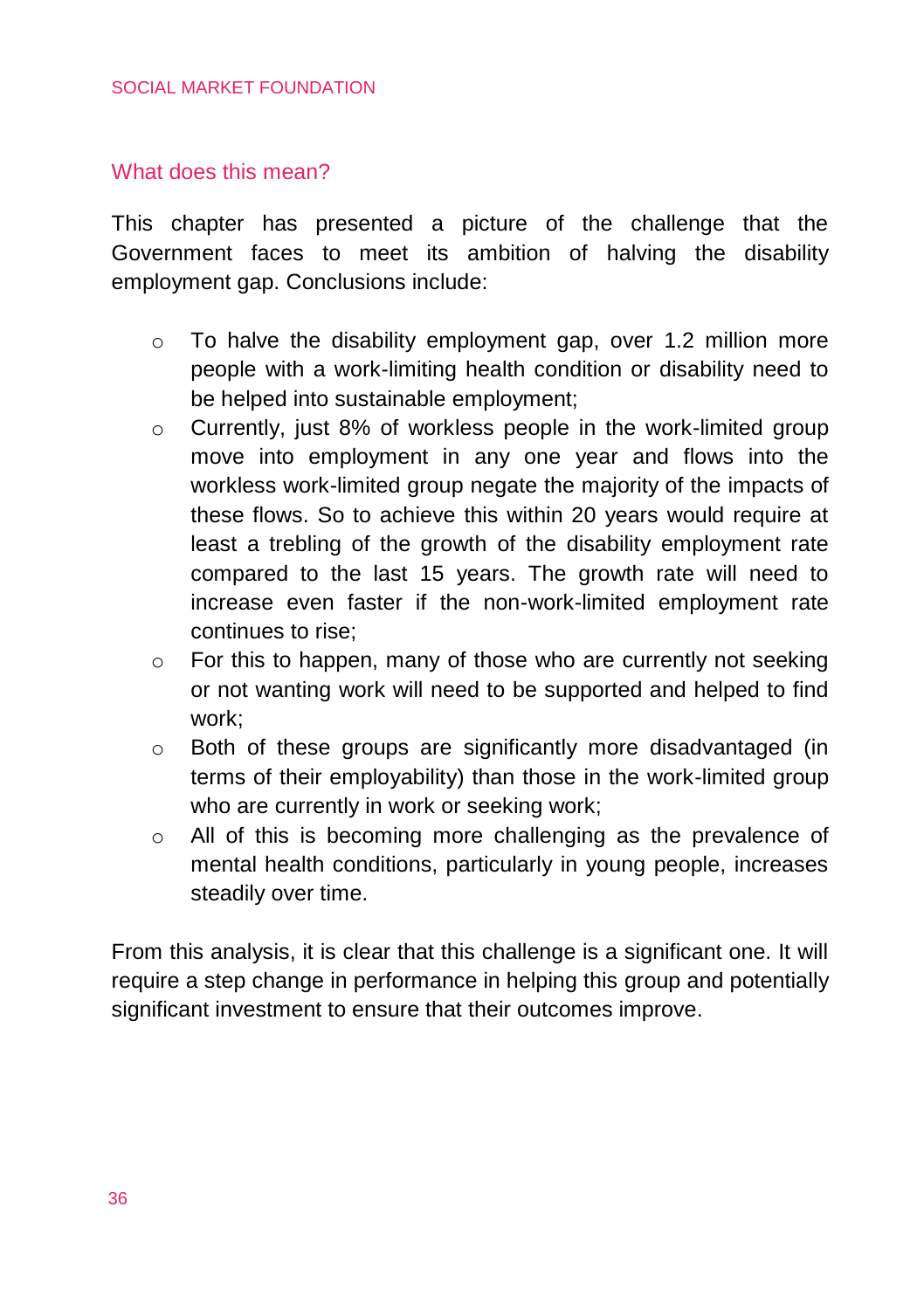# <span id="page-36-0"></span>CHAPTER 3 – PRINCIPLES FOR REFORM

Chapter 2 demonstrated the scale of the challenge that halving the disability employment gap presents. On the basis of this evidence it is clear that the current system of benefits and support for disabled people and people with a work-limiting health condition are simply not effective enough. In short, without significant reform, the ambition will not be achieved.

This has already been understood by the Government. From the start of this Parliament, it has been clear that they intend to undertake significant reform to try to help more disabled people back into work. A range of policies have already been announced or put in place, including:

- o The Work and Health Programme will replace the Work Programme and Work Choice when it rolls out in 2017 and will focus its employment support efforts predominantly on those with a health condition or disability.<sup>14</sup>
- o Creating the Disability Confident scheme to help support employers to recruit and retain more disabled people.<sup>15</sup>
- $\circ$  Funding for Access to Work has been increased.<sup>16</sup>
- o The Work and Health Unit has been set up to try to break down the siloes in working between the Department for Work and Pensions and the Department for Health. With it comes funding for innovation and a commitment to carry forward work to create a Social Impact Bond.<sup>17</sup>
- o A fund of £60m £100m has been committed to helping claimants of Employment and Support Allowance (ESA) to find and enter work.<sup>18</sup>
- o There have also been changes to benefits, with the level of benefit received by those in the Work Related Activity Group of ESA being reduced to match that of Jobseeker's Allowance claimants<sup>19</sup>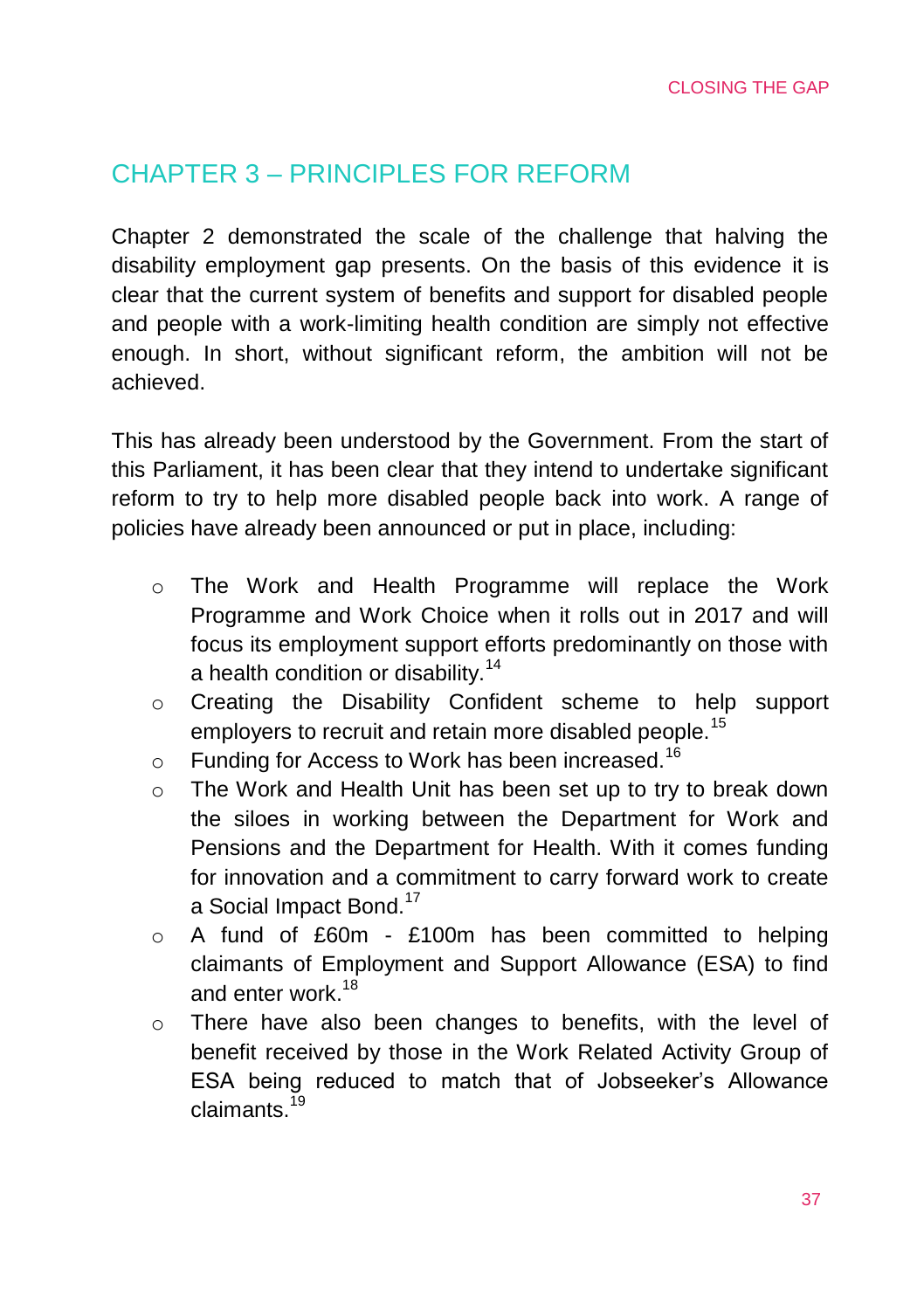On top of these, it is likely that the upcoming White Paper will both announce significant reforms and outline a broader direction of travel for future reform. The Secretary of State has already outlined a number of potential areas for reform in a speech given in the summer of  $2015$ .<sup>20</sup> These included reform of ESA and the Work Capability Assessment that determines the level of benefit an individual receives and the broad level of requirements placed on them; asking more of employers; joining up health and work services, including the new Fit for Work service; and a focus on providing extra help to those with mental health conditions.

Taking some of these ideas forward will undoubtedly be controversial. They will draw a mixed response from disabled people, businesses, commentators and lobby groups. However, the intention to improve outcomes for disabled people and fix a broken system is clear. In this spirit, this chapter outlines principles for future reform.

## Setting realistic ambitions, taking enough time

The relatively slow rate of progress over the last 15 years and the scale of the remaining challenge suggests that the disability employment gap will not be halved in this Parliament. Chapter 2 outlined that, even if growth in the disability employment rate trebled, all else equal it would take some 20 years for the gap to be halved. In short, this must be a long-term goal, not one to attempt to rush.

This is vital to keep in mind. While the Government will, no doubt, be keen to progress ideas quickly and legislate soon, previous attempts at significant policy changes have shown the dangers of rushing reform. Examples include reform of tax credits, $^{21}$  the Child Support Agency, $^{22}$  the design of the Work Capability Assessment<sup>23</sup> and, more recently, Universal Credit.<sup>24</sup> Each has been plagued with issues including implementation delays, IT failures and project management conditions, undermining confidence in the programmes and costing the Government more than they should.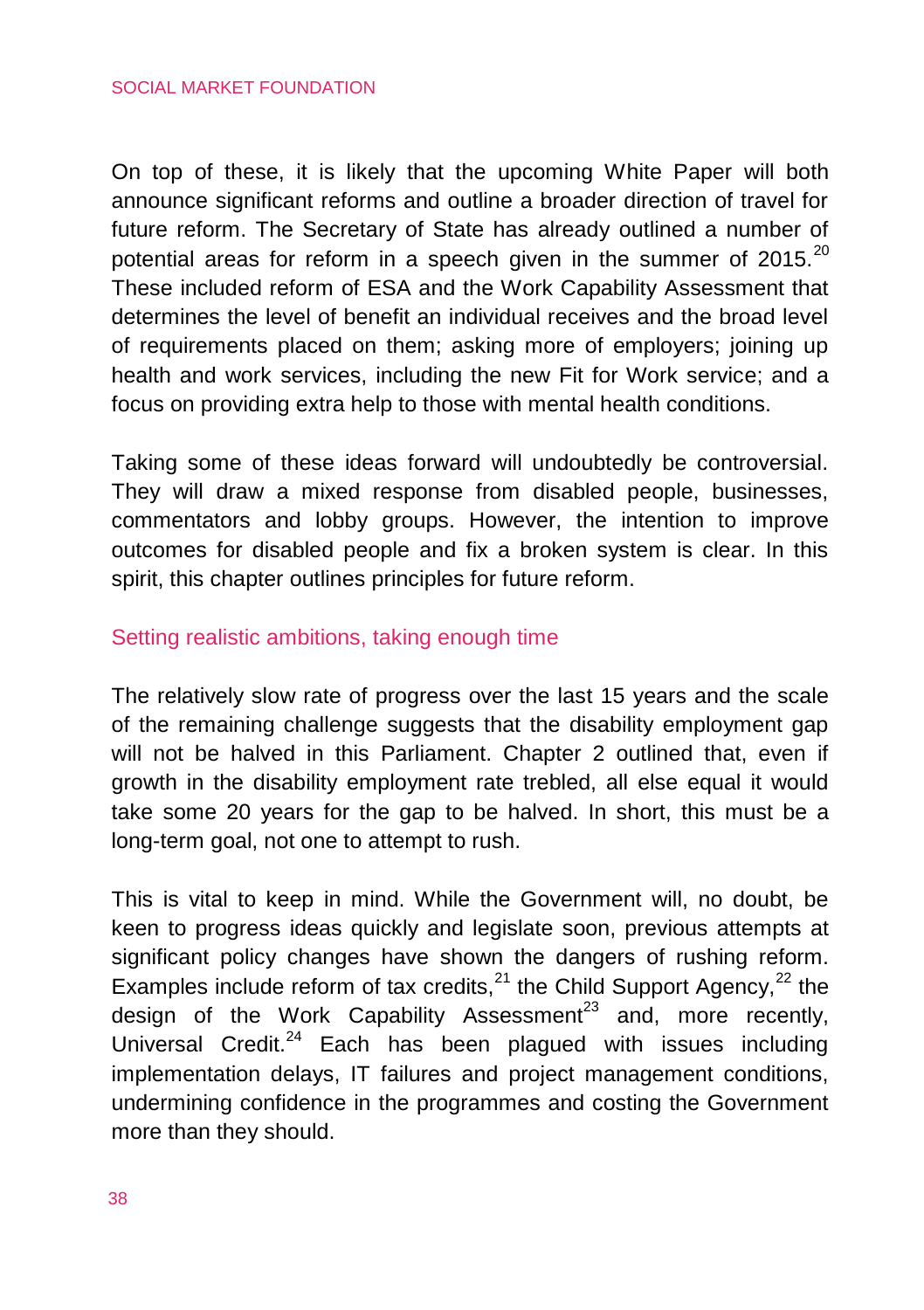To ensure that this does not happen again, the Government must be clearer about its short-term ambitions. Based on trends over the last 15 years, around 90,000 more disabled people might be expected to enter work by the end of this Parliament. The Government should set the ambition to increase this number to 190,000. Doing so would signify a positive step in closing the disability employment gap, would improve outcomes for those 100,000 individuals and their families and modelling suggests that it would produce additional savings (in terms of benefit reductions and tax increases) for the Exchequer of around £1 billion a vear by the end of the Parliament. $25$ 

## A commitment to consult and test

As progress over the last four years has shown, helping an additional 100,000 disabled people into work in the space of four years will be a significant achievement. However, it is important to be clear that there is little evidence to quide policy reforms to achieve that goal. In practice, knowledge of what works at a national scale in helping those with a worklimiting health condition or disability into work is scant. An OECD report on the subject summarised that:

Rigorous evaluation of particular programmes, especially employment and rehabilitation measures, and policy components is scarce all over the OECD. This lack of evidence is a major bottleneck for identifying what works, and for whom, for people with health problems or disability.<sup>26</sup>

The impact that this lack of evidence is clear in the lack of success that the UK has had in closing the disability employment gap. It is also clear when the performance of individual programmes is assessed. For example, Figure 13 shows the performance of the Work Programme for different groups of claimants. As outlined earlier, it shows that only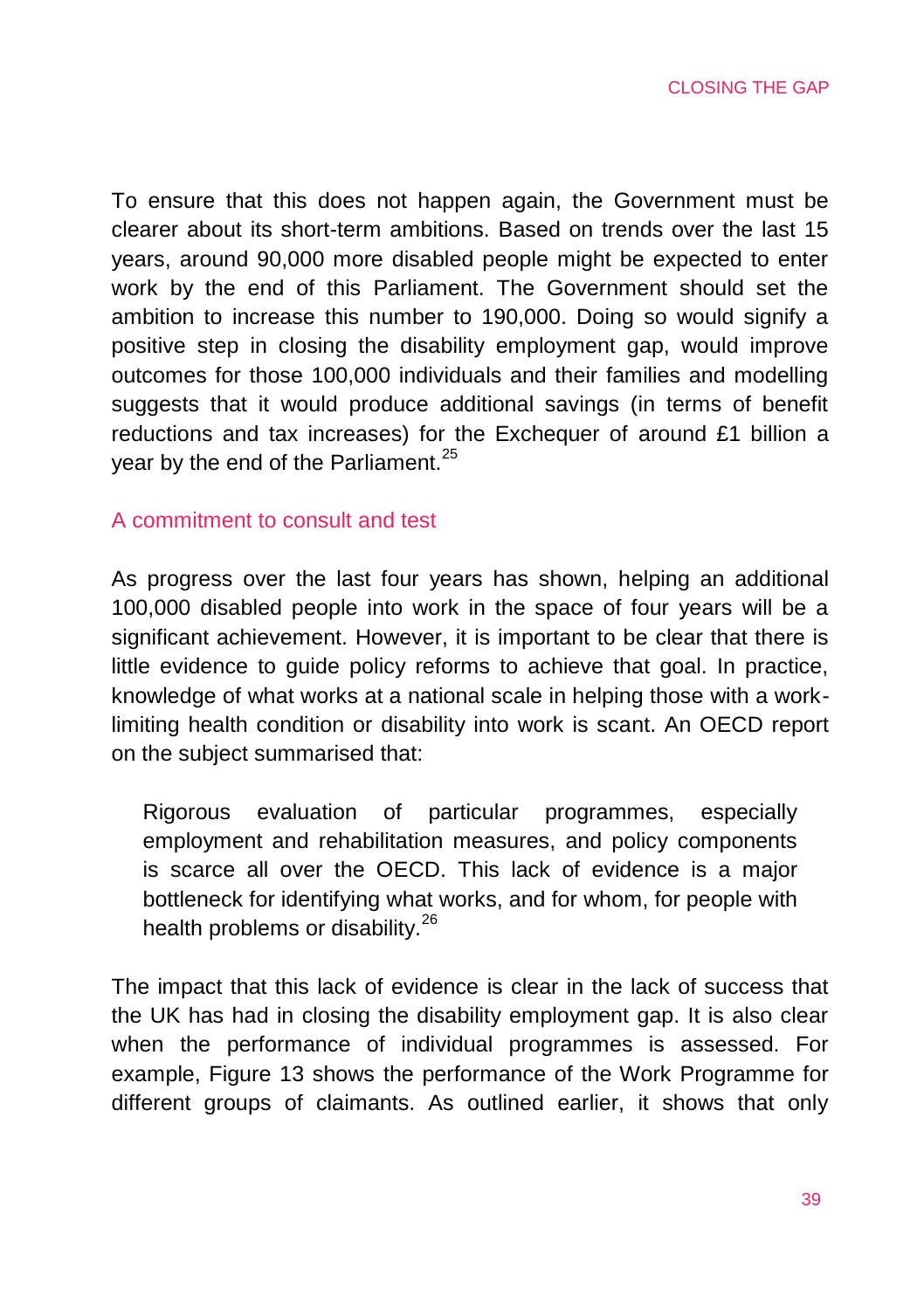between 5% and 10% of ESA claimants referred to the programme found sustainable work within a year of being on the programme.

This is not to say that the programme was a failure. It performed as well, or better, than programmes that came before it, at a lower cost. $27$ However, it highlights the general conclusion that little is known about what can successfully help disabled people and those with a work-limiting health condition into sustainable work.

# **Figure 13: Percentage of each group finding sustainable work within a year of starting the Work Programme<sup>28</sup>**



*Source: SMF analysis, Labour Force Survey* 

The implication of this lack of knowledge for policymakers is that a silverbullet solution will not be found at short-notice. Innovation will be needed,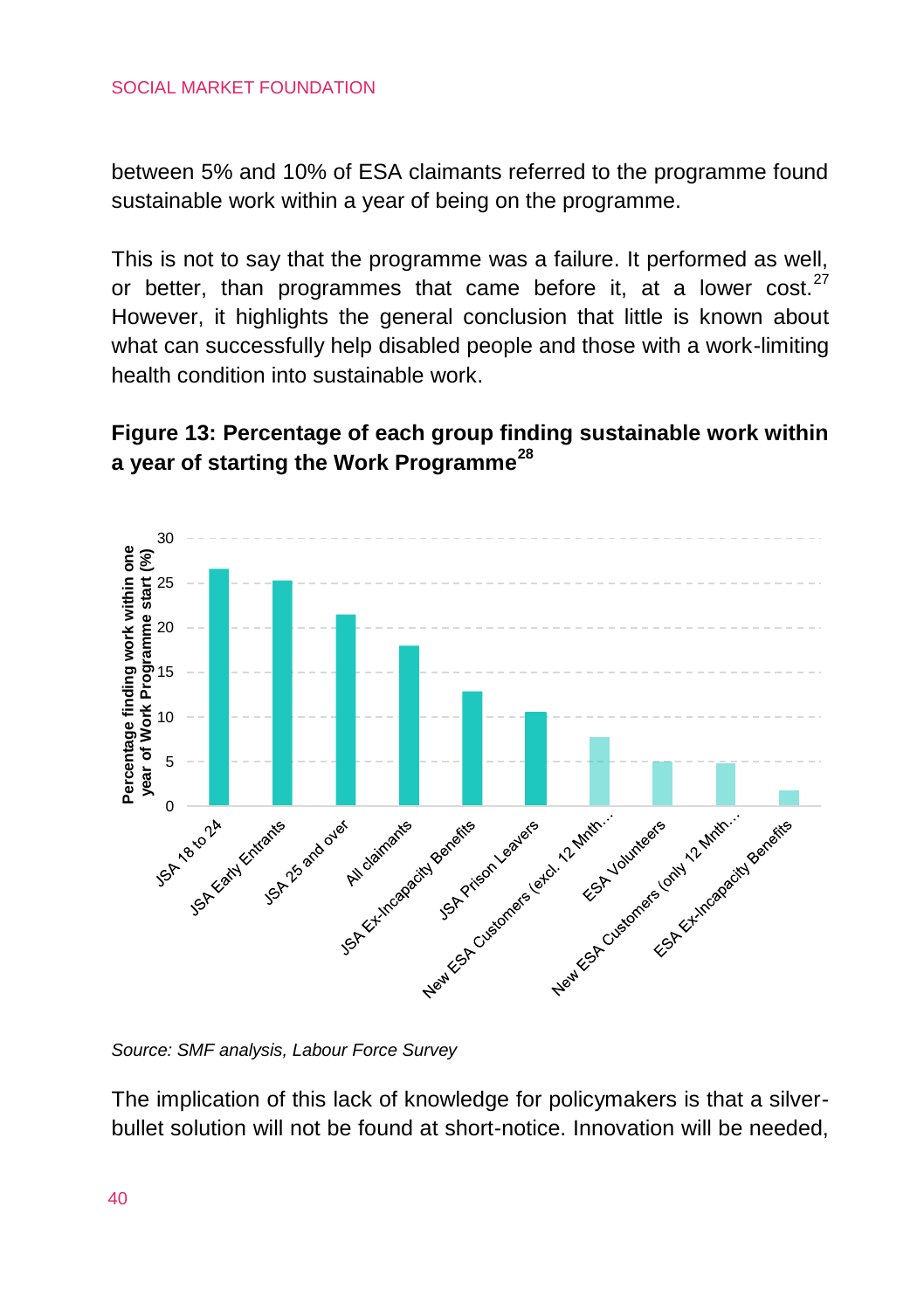new ideas will need to be tested and promising results will need to be built upon and understood in terms of an approach that can be rolled out on a national scale. As such, it will not be possible to put forward a complete blueprint of a new system of benefits and support that will lead to halving the disability employment gap.

Attempting to do so could have potentially serious implications for those that the Government is trying to help. Where programmes, benefit reforms or interventions are not effective, they risk worsening health conditions or disabilities, reducing incomes and making outcomes worse for this group.

For these reasons, it is essential that the Government commits to both properly consulting on proposals outlined in the White Paper and creating a framework within which testing, piloting and pathfinder approaches can be delivered through national, local government and private / third sector providers. Only then should they seek to roll out any interventions on a national scale.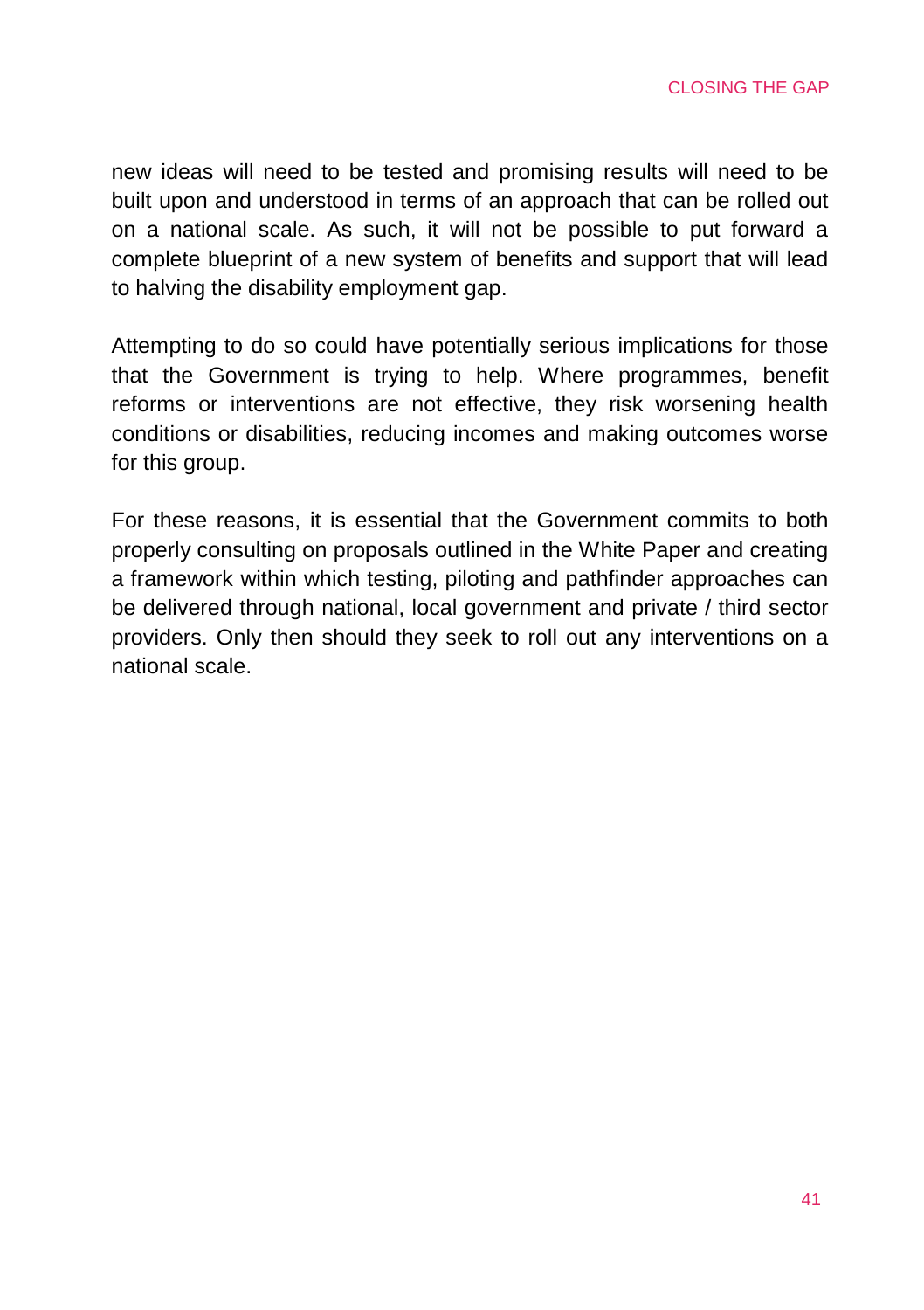# <span id="page-41-0"></span>CHAPTER 4 – A SYSTEM THAT HELPS

Chapter 3 outlined a set of principles that should be used to guide reform of benefits and support for disabled people and those with a work-limiting health condition. This chapter builds on these principles and puts forward a set of options for reforms that could deliver a system that is both more supportive and more effective in closing the disability employment gap. It focuses on the role that the benefits system should have in providing the financial security and incentives on which interventions to help individuals move towards and into work can build. Future reports from the Social Market Foundation will focus more on the role of employers and the wider societal changes that might be needed.

## Making benefits and conditionality work

While little is known about what works for helping disabled people into work, what has been attempted has appeared to have little effect. Alongside the extra costs benefit<sup>29</sup> Personal Independence Payment (PIP) (and previously Disability Living Allowance (DLA)), the introduction of Employment and Support Allowance (ESA), Work Capability Assessment (WCA) and Work Related Activity Group was designed to provide adequate financial support to those temporarily or permanently unable to work, whilst simultaneously helping to provide incentives and support for claimants to move closer to (and ultimately into) work where they were able.

However, in practice, this has not been the case. There are a number of well-documented concerns that will need addressing if the disability employment gap is going to be halved.

Other reports have made strong arguments in favour of significantly reforming ESA and the WCA.<sup>30</sup> Key arguments include that, contrary to the initial intent, the vast majority of ESA claimants are now placed in the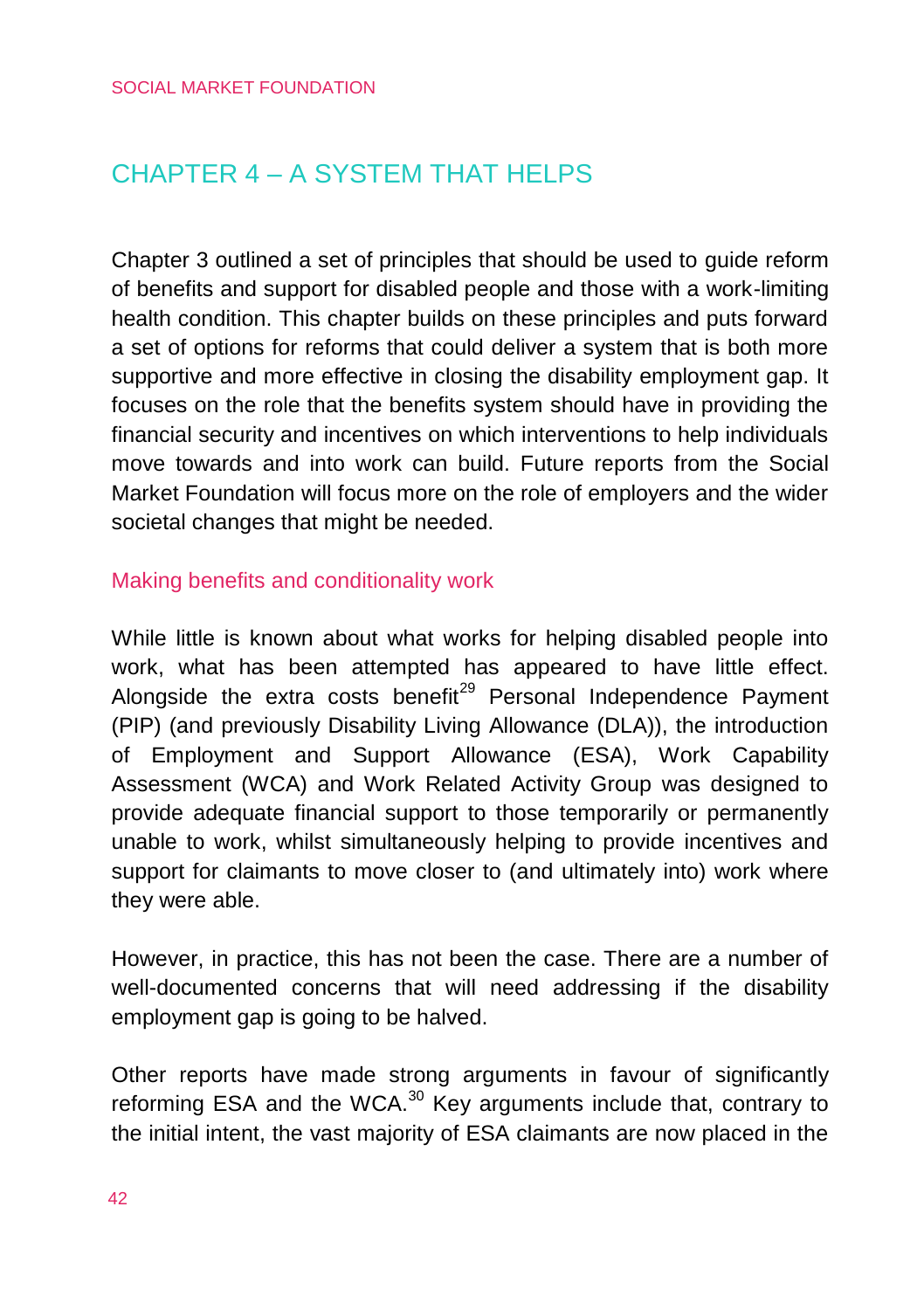Support Group, meaning that ESA is no more of an "active" benefit than Incapacity Benefit, which it replaced. The assessment is extremely unpopular with claimants, charities and advocates for disabled people $31$ and it has been suggested that the assessment itself can have a significant negative impact on health (and by implication the likelihood of someone finding work).<sup>32</sup>

Given the structure of the system in place this is, perhaps, unsurprising. Uncertainty around the outcomes from the assessment process, concerns and fears around conditionality and sanctions and financial benefits of being in the Support Group create a situation where claimants are encouraged to aim to be placed in this group. Given the greater financial security this delivers for them and their family, this is a completely rational and understandable response to the system that has been created. However, by doing so, it focuses attention on securing benefits and appealing where the result is not what they wished, rather than focussing on attempts to move closer to work. Once benefits have been secured, the fear of reassessment reduces the incentive to move towards work and access to employment support and other forms of Government help are limited. With the reduction in rate of benefit for the Work Related Activity Group, this incentive is likely to become more stark $33$ 

Ultimately, it is possible that the whole process means that the individual is less likely to ever move back to work than if it were not in place. This view is supported by the last of the independent review of WCA, which suggested that "…determining benefit eligibility and supporting employment outcomes may not be compatible objectives".<sup>34</sup> Similarly, commenting on a Paul Gregg lecture, Ben Baumberg summarises the argument succinctly:

*"…it's [the WCA] a self-defeating strategy because it makes people less likely to go back to work. Disabled people are more likely to 'hunker down' and cling onto their benefits rather than take*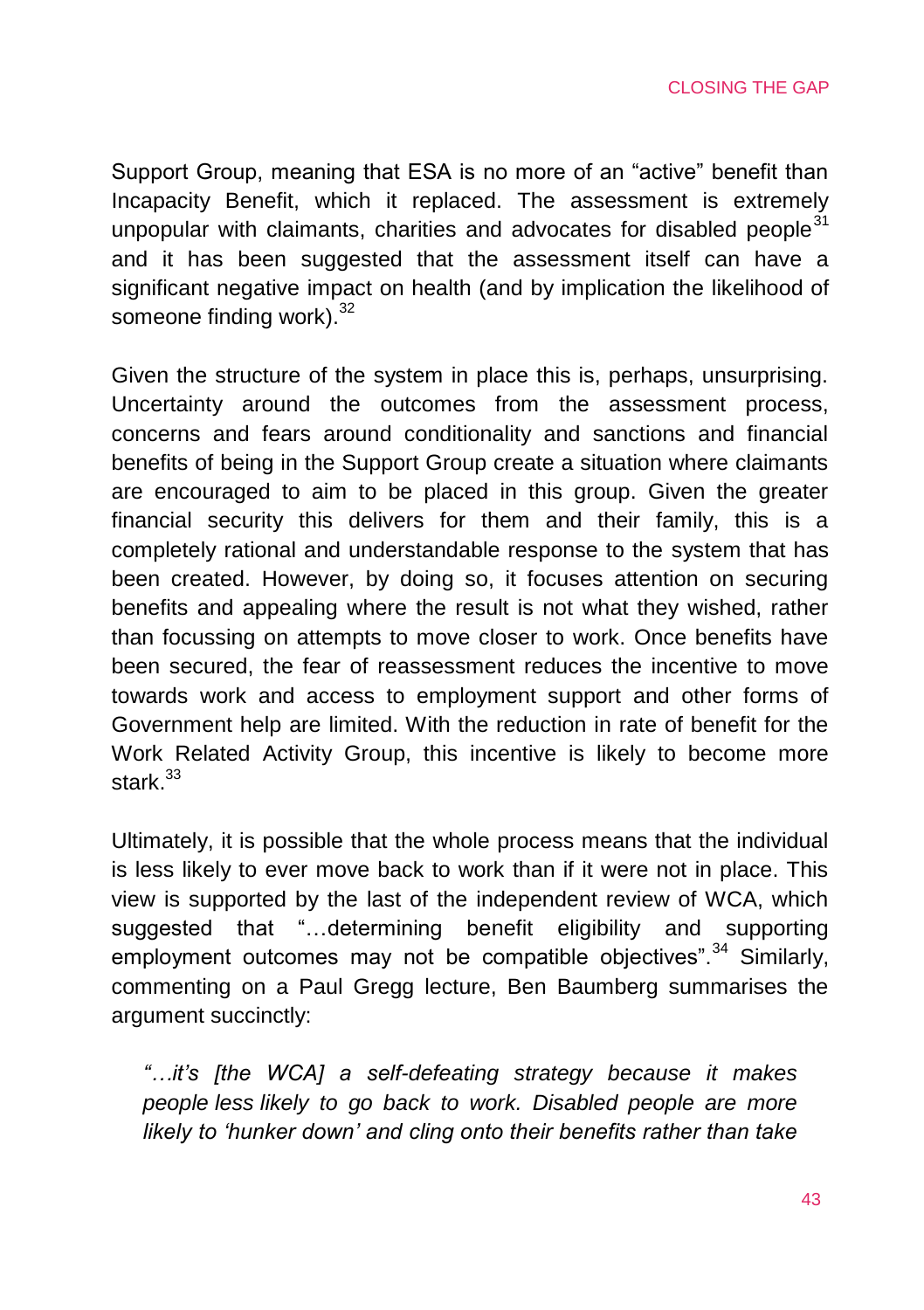*the risk of working and then having to go through the claims process all over again."<sup>35</sup>*

Overall, perhaps the most important criticism is that, with the system in place for several years, the flows off the benefit and into work are incredibly low. As shown in chapter 2, while off-flows from ESA remain relatively high, just 8% of workless people with a work-limiting health condition or disability move into work in any year.

While the problems are clear, there are no easy answers and reform of ESA and the system of assessment for eligibility should not be undertaken lightly. Any reforms should be properly consulted on and undertaken with support of the various interested parties. The White Paper should set out a process for doing that.

To help frame that discussion, there are four principles that should form the basis for reform of ESA and the WCA:

o **Splitting benefit eligibility from setting conditionality**

As suggested in other reports, the assessment of eligibility for benefit should be split from the assessment of an individual's ability to move towards and enter work. This would ensure that, no matter what the level of benefit an individual receives, they will still have an incentive to engage with the support available and move towards work if they are able to.

o **Creating a common income-replacement element in Universal Credit**

The most obvious way of delivering this would be to remove the WCA and create one aligned income replacement benefit within Universal Credit. Anyone out of work and claiming benefits would receive the same basic entitlement to Universal Credit.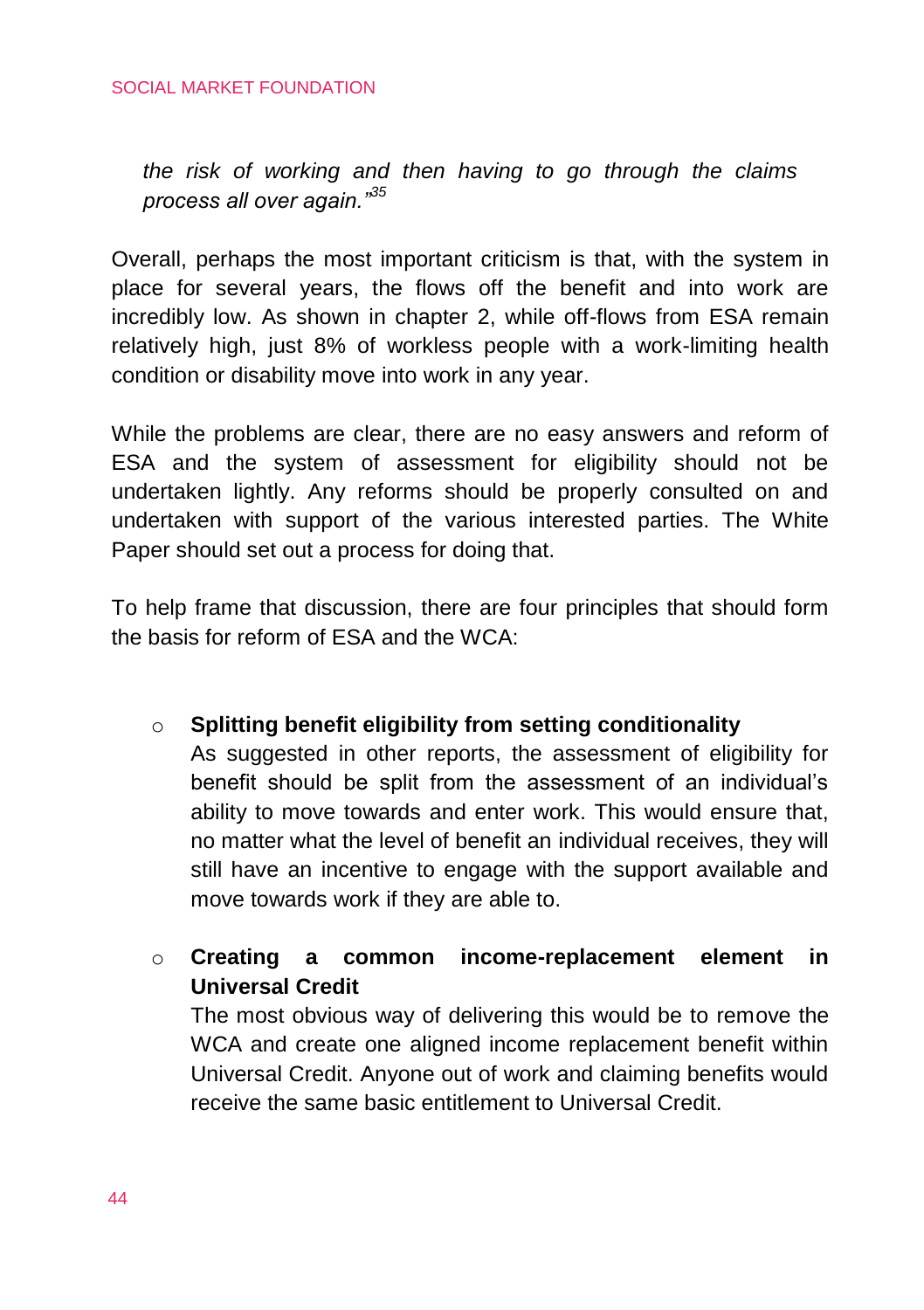# o **Accounting for the extra costs of disability**

In effect, this would remove the Support Group element of ESA and align benefit rates for disabled and non-disabled claimants in Universal Credit. However, it is clear that those with a disability often face extra costs of living.<sup>36</sup>

To deliver this, the existing costs of PIP / DLA and the Support Group element of ESA should be brought together to finance a new extra costs benefit. Eligibility for this benefit should be determined on the basis of need, with an assessment replacing the WCA and PIP assessment and designed with extensive consultation.

Where individuals are unable to work, there should also be a principle that the level of benefit provided is sufficient to allow them to live comfortably and engage fully in society. In the longer-term, the Government should explore whether these benefits could be set to ensure that disabled claimants are lifted out of poverty with the income they receive.

Overall, this would mean that this is not a reform that saves money (see Figure 14). Instead it would be an attempt to ensure both that the available money is distribution more effectively according to need and that the system does not create perverse incentives. In the longer term lifting benefits to a level that lifts disabled claimants out of poverty could cost more per claimant. However, with the ambition of ensuring that less disabled people are out of work, the overall benefit bill should still fall, while those on benefits are better protected.

In the short term, as with any reform, there could be some individuals who would be worse off under the new system. For instance, not all those in the Support Group claim PIP, meaning that a reduction in the base level of benefit could impact on them. However, the intention would be to replicate the support available through the new extra costs benefit and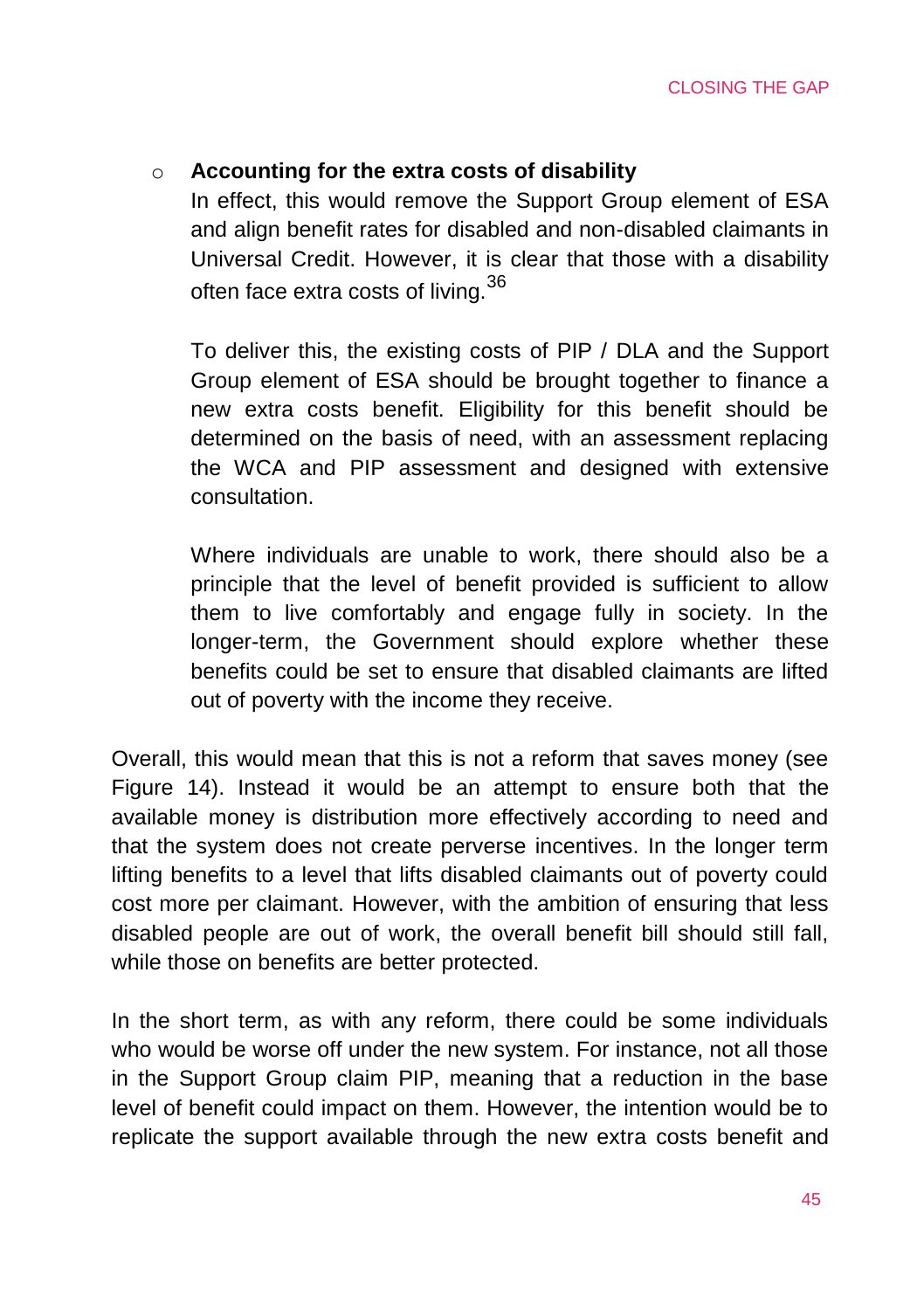#### SOCIAL MARKET FOUNDATION

should reform be taken forward, the Government should consider protecting those already claiming benefit from potential losses.

# **Figure 14: Combining the Support Group element with PIP to create a new extra costs benefit**



*Source: SMF* 

#### o **Out on limb – contributory ESA**

Contribution-based ESA is currently expected to run alongside Universal Credit. However, these reforms will mean that the basis for determining eligibility (the WCA) to contribution-based ESA will be removed. This means that reform will be needed. Many reports have outlined strong arguments for strengthening the role of contributory benefits.<sup>37</sup> For instance, these have focussed on the role that a form of privately run social insurance could play in both increasing benefit generosity and improving the support that individuals get to manage their conditions and move back to work. These wider reforms of ESA would provide a much needed opportunity to revisit these arguments and build a benefit system that is both more supportive and more sustainable in the long term.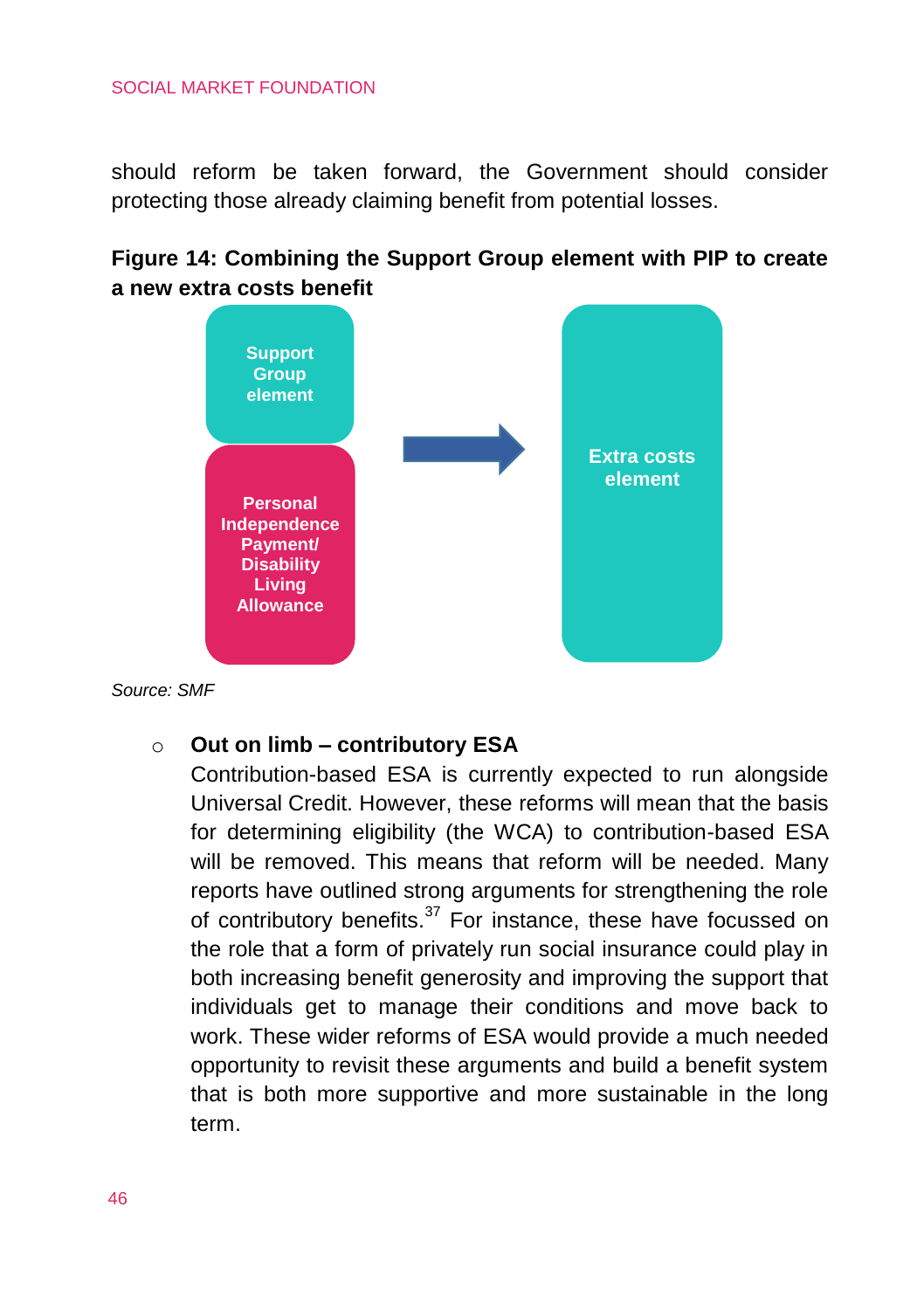#### Smarter conditionality

With the removal of the WCA, Support Group and Work Related Activity Group, a new process for understanding the ability of individuals to engage with employment support and take steps back to work needs to be created. This should be conducted after benefit eligibility and levels have been determined and the results of this should not impact on the level of benefit received.

## o **A mandatory meeting to discuss support options**

All claimants with a work-limiting health condition or disability should be required to attend a meeting with a specialised case worker. This meeting would outline the range of support available, reassure people that their benefit would not be affected by taking on support and discuss next steps. Failure to attend this meeting without good reason would result in a sanction being applied. However, compared to the existing system, this meeting would not place extra burdens on the individual.

# o **Voluntary support for those who want it**

Following this mandatory meeting, further support would be voluntary. Individuals could choose whether or not to take it up. If they chose to disengage from the system, they would be able to do so, without fear of their benefits being affected.

#### o **Backed up with financial incentives**

Those who did choose to engage with the system of support, whether at Jobcentre Plus, the Work and Health Programme, or wider services would be financially compensated for their time through a Steps to Work Wage. The level of payment and conditions involved would be agreed between the case worker, individual and support providers and written in a contract, much like an employment contract. Failure to adhere to the terms agreed to in the contract would mean that the Steps to Work Wage would not be paid.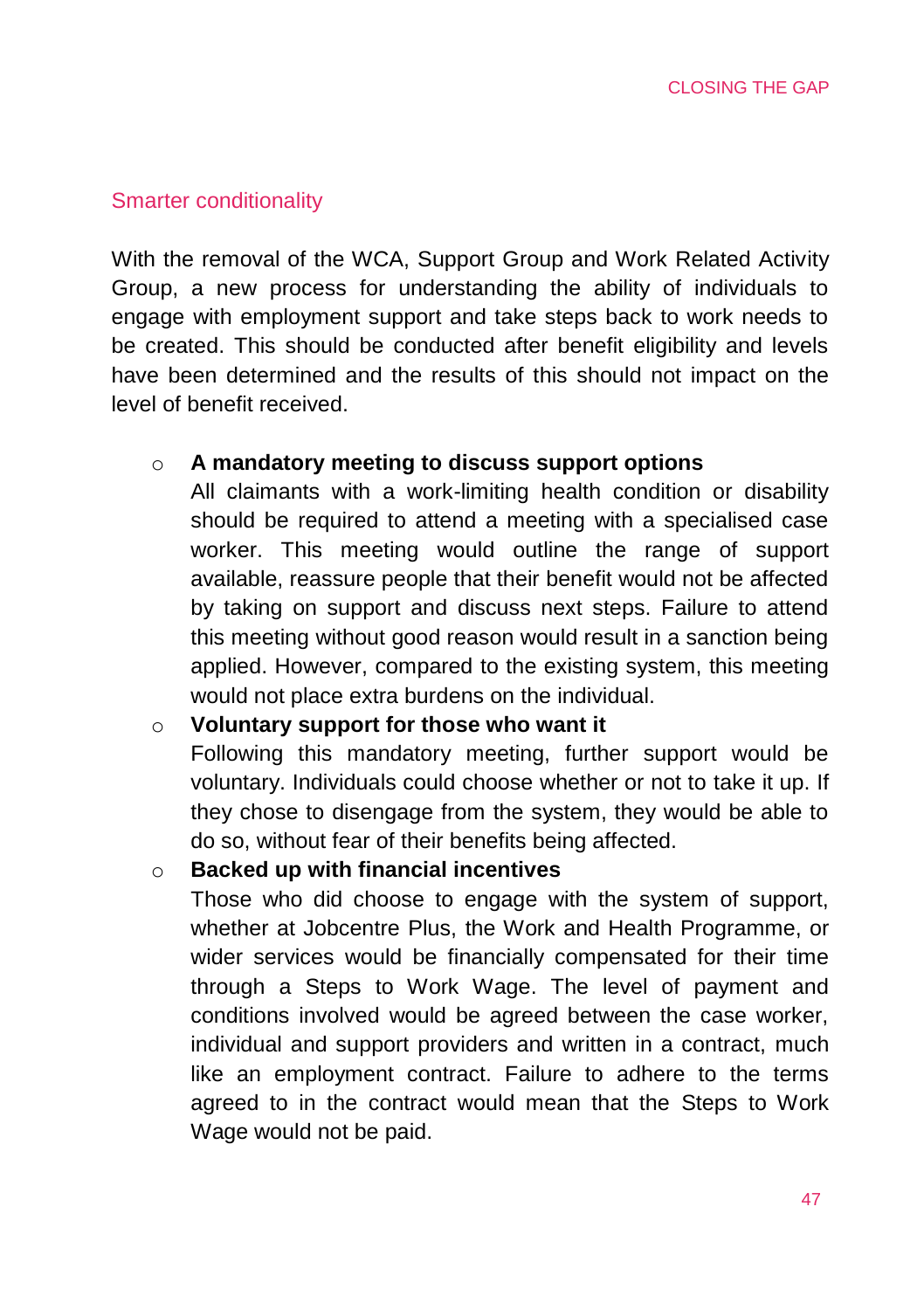#### SOCIAL MARKET FOUNDATION

Figure 15 provides an outline example of how this new system of eligibility assessment and conditionality might look.





*Source: SMF*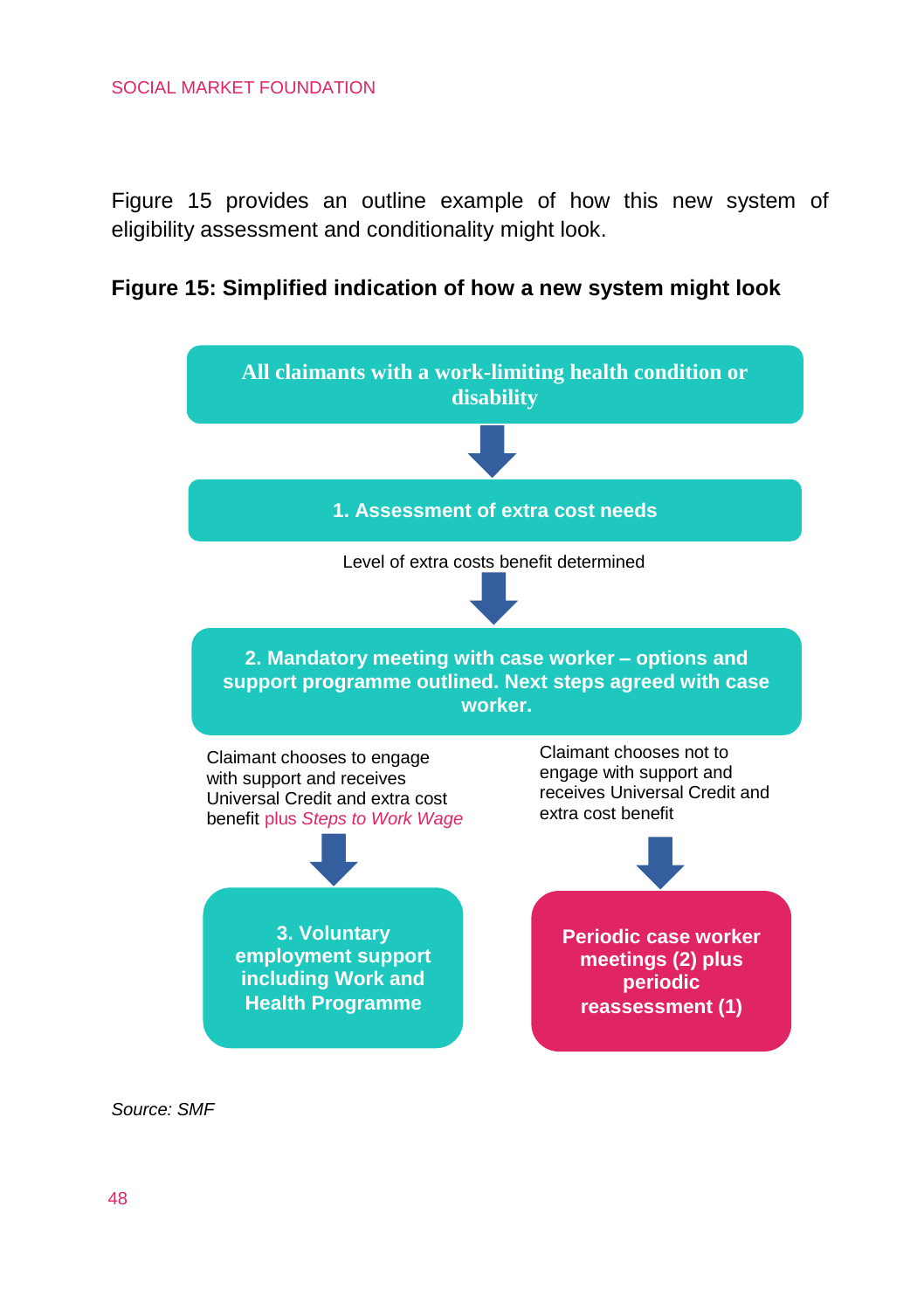An approach like this would completely turn around the principles of conditionality and sanctions. Rather that claimants having to comply with requirements in order to receive their benefit, they would be compensated for the efforts they make to move towards and enter work. There are precedents for taking such an approach. The Employment Retention and Advancement demonstration incentivised participants to undertake training whilst in work and had positive impacts on the take-up (particularly for the most disadvantaged group) and wages.<sup>38</sup> Looking more broadly, financial incentives have also been used to encourage participation in post-16 education through the Education Maintenance Allowance. Evidence also shows that these incentives improved participation and outcomes for the groups targeted.<sup>39</sup>

However, building a whole system around this principle would clearly come with fiscal (and non-fiscal) risks. If these risks we deemed to be too great, the principles outlined above could be included as part of a wider package of reforms or more narrowly targeted. For instance, the principle of compensation for engagement could be piloted within a City Region, or targeted on the existing support group. Doing so could provide firmer evidence of the potential effectiveness of this approach with lower risks to the Treasury.

## Focus employment support where it will have most impact

Overall funding for employment support for disabled people is expected to rise over the course of this Parliament. However, the allocation of that funding has been changed substantially. For example, while the funding envelope for the Work and Health Programme will eventually rise to around £130 million a year, it is a significant cut to the envelope available under the current Work Programme.<sup>40</sup> It is also still a relatively small and thinly spread budget.

As a basic example, assuming that helping 100,000 more disabled people into work would require working with 500,000 individuals (i.e. a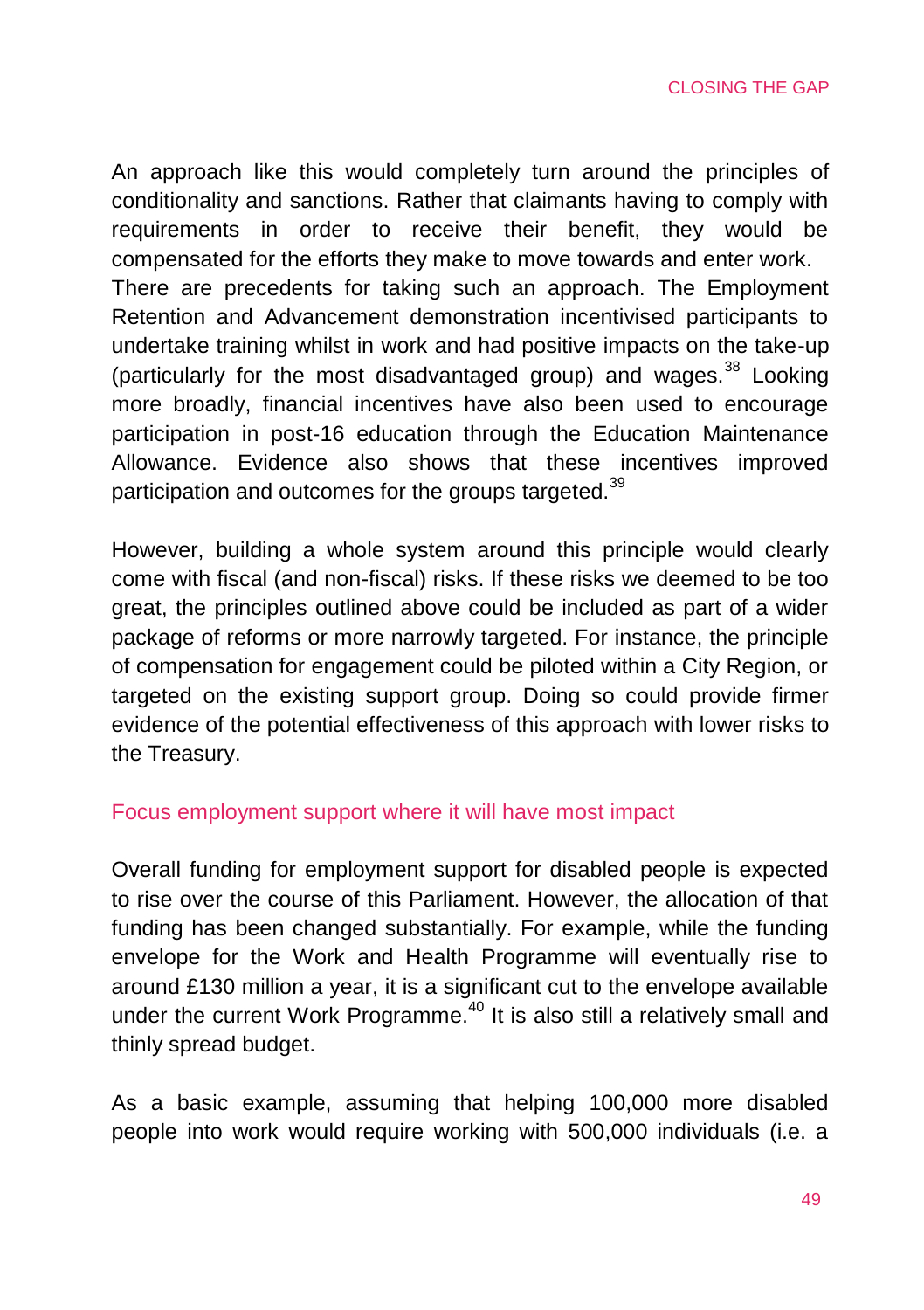20% success rate) $41$ , the combined support available through the Work and Health Programme (£130 million) and the £100 million support earmarked for those on ESA, would represent less than £500 a year for providers to invest in tackling the problems that each of these individuals faces. While this is a simple example (other support is available elsewhere and employment support will not be the only route through which the disability employment gap can be reduced), it highlights the financial challenge that is present in helping those individuals who do have significant barriers to employment.

The example also shows that with the funding envelope set out, it will be impossible (and futile) to look to support all of those with a disability or ill health back to work. Instead, to ensure that the most impact is made with the money it should be targeted at those where the largest impact might be made. This will allow for better assessment of the interventions that work and more time to design more effective interventions that could be rolled out more broadly across the harder-to-help groups.

# o **Focusing support on those closer to the labour market**

The first of the groups where early attention should focus is those who are already seeking work. This will be the most effective way of boosting the disability employment rate within any budgetary envelope.

Chapter 2 demonstrated that those who want and are seeking work have less barriers to employment and are around six times more likely to enter work than those who say they do not want work. There are around 450,000 in this group, so focussing support could have a significant impact on the disability employment gap and our understanding of what interventions work.

Chapter 2 also demonstrated that those whose last job was less than six months ago are significantly more likely to find work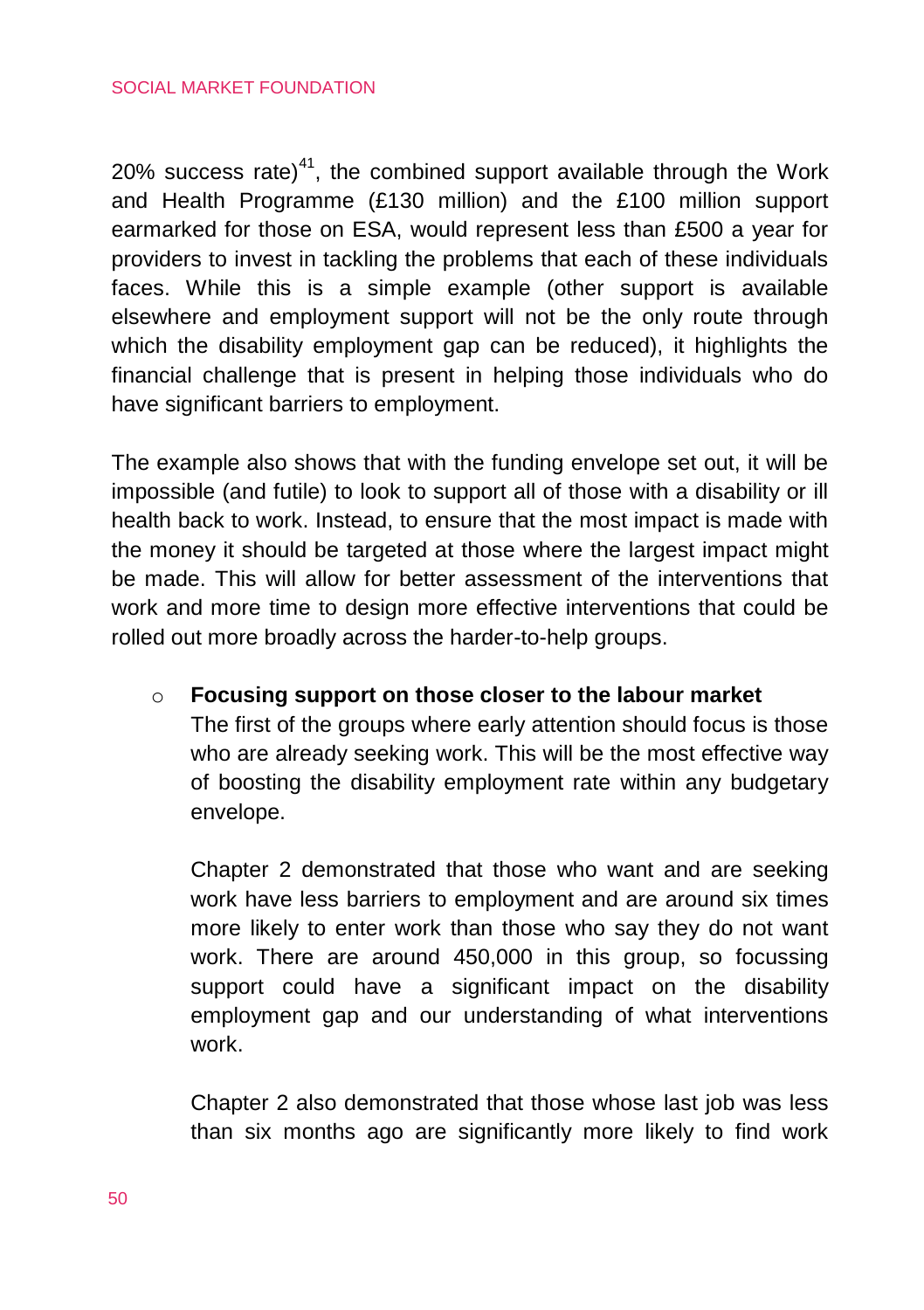within a year. Figure 16 shows that over half of all new claims of ESA are from those leaving work because of the onset of a health condition or disability. Focussing on stemming this flow into disability benefits would be an obvious way to try to close the disability employment gap. This will require improving support available through programmes like Fit for Work and Access to Work and consideration of factors like the role and structure of Statutory Sick and how businesses can support individuals experiencing the onset of a health condition or disability to stay closer to work and move back to work more quickly. These issues will be considered in our next report.



# **Figure 16: Routes into Employment and Support Allowance<sup>42</sup>**

#### o **Significant pilots to create the evidence base**

Since those closest to work are more likely to engage in voluntary support, the recommendation for voluntary programmes should help to ensure that employment support is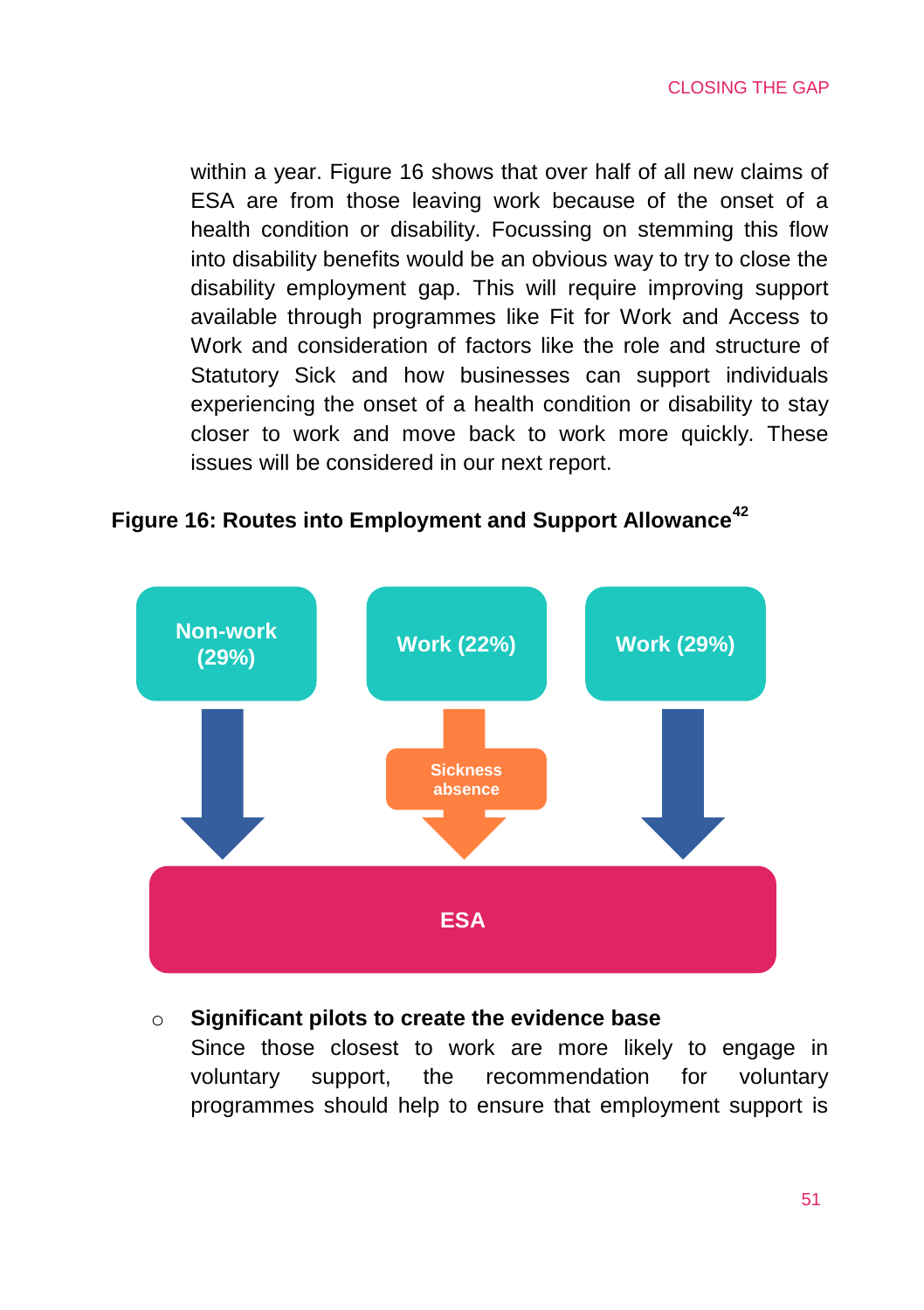targeted at the groups outlined above. However, the Government should go further in supporting this principle.

It is clear that over the next five years, a significant number of variations in policy and pilots are likely to be tested. City Regions with devolved powers, Local Authority trials, innovation pilots from the Health and Work Unit, European Social Fund investment and the £100 million ring-fenced for support of ESA claimants should all lead to innovative interventions being trialled. To ensure that this money is best spent, the Department needs to take a strong leadership role. It must ensure that a consistent framework for assessment of outcomes is established and that all pilots and new programmes have a comprehensive evaluation strategy. Doing so will mean that lessons can be learnt from these new approaches and they can be rolled out more widely where they are shown to be successful.

The Department and Treasury should also be open to new (and old) ideas being tested. The evidence above demonstrates both that (as so few of the group currently move into work) the "deadweight" associated with supporting this group of benefit claimants is extremely low and that early intervention is essential for securing better long-term outcomes. These facts point to programmes where intervention is targeted much earlier than has previously been the case and approaches that invest more upfront to leverage benefit savings in the future (so-called DEL-AME switches).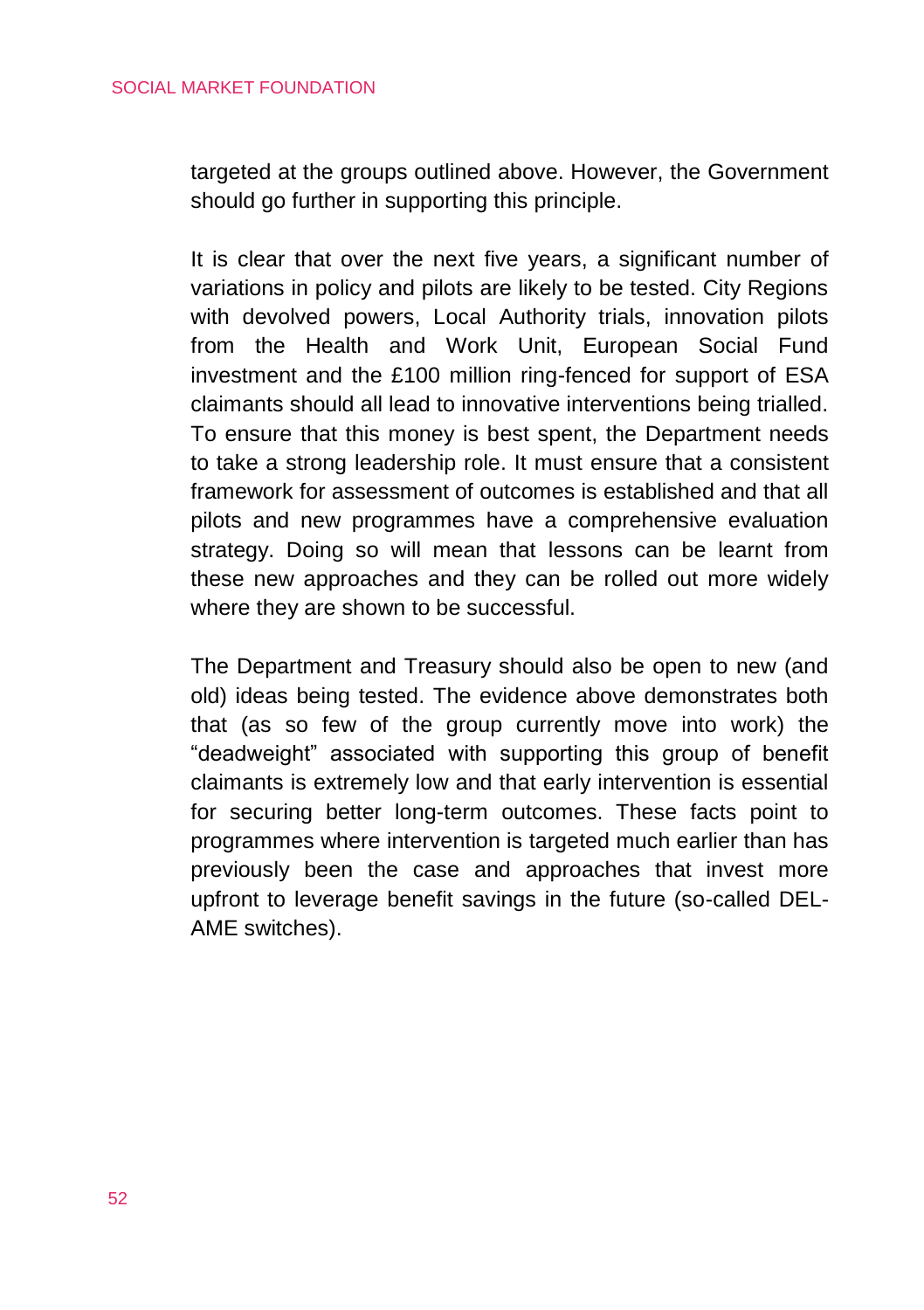# <span id="page-52-0"></span>**CONCLUSION**

This report has outlined the scale of the challenge that the Government will face in halving the disability employment gap. The benefits of doing so are clear. Disabled people, their families and communities and the wider economy all stand to gain significantly. However, achieving this ambition will take significant reforms. Progress over the last 15 years has been slow and, as more disabled people enter work, those remaining workless will (on average) be harder to help than those who came before.

While significant reforms are needed, they should not be rushed, doing so would repeat the mistakes of the past and risk creating worse outcomes for those the Government is trying to help. To ensure that this does not happen, this report has set out a range of principles for how reform should progress and a number of areas where specific reforms should be considered. While they do not represent a blueprint for changes, if taken forward, they could provide the basis for an ongoing consultation on significant and wide scale changes to improve labour market outcomes of disabled people and those with a work-limiting health condition.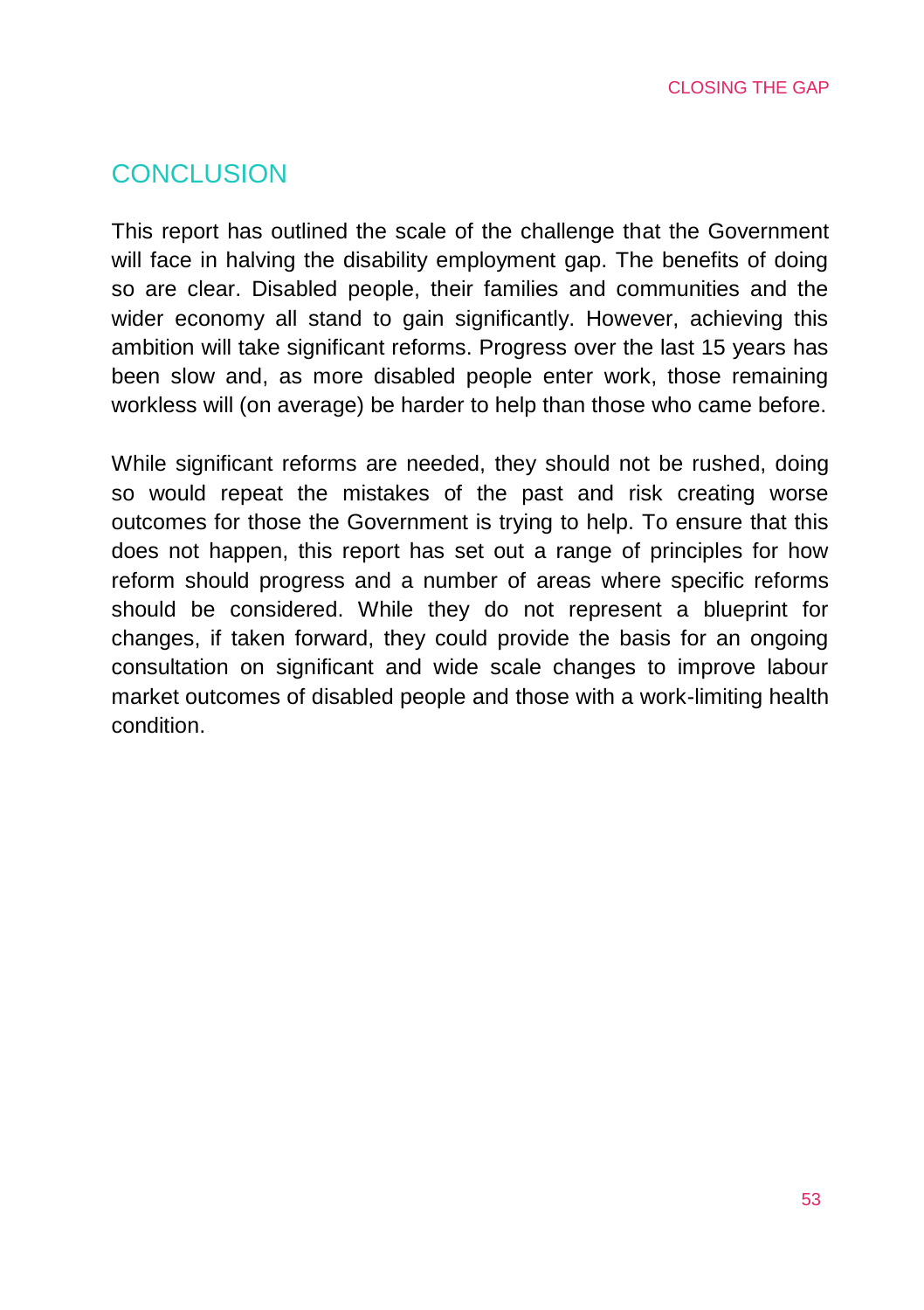# **ENDNOTES**

<sup>1</sup> Office for National Statistics. Social Survey Division, Northern Ireland Statistics and Research Agency. Central Survey Unit. (2015).Quarterly Labour Force Survey, January - March, 2015. [data collection]. UK Data Service. SN: 7725[,http://dx.doi.org/10.5255/UKDA-](https://webmail.smf.co.uk/owa/redir.aspx?C=f84266c97ff049b798118232c45302dd&URL=http%3a%2f%2fdx.doi.org%2f10.5255%2fUKDA-SN-7725-1)[SN-7725-1;](https://webmail.smf.co.uk/owa/redir.aspx?C=f84266c97ff049b798118232c45302dd&URL=http%3a%2f%2fdx.doi.org%2f10.5255%2fUKDA-SN-7725-1) Office for National Statistics. Social Survey Division, Northern Ireland Statistics and Research Agency. Central Survey Unit. (2015).Quarterly Labour Force Survey, January - March, 2014. [data collection]. 4th Edition. UK Data Service. SN:

750[1,http://dx.doi.org/10.5255/UKDA-SN-7501-4;](https://webmail.smf.co.uk/owa/redir.aspx?C=f84266c97ff049b798118232c45302dd&URL=http%3a%2f%2fdx.doi.org%2f10.5255%2fUKDA-SN-7501-4) Office for National Statistics. Social Survey Division, Northern Ireland Statistics and Research Agency. Central Survey Unit. (2015).Quarterly Labour Force Survey, January - March, 2013. [data collection]. 3rd Edition. UK Data Service. SN: 7277[,http://dx.doi.org/10.5255/UKDA-SN-7277-3;](https://webmail.smf.co.uk/owa/redir.aspx?C=f84266c97ff049b798118232c45302dd&URL=http%3a%2f%2fdx.doi.org%2f10.5255%2fUKDA-SN-7277-3) Office for National Statistics. Social Survey Division, Northern Ireland Statistics and Research Agency. Central Survey Unit. (2015).Quarterly Labour Force Survey, January - March, 2012. [data collection]. 5th Edition. UK Data Service. SN:

703[7,http://dx.doi.org/10.5255/UKDA-SN-7037-5;](https://webmail.smf.co.uk/owa/redir.aspx?C=f84266c97ff049b798118232c45302dd&URL=http%3a%2f%2fdx.doi.org%2f10.5255%2fUKDA-SN-7037-5) Office for National Statistics. Social Survey Division, Northern Ireland Statistics and Research Agency. Central Survey Unit. (2015).Quarterly Labour Force Survey, January - March, 2011. [data collection]. 4th Edition. UK Data Service. SN: 6782[,http://dx.doi.org/10.5255/UKDA-SN-6782-4;](https://webmail.smf.co.uk/owa/redir.aspx?C=f84266c97ff049b798118232c45302dd&URL=http%3a%2f%2fdx.doi.org%2f10.5255%2fUKDA-SN-6782-4) Office for National Statistics. Social Survey Division, Northern Ireland Statistics and Research Agency. Central Survey Unit. (2015).Quarterly Labour Force Survey, January - March, 2010. [data collection]. 3rd Edition. UK Data Service. SN:

645[7,http://dx.doi.org/10.5255/UKDA-SN-6457-3;](https://webmail.smf.co.uk/owa/redir.aspx?C=f84266c97ff049b798118232c45302dd&URL=http%3a%2f%2fdx.doi.org%2f10.5255%2fUKDA-SN-6457-3) Office for National Statistics. Social and Vital Statistics Division, Northern Ireland Statistics and Research Agency. Central Survey Unit. (2014). Quarterly Labour Force Survey, January - March, 2006. [data collection]. 4th Edition. UK Data Service. SN: 5369[,http://dx.doi.org/10.5255/UKDA-SN-5369-2;](https://webmail.smf.co.uk/owa/redir.aspx?C=f84266c97ff049b798118232c45302dd&URL=http%3a%2f%2fdx.doi.org%2f10.5255%2fUKDA-SN-5369-2) Office for National Statistics. Social and Vital Statistics Division, Northern Ireland Statistics and Research Agency. Central Survey Unit. (2008). Quarterly Labour Force Survey, January - March, 2000. [data collection]. UK Data Service. SN: 5856[,http://dx.doi.org/10.5255/UKDA-](https://webmail.smf.co.uk/owa/redir.aspx?C=f84266c97ff049b798118232c45302dd&URL=http%3a%2f%2fdx.doi.org%2f10.5255%2fUKDA-SN-5856-1)[SN-5856-1.](https://webmail.smf.co.uk/owa/redir.aspx?C=f84266c97ff049b798118232c45302dd&URL=http%3a%2f%2fdx.doi.org%2f10.5255%2fUKDA-SN-5856-1)

<sup>2</sup> Office for National Statistics. Social Survey Division, Northern Ireland Statistics and Research Agency. Central Survey Unit. (2015).Labour Force Survey Five-Quarter Longitudinal Dataset, January 2014 - March 2015. [data collection]. 2nd Edition. UK Data Service. SN: 7729, [http://dx.doi.org/10.5255/UKDA-SN-7729-2;](https://webmail.smf.co.uk/owa/redir.aspx?C=f84266c97ff049b798118232c45302dd&URL=http%3a%2f%2fdx.doi.org%2f10.5255%2fUKDA-SN-7729-2) Office for National Statistics. Social Survey Division. (2015). Labour Force Survey Five-Quarter Longitudinal Dataset, April 2014 - June 2015. [data collection]. UK Data Service. SN:

7790, [http://dx.doi.org/10.5255/UKDA-SN-7790-2;](https://webmail.smf.co.uk/owa/redir.aspx?C=f84266c97ff049b798118232c45302dd&URL=http%3a%2f%2fdx.doi.org%2f10.5255%2fUKDA-SN-7790-2) Office for National Statistics. Social Survey Division. (2015). Labour Force Survey Five-Quarter Longitudinal Dataset, July 2014 - September 2015. [data collection]. UK Data Service. SN:

7845, [http://dx.doi.org/10.5255/UKDA-SN-7845-1;](https://webmail.smf.co.uk/owa/redir.aspx?C=f84266c97ff049b798118232c45302dd&URL=http%3a%2f%2fdx.doi.org%2f10.5255%2fUKDA-SN-7845-1) Office for National Statistics. Social Survey Division, Northern Ireland Statistics and Research Agency. Central Survey Unit. (2015).Labour Force Survey Five-Quarter Longitudinal Dataset, January 2013 - March 2014. [data collection]. 2nd Edition. UK Data Service. SN:

7504, [http://dx.doi.org/10.5255/UKDA-SN-7504-2;](https://webmail.smf.co.uk/owa/redir.aspx?C=f84266c97ff049b798118232c45302dd&URL=http%3a%2f%2fdx.doi.org%2f10.5255%2fUKDA-SN-7504-2) Office for National Statistics. Social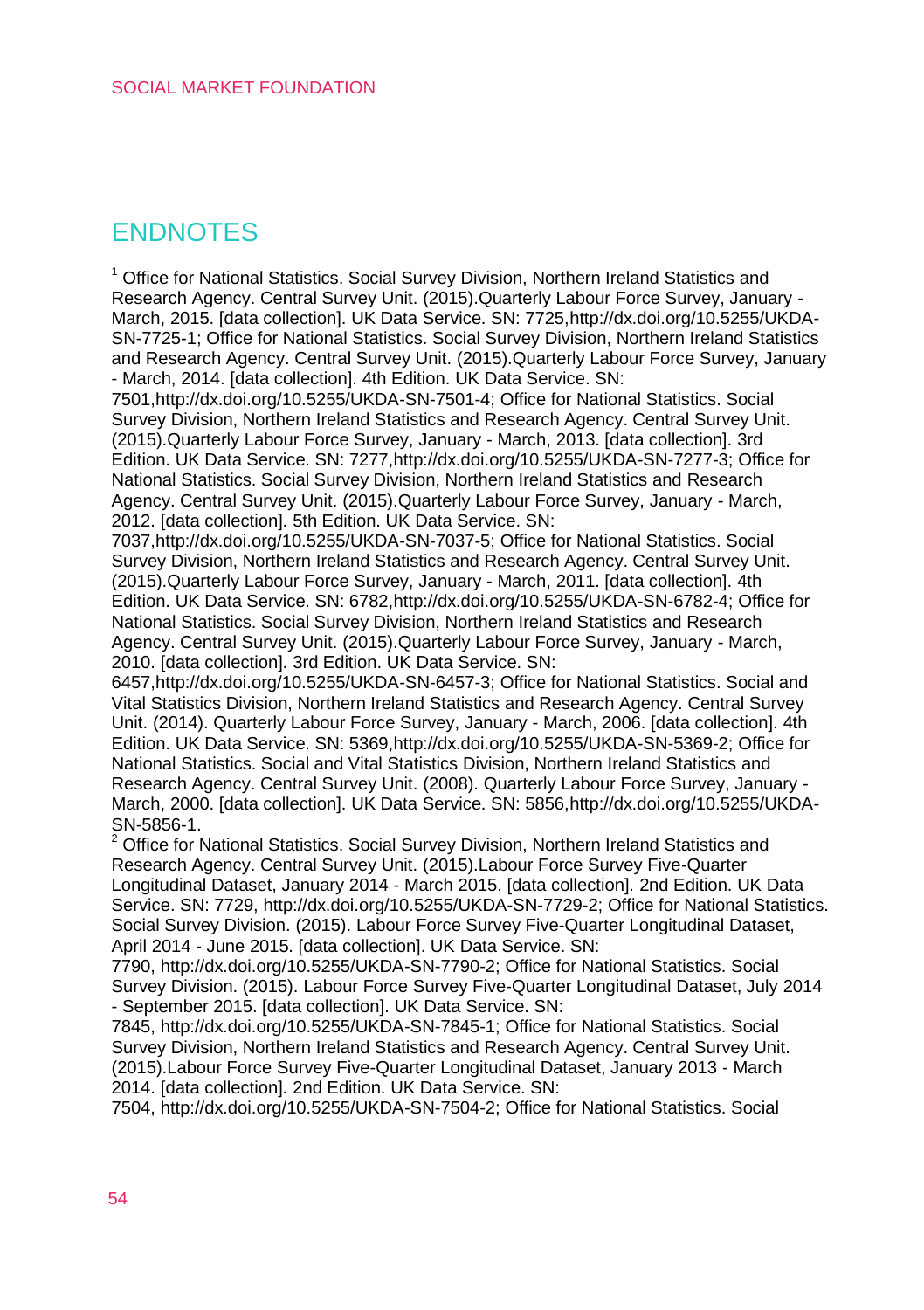Survey Division, Northern Ireland Statistics and Research Agency. Central Survey Unit. (2015).Labour Force Survey Five-Quarter Longitudinal Dataset, October 2013 - December 2014. [data collection]. 2nd Edition. UK Data Service. SN:

7681, [http://dx.doi.org/10.5255/UKDA-SN-7681-2;](https://webmail.smf.co.uk/owa/redir.aspx?C=f84266c97ff049b798118232c45302dd&URL=http%3a%2f%2fdx.doi.org%2f10.5255%2fUKDA-SN-7681-2) Office for National Statistics. Social Survey Division. (2015). Labour Force Survey Five-Quarter Longitudinal Dataset, April 2013 - June 2014. [data collection]. 2nd Edition. UK Data Service. SN:

7722, [http://dx.doi.org/10.5255/UKDA-SN-7722-2;](https://webmail.smf.co.uk/owa/redir.aspx?C=f84266c97ff049b798118232c45302dd&URL=http%3a%2f%2fdx.doi.org%2f10.5255%2fUKDA-SN-7722-2) Office for National Statistics. Social Survey Division. (2015). Labour Force Survey Five-Quarter Longitudinal Dataset, July 2013 - September 2014. [data collection]. 2nd Edition. UK Data Service. SN:

7723, [http://dx.doi.org/10.5255/UKDA-SN-7723-2;](https://webmail.smf.co.uk/owa/redir.aspx?C=f84266c97ff049b798118232c45302dd&URL=http%3a%2f%2fdx.doi.org%2f10.5255%2fUKDA-SN-7723-2) Office for National Statistics. Social Survey Division, Northern Ireland Statistics and Research Agency. Central Survey Unit. (2015).Labour Force Survey Five-Quarter Longitudinal Dataset, January 2012 - March 2013. [data collection]. 2nd Edition. UK Data Service. SN:

7279, [http://dx.doi.org/10.5255/UKDA-SN-7279-2;](https://webmail.smf.co.uk/owa/redir.aspx?C=f84266c97ff049b798118232c45302dd&URL=http%3a%2f%2fdx.doi.org%2f10.5255%2fUKDA-SN-7279-2) Office for National Statistics. Social Survey Division. (2015). Labour Force Survey Five-Quarter Longitudinal Dataset, April 2012 - June 2013. [data collection]. 2nd Edition. UK Data Service. SN:

7379, [http://dx.doi.org/10.5255/UKDA-SN-7379-2;](https://webmail.smf.co.uk/owa/redir.aspx?C=f84266c97ff049b798118232c45302dd&URL=http%3a%2f%2fdx.doi.org%2f10.5255%2fUKDA-SN-7379-2) Office for National Statistics. Social Survey Division. (2015). Labour Force Survey Five-Quarter Longitudinal Dataset, July 2012 - September 2013. [data collection]. 2nd Edition. UK Data Service. SN:

7652, [http://dx.doi.org/10.5255/UKDA-SN-7652-2;](https://webmail.smf.co.uk/owa/redir.aspx?C=f84266c97ff049b798118232c45302dd&URL=http%3a%2f%2fdx.doi.org%2f10.5255%2fUKDA-SN-7652-2) Office for National Statistics. Social Survey Division, Northern Ireland Statistics and Research Agency. Central Survey Unit. (2015).Labour Force Survey Five-Quarter Longitudinal Dataset, October 2012 - December 2013. [data collection]. 2nd Edition. UK Data Service. SN:

7653, [http://dx.doi.org/10.5255/UKDA-SN-7653-2;](https://webmail.smf.co.uk/owa/redir.aspx?C=f84266c97ff049b798118232c45302dd&URL=http%3a%2f%2fdx.doi.org%2f10.5255%2fUKDA-SN-7653-2) Office for National Statistics. Social Survey Division, Northern Ireland Statistics and Research Agency. Central Survey Unit. (2015).Labour Force Survey Five-Quarter Longitudinal Dataset, January 2011 - March 2012. [data collection]. 2nd Edition. UK Data Service. SN:

7035, [http://dx.doi.org/10.5255/UKDA-SN-7035-2;](https://webmail.smf.co.uk/owa/redir.aspx?C=f84266c97ff049b798118232c45302dd&URL=http%3a%2f%2fdx.doi.org%2f10.5255%2fUKDA-SN-7035-2) Office for National Statistics. Social Survey Division. (2015). Labour Force Survey Five-Quarter Longitudinal Dataset, April 2011 - June 2012. [data collection]. 2nd Edition. UK Data Service. SN:

7157, [http://dx.doi.org/10.5255/UKDA-SN-7157-2.](https://webmail.smf.co.uk/owa/redir.aspx?C=f84266c97ff049b798118232c45302dd&URL=http%3a%2f%2fdx.doi.org%2f10.5255%2fUKDA-SN-7157-2)

Office for National Statistics. Social Survey Division. (2015). Labour Force Survey Five-Quarter Longitudinal Dataset, July 2011 - September 2012. [data collection]. 3rd Edition. UK Data Service. SN: 7177, [http://dx.doi.org/10.5255/UKDA-SN-7177-3;](https://webmail.smf.co.uk/owa/redir.aspx?C=f84266c97ff049b798118232c45302dd&URL=http%3a%2f%2fdx.doi.org%2f10.5255%2fUKDA-SN-7177-3) Office for National Statistics. Social Survey Division, Northern Ireland Statistics and Research Agency. Central Survey Unit. (2015).Labour Force Survey Five-Quarter Longitudinal Dataset, October 2011 - December 2012. [data collection]. 2nd Edition. UK Data Service. SN:

7235, [http://dx.doi.org/10.5255/UKDA-SN-7235-2;](https://webmail.smf.co.uk/owa/redir.aspx?C=f84266c97ff049b798118232c45302dd&URL=http%3a%2f%2fdx.doi.org%2f10.5255%2fUKDA-SN-7235-2) Office for National Statistics. Social Survey Division, Northern Ireland Statistics and Research Agency. Central Survey Unit. (2012).Labour Force Survey Five-Quarter Longitudinal Dataset, January 2010 - March 2011. [data collection]. 2nd Edition. UK Data Service. SN:

6796, [http://dx.doi.org/10.5255/UKDA-SN-6796-2;](https://webmail.smf.co.uk/owa/redir.aspx?C=f84266c97ff049b798118232c45302dd&URL=http%3a%2f%2fdx.doi.org%2f10.5255%2fUKDA-SN-6796-2) Office for National Statistics. Social Survey Division, Northern Ireland Statistics and Research Agency. Central Survey Unit. (2015).Labour Force Survey Five-Quarter Longitudinal Dataset, October 2010 - December 2011. [data collection]. 3rd Edition. UK Data Service. SN: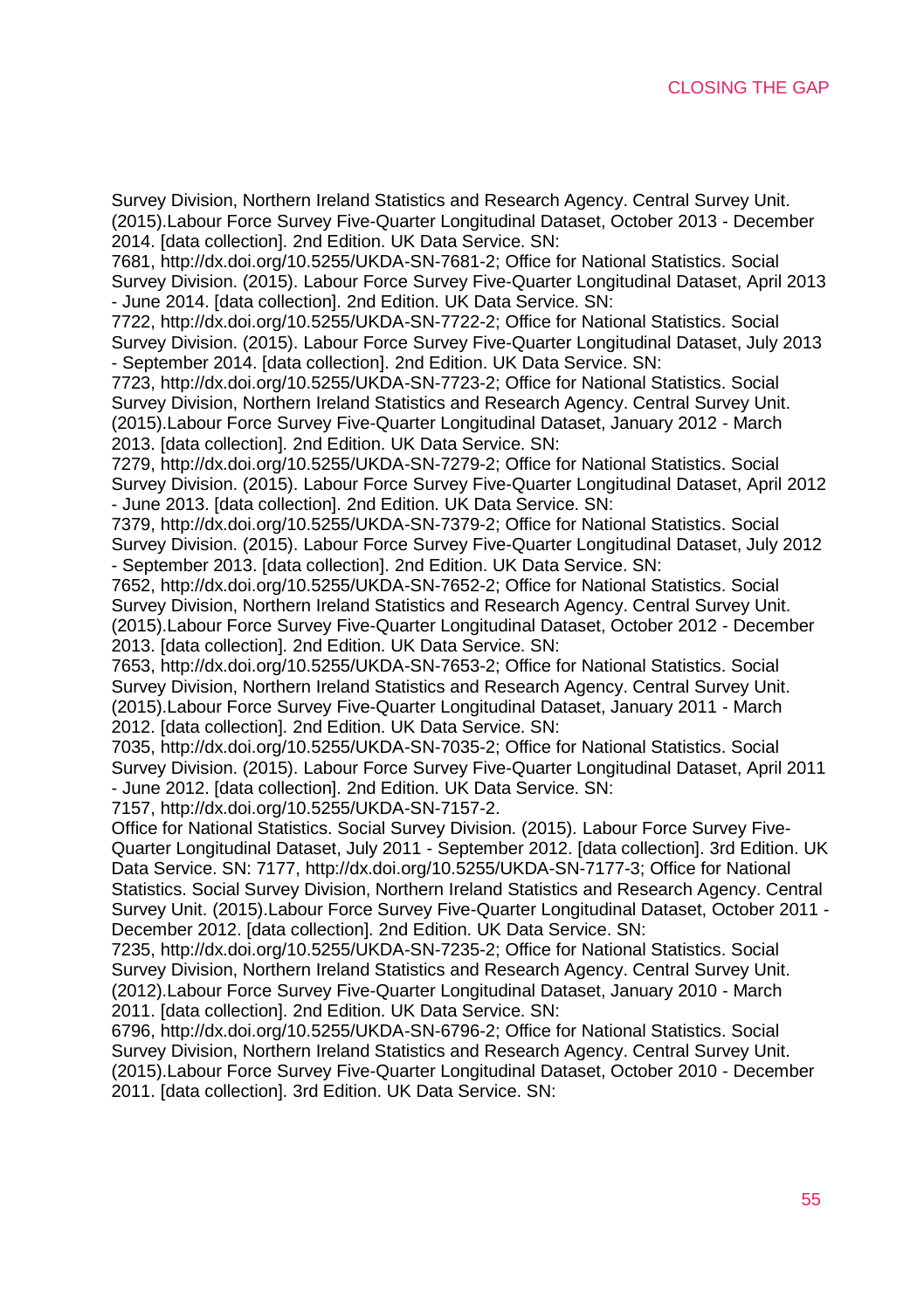7019, [http://dx.doi.org/10.5255/UKDA-SN-7019-3;](https://webmail.smf.co.uk/owa/redir.aspx?C=f84266c97ff049b798118232c45302dd&URL=http%3a%2f%2fdx.doi.org%2f10.5255%2fUKDA-SN-7019-3) Office for National Statistics. Social Survey Division. (2012). Labour Force Survey Five-Quarter Longitudinal Dataset, April 2010 - June 2011. [data collection]. UK Data Service. SN: 7026, [http://dx.doi.org/10.5255/UKDA-](https://webmail.smf.co.uk/owa/redir.aspx?C=f84266c97ff049b798118232c45302dd&URL=http%3a%2f%2fdx.doi.org%2f10.5255%2fUKDA-SN-7026-1)[SN-7026-1;](https://webmail.smf.co.uk/owa/redir.aspx?C=f84266c97ff049b798118232c45302dd&URL=http%3a%2f%2fdx.doi.org%2f10.5255%2fUKDA-SN-7026-1) Office for National Statistics. Social Survey Division. (2015). Labour Force Survey Five-Quarter Longitudinal Dataset, July 2010 - September 2011. [data collection]. 2nd Edition. UK Data Service. SN: 7027, [http://dx.doi.org/10.5255/UKDA-SN-](https://webmail.smf.co.uk/owa/redir.aspx?C=f84266c97ff049b798118232c45302dd&URL=http%3a%2f%2fdx.doi.org%2f10.5255%2fUKDA-SN-7027-2)[7027-2.](https://webmail.smf.co.uk/owa/redir.aspx?C=f84266c97ff049b798118232c45302dd&URL=http%3a%2f%2fdx.doi.org%2f10.5255%2fUKDA-SN-7027-2)

 $3$  "Having a physical or mental impairment that has a 'substantial' and 'long-term' negative effect on your ability to do normal daily activities."

Note that, unless otherwise stated, all analysis of employment rate in this report uses working age (16-64) population, excluding full-time students and those who have retired. <sup>5</sup> Waddell, G., and Burton, A.K., (2006), Is work good for your health? TSO, Norwich.

6 Millar, J., and Ridge, T., (2001), Families, Poverty, Work and Care: a review of literature on lone

parents and low income couples. Department for Work and Pensions Research Report No.153.

<sup>7</sup> Beatty, C., & Fothergill, S., (2011), Incapacity benefit reform: the local, regional and national impact. CRESR, Sheffield. Available at

<https://www.shu.ac.uk/research/cresr/sites/shu.ac.uk/files/incapacity-benefit-reform.pdf> Accessed 17/02/16.

<sup>8</sup> Scope, (2015), A million futures: halving the disability employment gap. Scope, London. Available a[t http://www.scope.org.uk/Scope/media/Documents/Publication%20Directory/A](http://www.scope.org.uk/Scope/media/Documents/Publication%20Directory/A-million-futures-halving-the-disability-employment-gap.pdf)[million-futures-halving-the-disability-employment-gap.pdf](http://www.scope.org.uk/Scope/media/Documents/Publication%20Directory/A-million-futures-halving-the-disability-employment-gap.pdf) Accessed 17/02/16.

DWP, (2016). Benefit expenditure and caseload tables 2015. Available at <https://www.gov.uk/government/statistics/benefit-expenditure-and-caseload-tables-2015> Accessed 17/02/16.

<sup>10</sup> Black, C., & Frost, D., (2011), Health at work- an independent review of sickness absence. HMSO, London. And see

[http://www.cipd.co.uk/pm/peoplemanagement/b/weblog/archive/2013/07/15/rising-sick-bill](http://www.cipd.co.uk/pm/peoplemanagement/b/weblog/archive/2013/07/15/rising-sick-bill-costs-uk-business-163-29bn-a-year.aspx)[costs-uk-business-163-29bn-a-year.aspx](http://www.cipd.co.uk/pm/peoplemanagement/b/weblog/archive/2013/07/15/rising-sick-bill-costs-uk-business-163-29bn-a-year.aspx) Accessed 17/02/16.

 $11$ Note that the Government has shown that 256,000 more disabled people were employed in 2015, compared to 2014. However, much of this increase reflected a significant dip in the figures in 2014. Between 2013 and 2015, there was an increase in employment of around 21,000.

<sup>12</sup> Litchfield. P., (2014), An independent review of the Work Capability Assessment – year five. HMSO, London.

 $13$  Note that this result does not match with the those of the Adult Psychiatric Morbidity Survey. However, it does match what we know from other reports (e.g. Litchfield, 2014) and data on reason for ESA claims.

<sup>14</sup> HM Treasury, (2015), The Spending Review and Autumn Statement.

[https://www.gov.uk/government/topical-events/autumn-statement-and-spending-review-](https://www.gov.uk/government/topical-events/autumn-statement-and-spending-review-2015)[2015.](https://www.gov.uk/government/topical-events/autumn-statement-and-spending-review-2015) Accessed 18/02/16.

<sup>15</sup> See<https://www.gov.uk/government/collections/disability-confident-campaign> . Accessed 18/02/16.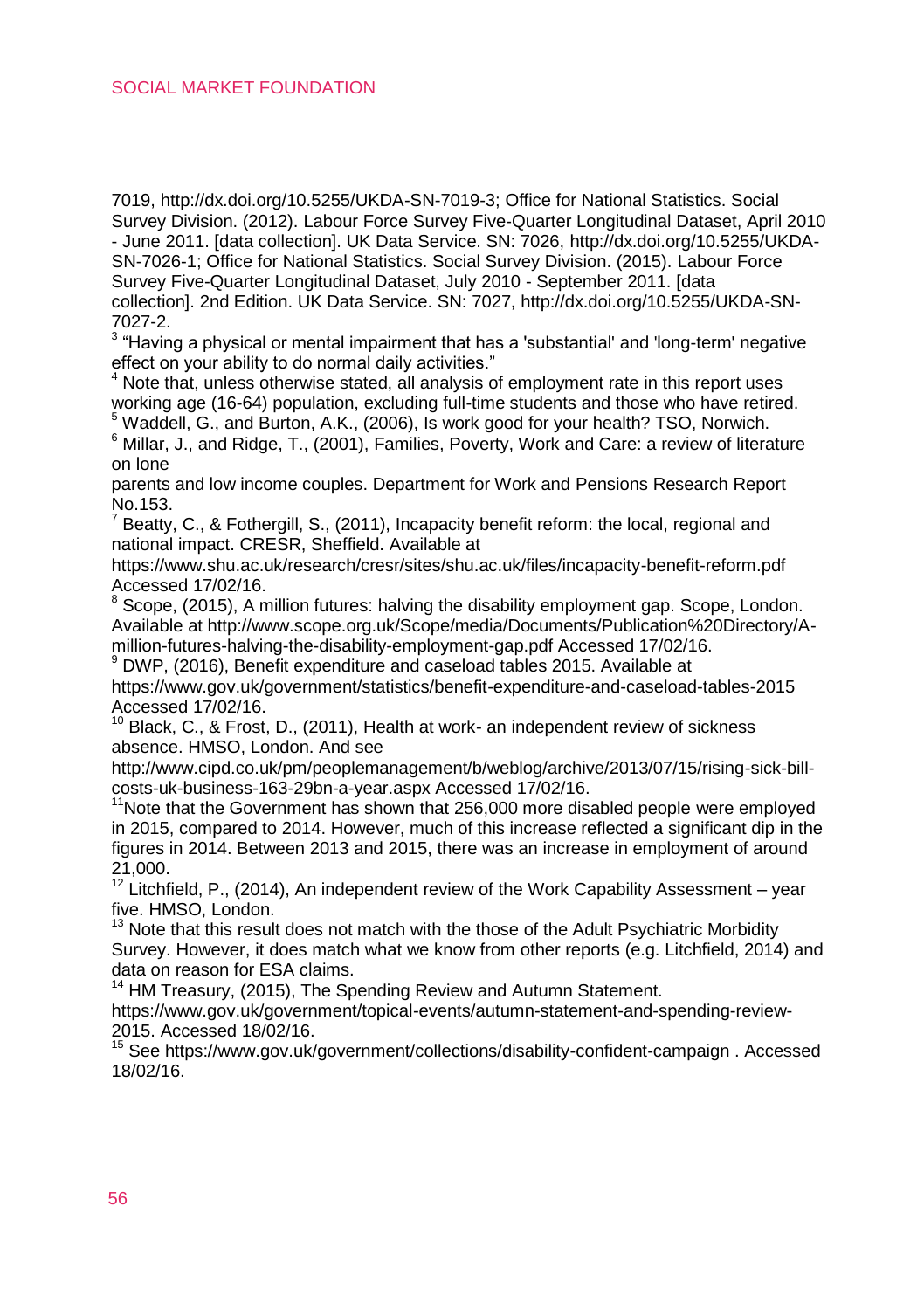<sup>16</sup> HM Treasury, (2015), The Spending Review and Autumn Statement.

[https://www.gov.uk/government/topical-events/autumn-statement-and-spending-review-](https://www.gov.uk/government/topical-events/autumn-statement-and-spending-review-2015)[2015.](https://www.gov.uk/government/topical-events/autumn-statement-and-spending-review-2015) Accessed 18/02/16. 17

[https://www.whatdotheyknow.com/request/304982/response/749658/attach/html/2/5005%2](https://www.whatdotheyknow.com/request/304982/response/749658/attach/html/2/5005%20reply.pdf.html) [0reply.pdf.html](https://www.whatdotheyknow.com/request/304982/response/749658/attach/html/2/5005%20reply.pdf.html) Accessed 18/02/16.

<sup>18</sup> HM Treasury, (2015), The Summer Budget. [https://www.gov.uk/government/topical](https://www.gov.uk/government/topical-events/budget-july-2015)[events/budget-july-2015.](https://www.gov.uk/government/topical-events/budget-july-2015) Accessed 18/02/16. <sup>19</sup> Ibid.

 $20$  Iain Duncan Smith, (2015) Speech on work, health and disability. 24<sup>th</sup> August, 2015. Available at[: http://www.reform.uk/publication/rt-hon-iain-duncan-smith-mp-speech-on-work](http://www.reform.uk/publication/rt-hon-iain-duncan-smith-mp-speech-on-work-health-and-disability/)[health-and-disability/](http://www.reform.uk/publication/rt-hon-iain-duncan-smith-mp-speech-on-work-health-and-disability/) Accessed, 17/02/16.

<sup>21</sup> For example, see[: http://www.computerweekly.com/news/2240053888/Inland-Revenue](http://www.computerweekly.com/news/2240053888/Inland-Revenue-should-not-put-all-blame-for-tax-credit-failure-on-sacked-supplier)[should-not-put-all-blame-for-tax-credit-failure-on-sacked-supplier](http://www.computerweekly.com/news/2240053888/Inland-Revenue-should-not-put-all-blame-for-tax-credit-failure-on-sacked-supplier) Accessed, 17/02/16.<br><sup>22</sup> For example, see[: http://www.theguardian.com/politics/2007/jul/05/children.publicservices](http://www.theguardian.com/politics/2007/jul/05/children.publicservices)

Accessed, 17/02/16.

<sup>23</sup> For example see: Work & Pensions Select Committee, (2015), Benefit Delivery. Available at:<http://www.publications.parliament.uk/pa/cm201516/cmselect/cmworpen/372/37211.htm> Accessed, 17/02/16. And Kennedy, S., (2012), The Work Capability Assessment for Employment and Support Allowance. House of Commons Library, Standard note

SN/SP/5850.<br><sup>24</sup> For example, see Public Account Committee, (2016), Universal Credit: progress update. Available at[: http://www.parliament.uk/business/committees/committees-a-z/commons](http://www.parliament.uk/business/committees/committees-a-z/commons-select/public-accounts-committee/news-parliament-2015/universal-credit-progress-update-report-published-15-16/)[select/public-accounts-committee/news-parliament-2015/universal-credit-progress-update](http://www.parliament.uk/business/committees/committees-a-z/commons-select/public-accounts-committee/news-parliament-2015/universal-credit-progress-update-report-published-15-16/)[report-published-15-16/](http://www.parliament.uk/business/committees/committees-a-z/commons-select/public-accounts-committee/news-parliament-2015/universal-credit-progress-update-report-published-15-16/)

<sup>25</sup> Modelling using the WPI Economics Employment Support Costing Model. It assumes that 190,000 more disabled people are in work than now; that they enter work at similar wages and hours as disabled entrants currently do (based on an analysis of the LFS); and that the system of Universal Credit is in place. Calculated savings are "additional" (i.e. after deadweight) and based on estimates of reduced benefit expenditure and increased tax take.

<sup>26</sup> OECD, 2010, Sickness, Disability and Work: Breaking the Barriers. A synthesis of findings across OECD c

Countries. Available at:

http://ec.europa.eu/health/mental\_health/eu\_compass/reports\_studies/disability\_synthesis [2010\\_en.pdf](http://ec.europa.eu/health/mental_health/eu_compass/reports_studies/disability_synthesis_2010_en.pdf) Accessed, 17/02/16.

<sup>27</sup> NAO (National Audit Office) (2014), The Work Programme: Report by the Comptroller and

Auditor General. HC 266, Session 2014-15, 2 July. London: NAO<br><sup>28</sup> DWP (2015a) Work Programmes statistical summary: Data to 30 June 2015. London: DWP. Available at: https://www.gov.uk/government/statistics/work-programmes-statistical-

summary-data-to-30-june-2015 (accessed on 3 November 2015)<br><sup>2929</sup> Extra cost benefits are intended to provide support for the extra costs of living that disabled people face compared to other benefit claimants.

<sup>30</sup> Holmes, E., Pickles, C., & Titley, H., (2015), Employment and Support Allowance: the case for change. Reform, London. Baumberg, B., Warren, J., Garthwaite, K., & Bambra, C.,(2015), Rethinking the Work Capability Assessment. DEMOS, London.